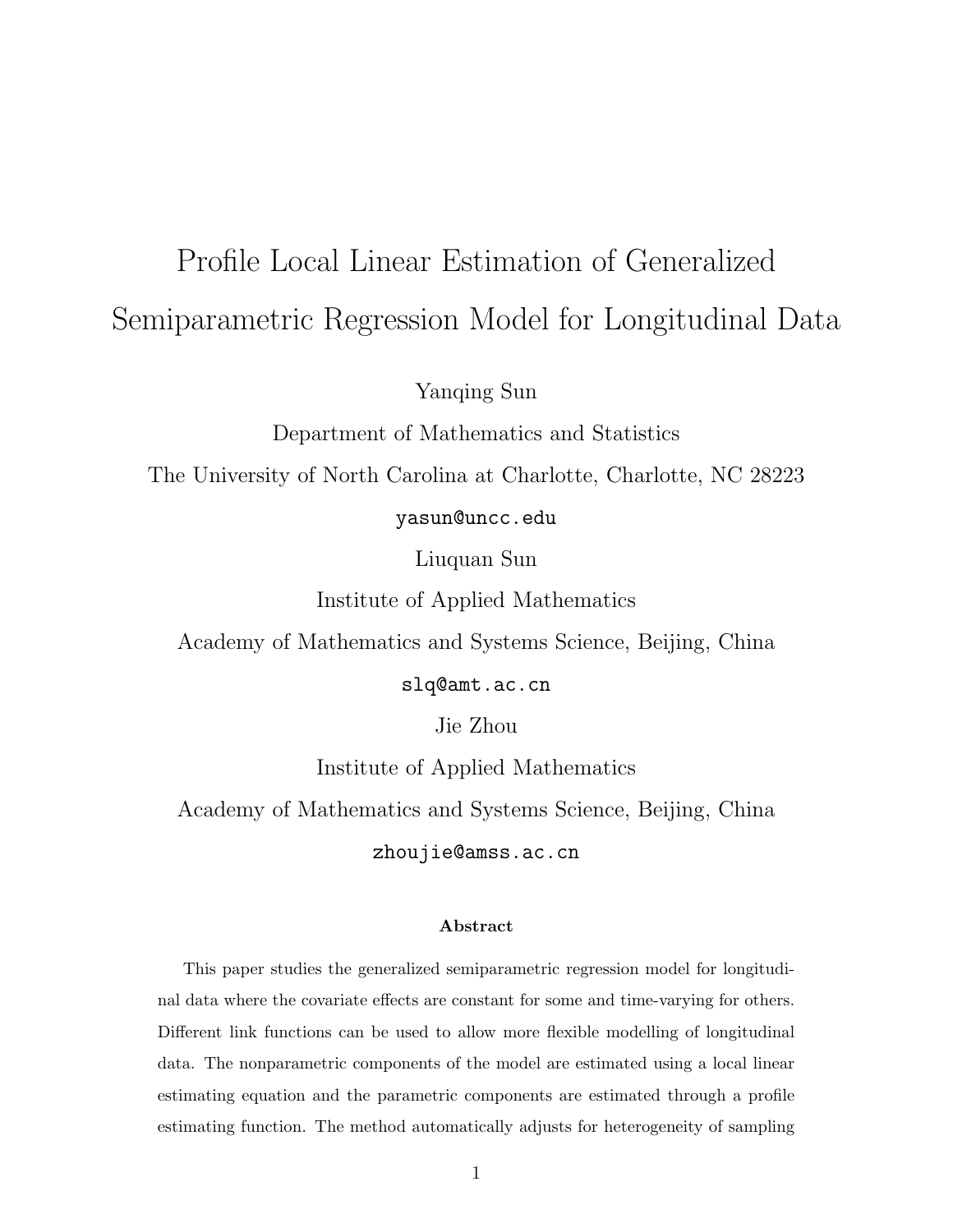times, allowing the sampling strategy to depend on the past sampling history as well as possibly time-dependent covariates without specifically model such dependence. Large sample properties of the proposed estimators are investigated. Large sample pointwise and simultaneous confidence intervals for the regression coefficients are constructed. A formal hypothesis testing procedure is proposed to check whether the effect of a covariate is time-varying. A simulation study is conducted to examine the finite sample performances of the proposed estimation and hypothesis testing procedures. The method is illustrated with a data set from a HIV-1 RNA data set from an AIDS clinical trial.

Key Words: Asymptotics; Censored follow-up times; Cross-validation bandwidth selection; Kernel smoothing; Link function; Local linear estimating equation; Profile estimating equation; Sampling adjusted estimation; Testing time-varying effects; Weighted least squares.

### 1 Introduction

We consider semiparametric modeling of covariate effects on a longitudinal response process based on repeated measurements observed at a series of sampling times. Suppose that there is a random sample of n subjects. For the *i*th subject, let  $Y_i(t)$  be the response process and let  $Z_i(t)$  and  $X_i(t)$  be the possibly time-dependent covariates of dimensions  $p \times 1$ and  $q \times 1$ , respectively, over the time interval  $[0, \tau]$ . We consider the following generalized semiparametric regression model for  $Y_i(t)$ ,  $0 \le t \le \tau$ ,

$$
\mu_i(t) = E\{Y_i(t)|X_i(t), Z_i(t)\} = g^{-1}\{\gamma^T(t)X_i(t) + \beta^T Z_i(t)\}, \qquad i = 1, \dots, n,
$$
 (1)

where  $g(\cdot)$  is a known link function,  $\beta$  is a p-dimensional vector of unknown parameters and  $\gamma(t)$  is a q-dimensional vector of completely unspecified functions. The notation  $\beta^T$ represents transpose of a vector or matrix  $\beta$ . The first component of  $X_i(t)$  is set to be 1, which gives a nonparametric baseline function. Under model (1), the effects of some covariates are constant while others are time-varying. Model (1) is more flexible than the parametric regression model where all the regression coefficients are time-independent and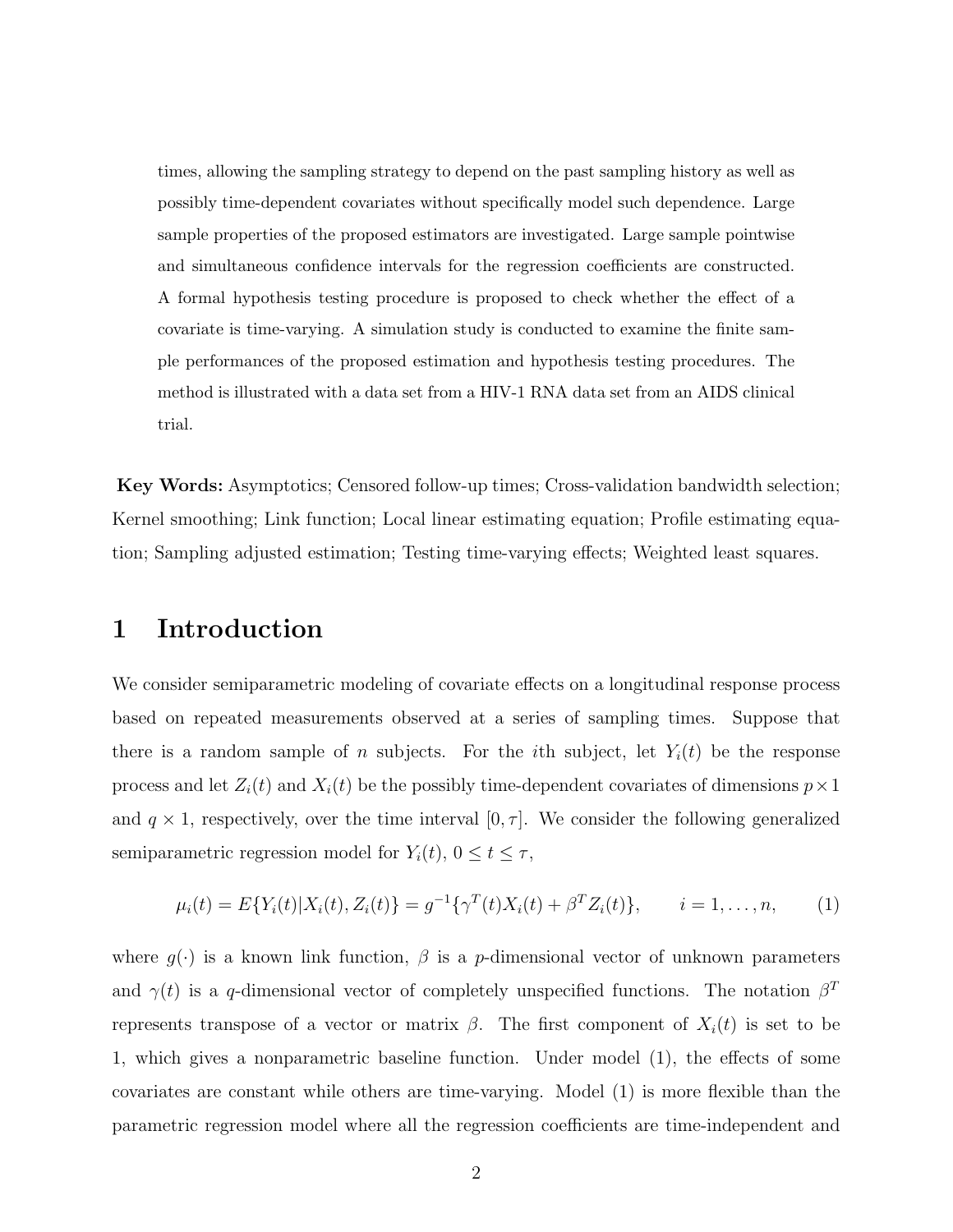more desirable than the nonparametric model where every covariate effect is an unspecified function of time. Different link functions can be selected to provide a richer family of models for longitudinal data.

When the link function  $g(\cdot)$  is the identity function, model (1) is known as the semiparametric additive model. The semiparametric additive model with longitudinal data has been studied extensively in recent years. These approaches include the nonparametric kernel smoothing by Hoover et al. (1998), the joint modelling of longitudinal responses and sampling times by Martinussen and Scheike (1999, 2000, 2001), Lin and Ying (2001), the backfitting method by Wu and Liang (2004) and the profile kernel smoothing approach by Sun and Wu (2005). Fan, Huang and Li (2007) proposed a profile local linear approach by imposing some correlation structure for the longitudinal data for improved efficiency. Fan and Li (2004) considered the profile local linear approach and the joint modelling for partially linear models. Hu, Wang and Carroll (2004) showed that for partially linear models, the backfitting is less efficient than the profile kernel method. When the link function is the natural logarithm function and  $X_i(t) \equiv 1$ , model (1) becomes the proportional means model. Data collected on the individual response processes at a finite set of sampling times are also called panel data. Zhang (2002) proposed a semiparametric pseudolikelihood method for the proportional means model under the assumption that the response is a nonhomogeneous Poisson process. For panel count data, the proportional means model has been studied by Sun and Wei (2000), Cheng and Wei (2000), and Hu, Sun and Wei (2003). Model (1) unifies the semiparametric additive model and the proportional means model under the same umbrella.

Although model (1) has been extensively studied for cross-sectional data, few have studied it with longitudinal data. Lin and Carroll (2001) studied model (1) when  $X_i(t) \equiv 1$  by using profile-based generalized estimating equations (GEE) and a local linear approach. Lin, Song and Zhou (2007) proposed a local linear GEE method when all the regression coefficients are nonparametric functions of time. The GEE method with appropriately selected working covariance structure of the longitudinal data can lead to improved efficiency (Fan, Huang and Li (2007)). However, the selection of the working covariance can be difficult and the efficiency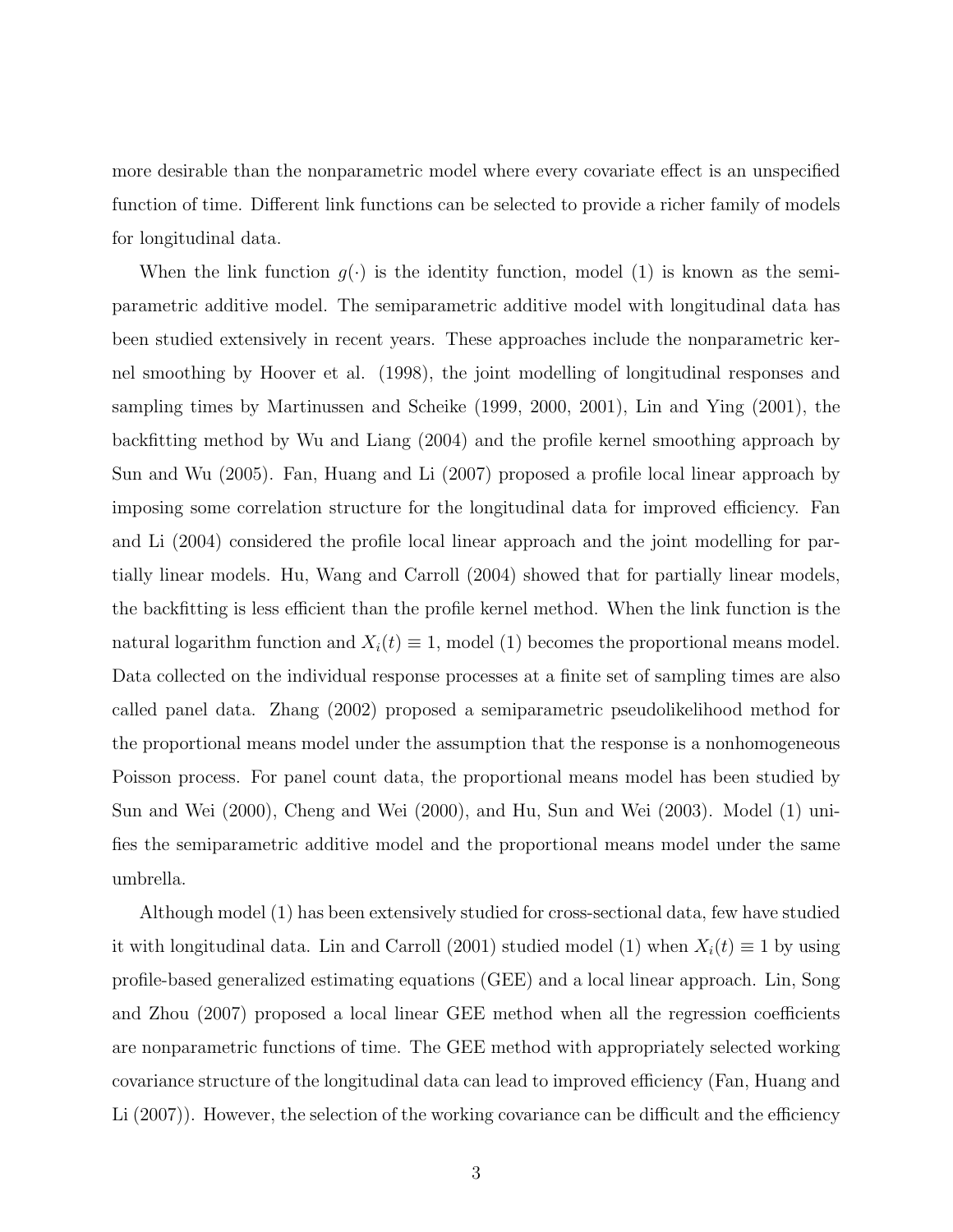gain under an improperly selected working covariance structure is not clear. Further, there may be technique difficulties with the extension of the GEE method to more complicated sampling schemes. In both Lin and Carroll (2001) and Lin, Song and Zhou (2007), the sampling times are assumed to be independent of covariates and the situation of possible dropouts of the subjects in the follow-up is not considered. The extensions of their methods to more general sampling and censoring schemes would make these methods more useful in practice.

The marginal approach provides an important alternative to the longitudinal data analysis. It is more flexible in integrating complicated sampling and censoring schemes into the analysis. The powerful theories for empirical processes and counting processes facilitate such developments. Most of the existing marginal approaches for analyzing longitudinal data assume that the sampling times are independent of covariates or follow a proportional/additive mean rate model (Lin et al. (2000), Scheike (2002)) to account for possible dependence on the covariates; cf. Lin and Ying (2001), Martinussen and Scheike (1999, 2000, 2001). However, misspecifications of the sampling model may result in biased estimations and mislead the inferences for the response process. Sun and Wu (2005) proposed a profile kernel estimation procedure for the semiparametric additive model without having to specify a sampling model for the observation times. Similar approach was exploited by Sun (2010) for the proportional means model. This paper proposes a sampling adjusted profile local linear estimation method for the generalized semiparametric regression model (1). The paper has two main contributions. First, the proposed method automatically adjusts for heterogeneity of sampling times, allowing the sampling strategy to depend on the past sampling history as well as possibly time-dependent covariates without specifically model such dependence. Second, this paper presents an unified approach to the semiparametric model (1) with a general link function which has never been exploited for longitudinal data to the best of our knowledge. The local linear estimation technique has been shown to be design-adaptive and more efficient in correcting boundary bias than the kernel smoothing approach for the cross-sectional data; see Fan and Gijbels (1996). We show that these features preserve under the proposed approach for longitudinal data. The proposed method does not require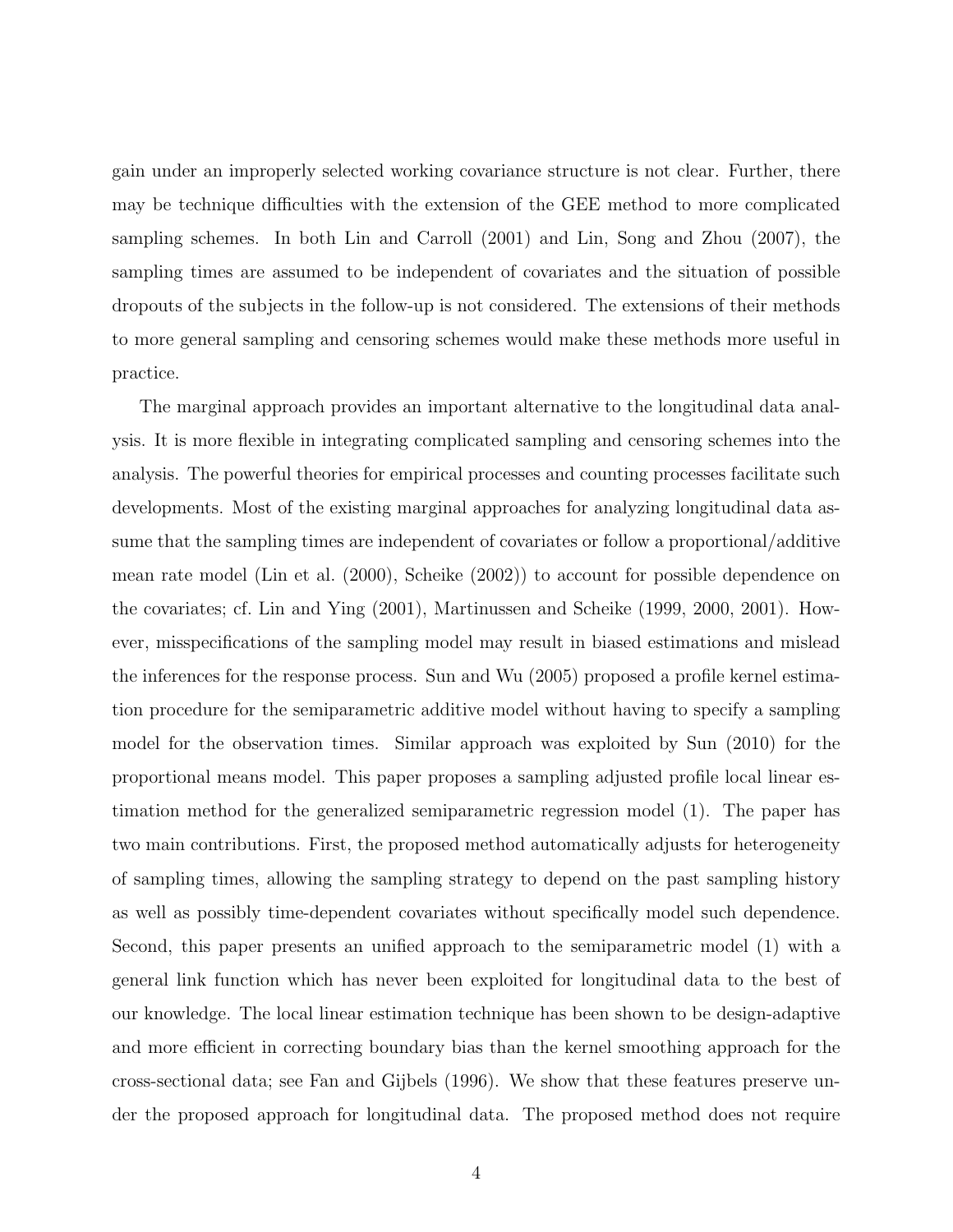time-varying covariates to be observed at all time, only the values at the sampling times are needed. Some hypothesis testing procedures are proposed to check whether the effect of a covariate is time-varying. This can lead to more efficient estimation when the effects of some covariates are not really time-varying.

The rest of the paper is organized as follows. In Section 2, a sampling adjusted profilebased local linear estimation method is proposed for model (1). Large sample properties are investigated in Section 3. Large sample pointwise and simultaneous confidence intervals for the regression coefficients are constructed. This section also presents some formal hypothesis testing procedures to check whether the effect of a covariate is time-varying. A cross-validation bandwidth selection approach is proposed to serve as a working tool for locating an appropriate bandwidth. A simulation study is conducted in Section 4 to examine the finite sample performances of the proposed statistical procedures. An application of the proposed methods to the analysis of a HIV-1 RNA data set from an AIDS clinical trial is given in Section 5, and some concluding remarks are made in Section 6. All proofs are given in the Appendix.

### 2 Profile local linear estimation approach

### 2.1 Prelimilaries

Suppose that the observations of the response process  $Y_i(t)$  for the *i*th subject are taken at the sampling time points  $0 \leq t_{i1} < t_{i2} < \cdots < t_{in_i} \leq \tau$ , where  $n_i$  is the total number of observations on the *i*th subject and  $\tau$  is the end of follow-up time. The sampling times are often irregular and depend on covariates. In addition, some subjects may drop out of the study early. Let  $N_i(t) = \sum_{j=1}^{n_i} I(t_{ij} \leq t)$  be the number of observations taken on the *i*th subject by time t, where  $I(\cdot)$  is the indicator function. Let  $C_i$  be the end of follow-up time or censoring time whichever comes first. The responses for the ith subject can only be observed at the time points before  $C_i$ . Thus  $N_i(t)$  can be written as  $N_i^*(t \wedge C_i)$ , where  $N_i^*(t)$  is the counting process of sampling times. Let  $X_i(t)$  and  $Z_i(t)$  be the predictable covariate processes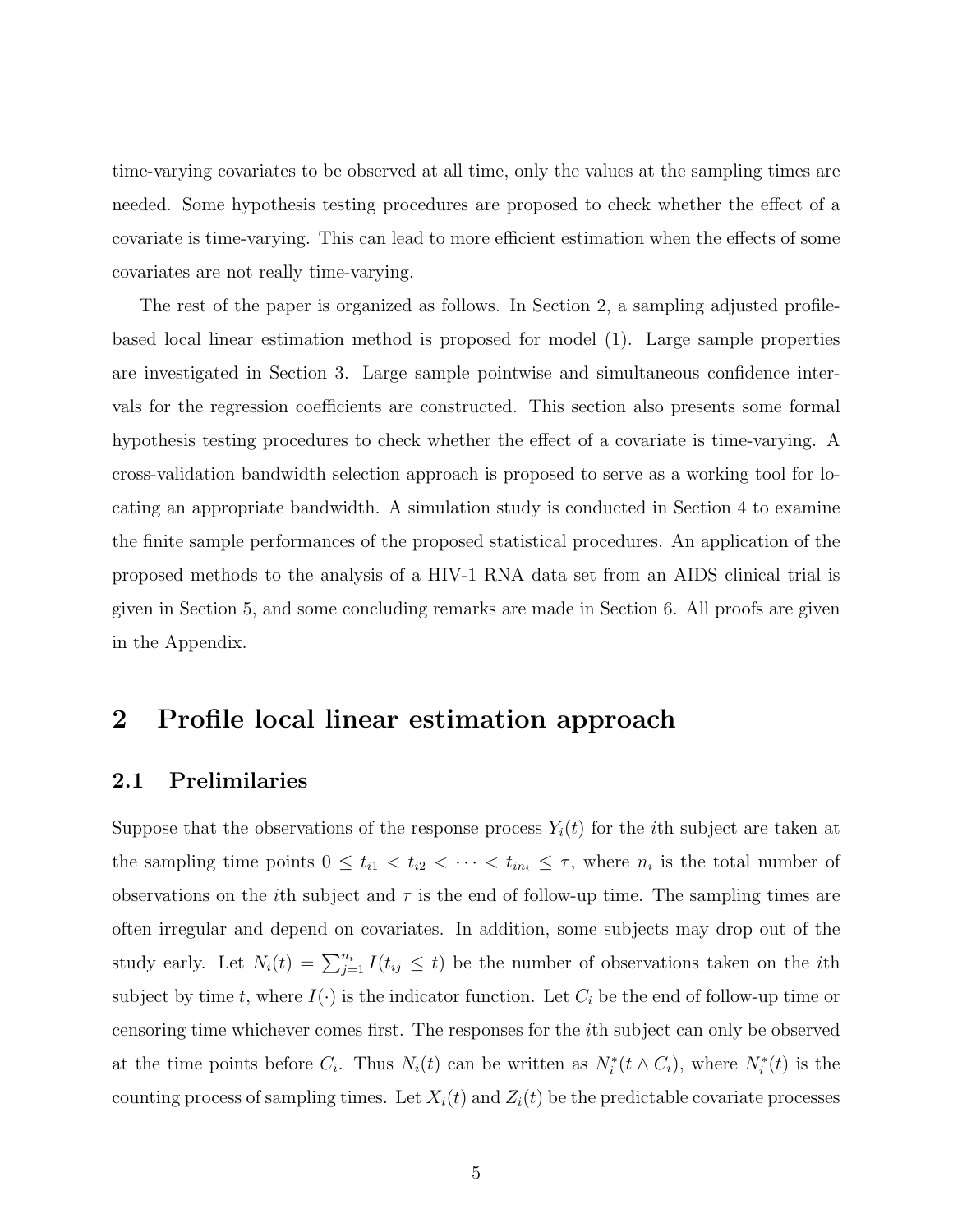associated with the *i*th subject. We assume that  $\{(Y_i(\cdot), X_i(\cdot), Z_i(\cdot), N_i(\cdot))\}, i = 1, \cdots, n$ , are independent identically distributed random processes. In this section, we propose an estimation procedure for model (1) based on the observations  $\{(Y_i(t_{ij}), X_i(t_{ij}), Z_i(t_{ij})\}; j =$  $1, \ldots, n_i, i = 1, \ldots, n.$ . These are the values of  $\{(Y_i(t), X_i(t), Z_i(t)), 0 \le t \le \tau\}$  observed at sampling times or the jump time points of  $N_i(t) = N_i^*(t \wedge C_i), i = 1, \ldots, n$ .

Let  $\mathcal{F}_t$  be the  $\sigma$ -field representing the history  $N_i^*(\cdot)$ ,  $X_i(\cdot)$  and  $Z_i(\cdot)$  up to time t for  $1 \leq i \leq n$ . Let  $\lambda_i(t)$  be the intensity process defined as follows

$$
E\{dN_i^*(t)|\mathcal{F}_{t-}\} = \lambda_i(t)dt,\tag{2}
$$

for  $0 \leq t \leq \tau$ . Thus  $\lambda_i(t)$  is the sampling rate at time t conditional on the past  $\mathcal{F}_{t-1}$ . Let  $\alpha_i(t) = \alpha(t, X_i(t), Z_i(t))$  be the conditional mean rate of the sampling times such that  $E\{dN_i^*(t)|X_i(t), Z_i(t)\} = \alpha(t, X_i(t), Z_i(t)) dt$ . Then  $\alpha_i(t) = E\{\lambda_i(t)|X_i(t), Z_i(t)\}$  by the using the double expectation property.

Many existing methods such as Lin and Ying (2001), Martinussen and Scheike (1999, 2000, 2001) took the approach by modelling  $\alpha_i(t)$ . Lin and Ying (2001) assumed that the sampling process follows a proportional mean rate model (Lin, et al. (2000)). Martinussen and Scheike (1999, 2000) assumed that the intensity of the sampling process follows a multiplicative Aalen model (Aalen (1978))  $\lambda_i(t) = \eta_i(t)\alpha(t)$  where  $\alpha(t)$  is an unknown deterministic function and  $\eta_i(t)$  is a predictable process. Martinussen and Scheike (2001) considered the sampling adjusted approach by assuming that the intensity follows a nonparametric additive regression model  $\lambda_i(t) = \eta_i(t)\alpha(t)^T X_i(t)$ , where  $\eta_i(t)$  is a predictable at risk indicator,  $\alpha(t)$  is vector of unspecified time-dependent regression functions and  $X_i(t)$  are predictable time varying covariates. For all these methods mentioned above, the misspecifications of the sampling model can lead to biased estimation of the mean longitudinal response since the expectations of the estimating equations may not be zero, which is also demonstrated in our simulation study in Section 4.

The proposed method in the following allows the sampling strategy to depend on the past  $\mathcal{F}_{t-}$  as well as possibly time-dependent covariates without specifically model such dependence. The estimation procedure directly uses the sampling process  $N_i(\cdot) = N_i^*(\cdot \wedge C_i)$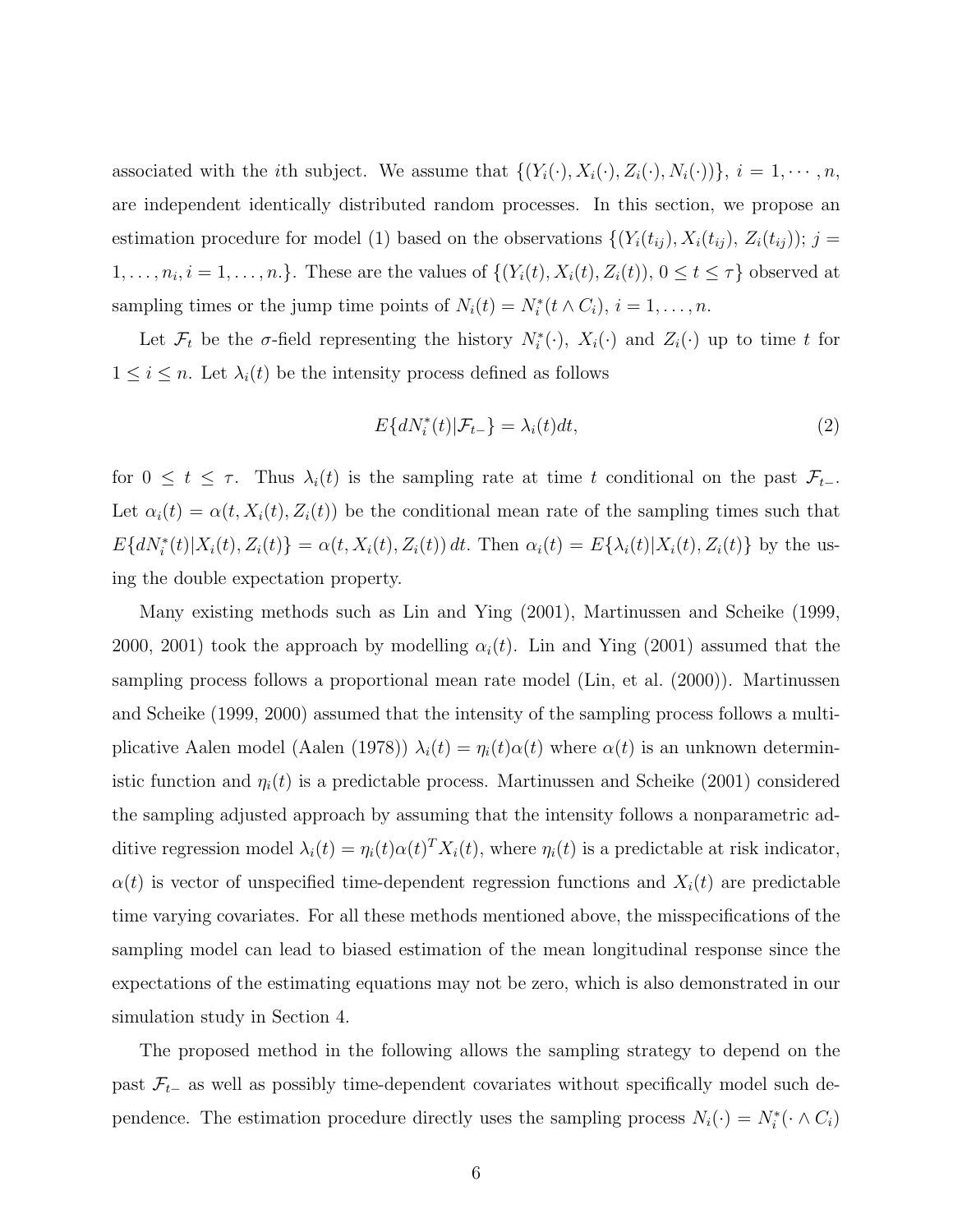without modeling for  $\lambda_i(t)$  or  $\alpha_i(t)$ .

#### 2.2 Estimation procedures

We adopt a profile approach for the estimation of model (1). First, assuming  $\beta$  is known, the nonparametric component,  $\gamma(t)$ , of the model is estimated using the local linear estimating equations. The parametric component,  $\beta$ , is estimated through the weighted profile estimating equations. The details of the estimation procedure are described in the following.

At each t, let  $\gamma(s) = \gamma(t) + \dot{\gamma}(t)(s-t) + O((s-t)^2)$  be the first order Taylor expansion of  $\gamma(\cdot)$  for s in a neighborhood of t, where  $\dot{\gamma}(t)$  is the derivative of  $\gamma(t)$  with respect to t. Denote  $\gamma_a(t) = (\gamma^T(t), \dot{\gamma}^T(t))^T$  and  $\tilde{X}_i(s, s-t) = X_i(s) \otimes (1, s-t)^T$  with  $\otimes$  being the Kronecker product. Let  $\tilde{\mu}_a(s, \gamma_a, \beta | X_i, Z_i) = \varphi\{\gamma_a^T(t) X_i(s, s-t) + \beta^T Z_i(s)\},$  where  $\varphi(x) = g^{-1}(x)$  is the inverse function of the link function  $g(y)$ . Let  $W_i(t) = W(t, X_i(t), Z_i(t))$  be a nonnegative weight process that may depend on n. At each t and for fixed  $\beta$ , we consider the following estimating function for  $\gamma_a(t)$ :

$$
U_a(\gamma_a, \beta) = \sum_{i=1}^n \int_0^\tau W_i(s) \{ Y_i(s) - \tilde{\mu}_a(s, \gamma_a, \beta | X_i, Z_i) \} \tilde{X}_i(s, s - t) K_h(s - t) d N_i(s), \tag{3}
$$

where  $K_h(\cdot) = K(\cdot/h)/h$ ,  $K(\cdot)$  is a kernel function that weights smoothly down the contributions of remote data points and  $h = h_n > 0$  is the bandwidth parameter that controls the size of a local neighborhood. The root of the equation  $U_a(\gamma_a, \beta) = 0$  is denoted by  $\tilde{\gamma}_a(t, \beta)$ . Since the data used in  $(3)$  are localized in the neighborhood of t, a weight function for  $(3)$ will not have much effect on the local linear estimator.

Let  $\dot{\varphi}(x)$  be the derivative of  $\varphi(x) = g^{-1}(x)$  with respect to x. The estimating function  $U_a(\gamma_a, \beta)$  can be obtained by setting  $Q_i(s) = W_i(s)[\dot{\varphi} {\{\gamma_a^T(t) \tilde{X}_i(s, s - t) + \beta^T Z_i(s)\}}]^{-1}$  in the derivative of the local weighted sum of the squares  $\ell_a(\gamma_a, \beta) = \sum_{i=1}^n \int_0^{\tau} Q_i(s) \{Y_i(s) \tilde{\mu}_a(s, \gamma_a, \beta \mid X_i, Z_i) \}^2 K_h(s-t) dN_i(s)$  with respect to  $\gamma_a$ . The expectation of  $U_a(\gamma_a, \beta)$  is approximately zero for the true  $\beta$  and  $\gamma(\cdot)$  as  $h \to 0$  under the assumptions given in the Appendix. Let  $\tilde{E}_{xx}(t) = n^{-1} \sum_{i=1}^{n} \int_0^{\tau} W_i(s) K_h(s-t) (\tilde{X}_i(s, s-t))^{\otimes 2} dN_i(s)$  and  $\tilde{E}_{xx}(t) =$  $n^{-1} \sum_{i=1}^{n} \int_{0}^{\tau} W_i(s) K_h(s-t) Z_i(s) (\tilde{X}_i(s, s-t))^T dN_i(s)$ , where  $v^{\otimes 2} = vv^T$  for a column vector v.  $\tilde{E}_{yx}(t)$  is defined similarly to  $\tilde{E}_{zx}(t)$  by replacing  $Z_i(\cdot)$  with  $Y_i(\cdot)$ . Under the identity link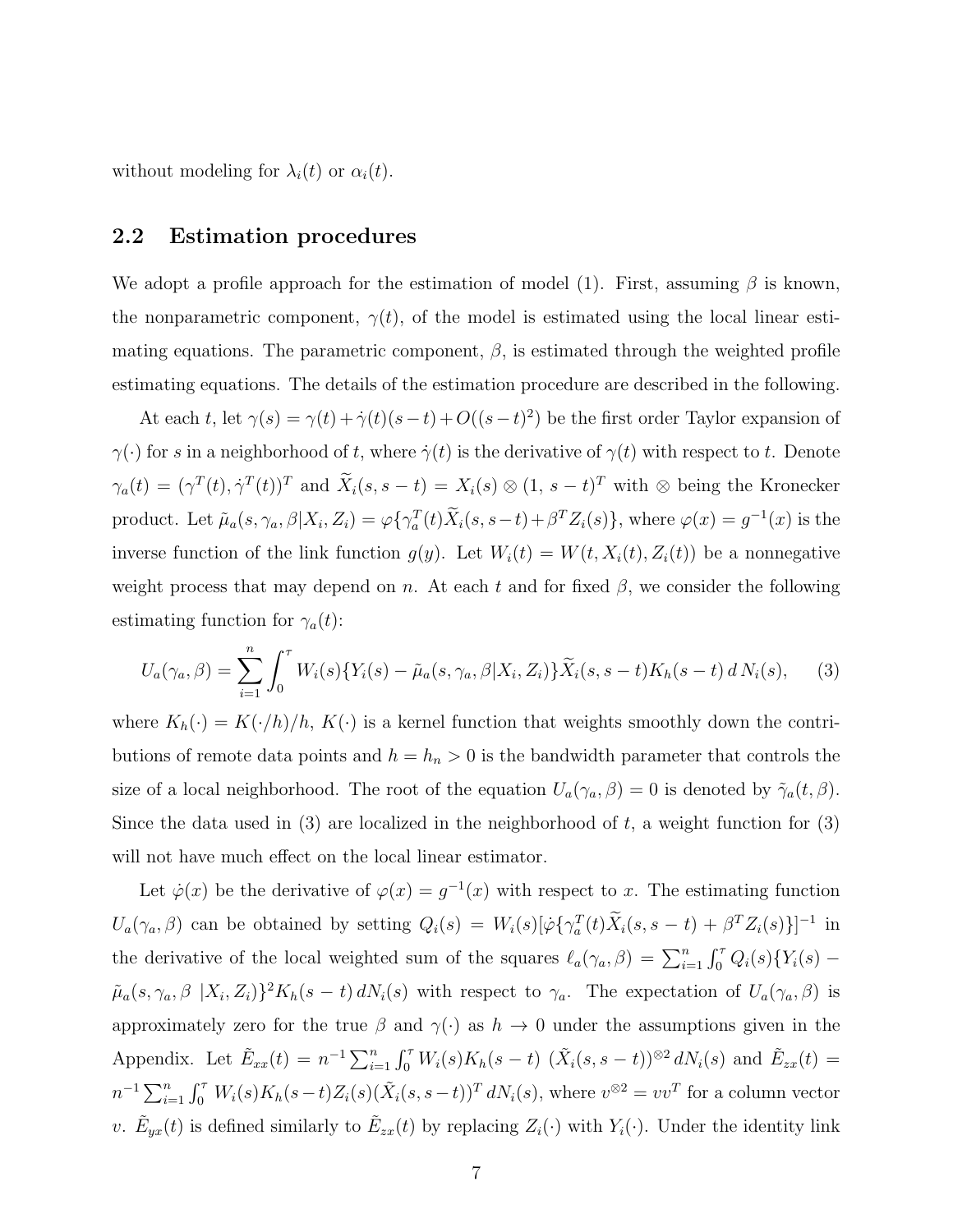function  $g(x) = x$ , a explicit solution for (3) can be derived as  $\tilde{\gamma}_a(t,\beta) = \tilde{Y}_x^T(t) - \tilde{Z}_x^T(t)\beta$ , where  $\tilde{Y}_x(t) = \tilde{E}_{yx}(t) (\tilde{E}_{xx}(t))^{-1}$  and  $\tilde{Z}_x(t) = \tilde{E}_{zx}(t) (\tilde{E}_{xx}(t))^{-1}$ .

Let  $\tilde{\gamma}(t, \beta)$  and  $\tilde{\gamma}(t, \beta)$  be first and last q components of  $\tilde{\gamma}_a(t, \beta)$ , respectively. The profile estimating function for  $\beta$  is given by

$$
U(\beta) = \sum_{i=1}^{n} \int_{t_1}^{t_2} W_i(s) [Y_i(s) - \varphi \{ (\tilde{\gamma}(s, \beta))^T X_i(s) + \beta^T Z_i(s) \}] \{ \frac{\partial \tilde{\gamma}(s, \beta)}{\partial \beta} X_i(s) + Z_i(s) \} dN_i(s),
$$
\n(4)

where  $[t_1, t_2] \subset (0, \tau)$ . The subset  $[t_1, t_2]$  is considered to avoid possible instability of  $\tilde{\gamma}(t, \beta)$ near the boundary. In practice, this interval can be taken to be close to  $[0, \tau]$ . We estimate  $\beta$  by  $\hat{\beta}$  that solves  $U(\hat{\beta}) = 0$  and  $\gamma(t)$  by  $\hat{\gamma}(t) = \tilde{\gamma}(t, \hat{\beta})$ .

The expression for the derivative  $\frac{\partial \tilde{\gamma}(s,\beta)}{\partial \beta}$  in (4) is derived in the following. Since  $U_a(\tilde{\gamma}_a(t,\beta),\beta)$  $\equiv \mathbf{0}_{2q}, \, \tilde{\gamma}_a(t, \beta)$  satisfies

$$
\left\{\frac{\partial U_a(\gamma_a,\beta)}{\partial \gamma_a} \frac{\partial \tilde{\gamma}_a(t,\beta)}{\partial \beta} + \frac{\partial U_a(\gamma_a,\beta)}{\partial \beta}\right\}\bigg|_{\gamma_a = \tilde{\gamma}_a(t,\beta)} = \mathbf{0}_{2q}.
$$

It follows that

$$
\frac{\partial \tilde{\gamma}_a(t,\beta)}{\partial \beta} = -\left\{ \frac{\partial U_a(\gamma_a,\beta)}{\partial \gamma_a} \right\}^{-1} \left. \frac{\partial U_a(\gamma_a,\beta)}{\partial \beta} \right|_{\gamma_a = \tilde{\gamma}_a(t,\beta)},\tag{5}
$$

(7)

where

$$
-\frac{\partial U_a(\gamma_a, \beta)}{\partial \gamma_a} = \sum_{i=1}^n \int_0^\tau W_i(s) \dot{\varphi} \{ \gamma_a^T \tilde{X}_i(s, s-t) + \beta^T Z_i(s) \} \{ \tilde{X}_i(s, s-t) \}^{\otimes 2} K_h(s-t) d N_i(s), \tag{6}
$$

$$
-\frac{\partial U_a(\gamma_a, \beta)}{\partial \beta} = \sum_{i=1}^n \int_0^\tau W_i(s) \dot{\varphi} \{ \gamma_a^T \tilde{X}_i(s, s-t) + \beta^T Z_i(s) \} \tilde{X}_i(s, s-t) (Z_i(s))^T K_h(s-t) d N_i(s).
$$

The estimator  $\hat{\beta}$  is a weighted least square estimator since the estimating function  $U(\beta)$ can be obtained by setting  $Q_i(t) = W_i(t)[\dot{\varphi}\{(\tilde{\gamma}(t,\beta))^T X_i(t) + \beta^T Z_i(t)\}]^{-1}$  in the derivative of the profile least squares function  $\ell(\beta)$  with respect to  $\beta$ , where  $\ell(\beta) = \sum_{i=1}^n \int_{t_1}^{t_2} Q_i(s)[Y_i(s) \varphi\{(\tilde{\gamma}(s,\beta))^T X_i(s) + \beta^T Z_i(s)\}^2 d N_i(s).$ 

### 2.3 Computational algorithm

The estimators  $\hat{\beta}$  and  $\hat{\gamma}(t)$  can be obtained through an iterated estimation procedure. Let  $\hat{\beta}^{\{m-1\}}$  be the estimate of  $\beta$  at the  $(m-1)$ th step. The mth step estimator  $\hat{\gamma}_a^{\{m\}}(t)$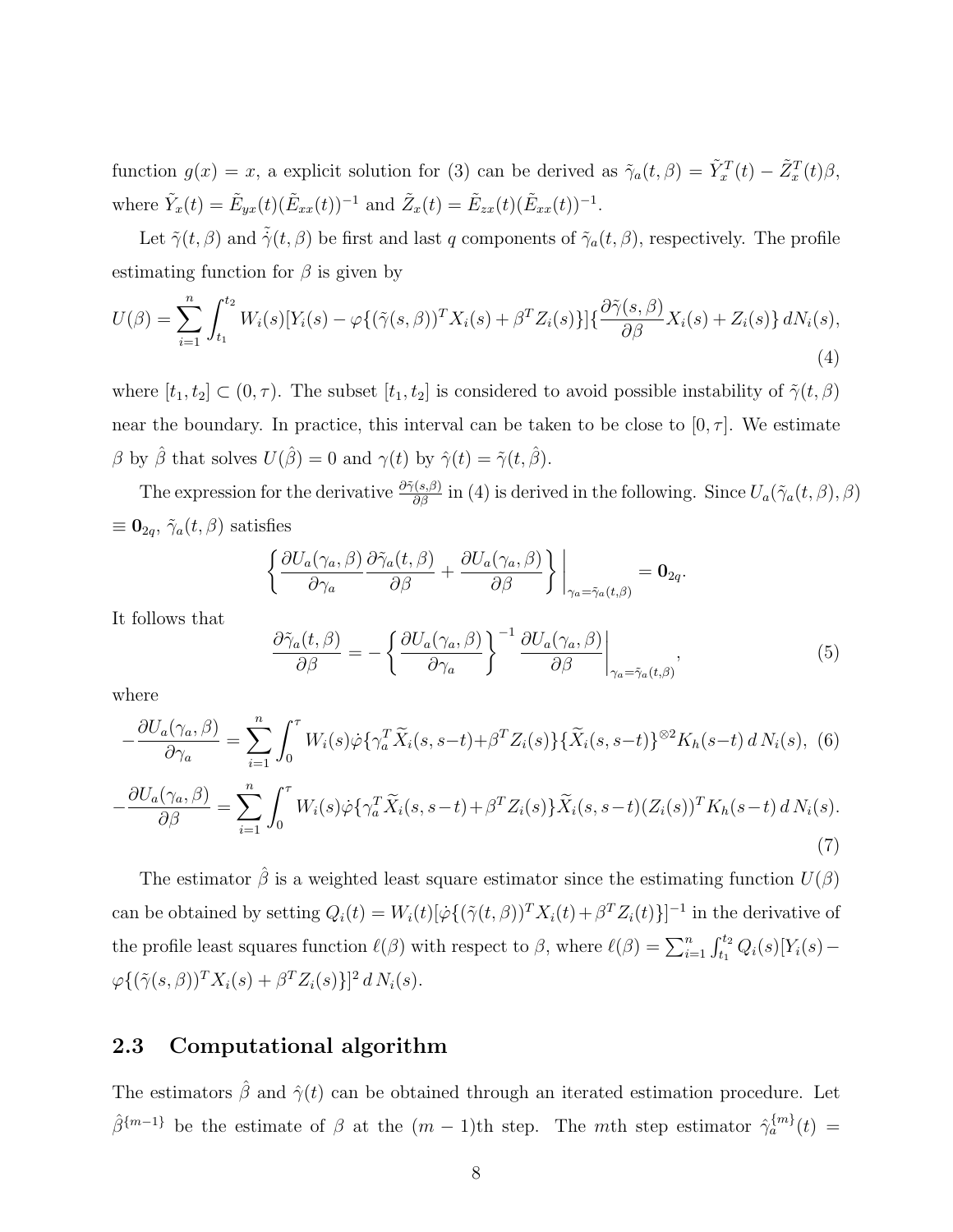$\tilde{\gamma}_a(t, \hat{\beta}^{\{m-1\}})$  is the root of the estimating function (3) satisfying  $U_a(\hat{\gamma}_a^{\{m\}}(t), \hat{\beta}^{\{m-1\}}) = 0$ . The mth step estimator  $\hat{\beta}^{\{m\}}$  is obtained by solving the estimating function for  $\beta$ :

$$
U_m(\beta) = \sum_{i=1}^n \int_{t_1}^{t_2} W_i(s) [Y_i(s) - \varphi \{ (\tilde{\gamma}(s, \hat{\beta}^{\{m-1\}}))^T X_i(s) + \beta^T Z_i(s) \}] \times \{ \frac{\partial \tilde{\gamma}(s, \hat{\beta}^{\{m-1\}})}{\partial \beta} X_i(s) + Z_i(s) \} dN_i(s), \tag{8}
$$

where  $\frac{\partial \tilde{\gamma}(t,\hat{\beta}^{\{m-1\}})}{\partial \beta}$  is calculated using the formula (5) at  $\beta = \hat{\beta}^{\{m-1\}}$ . The estimators  $\hat{\gamma}_a^{\{m\}}(t)$ and  $\hat{\beta}^{\{m\}}$  are updated at each iteration until convergence. The  $\hat{\gamma}(t)$  is the first q components of  $\hat{\gamma}_a(t) = \tilde{\gamma}_a(t, \hat{\beta}).$ 

# 3 Statistical inferences of semiparametric model

### 3.1 Asymptotic properties

This subsection investigates the asymptotic properties of the proposed estimators. These asymptotic results are used to construct confidence bands and formulate the test statistics for the regression coefficients in the subsequent subsections.

Let  $\beta_0$  and  $\gamma_0(t)$  be the true values of  $\beta$  and  $\gamma(t)$  under model (1), respectively. Let  $\mu_i(t)$  $\varphi\{\gamma_0^T(t)X_i(t)+\beta_0^T Z_i(t)\}\$ and  $\mu_i(t)=\dot{\varphi}\{\gamma_0^T(t)X_i(t)+\beta_0^T Z_i(t)\}\$ . Let  $w(t, x, z)$  be the deterministic limit of  $W(t, x, z)$  in probability as  $n \to \infty$ . Define  $e_{xx}(t) = E[w_i(t)\mu_i(t) \{X_i(t)\}^{\otimes 2} \alpha_i(t)$  $\xi_i(t)$  and  $e_{xz}(t) = E[w_i(t)\mu_i(t)X_i(t) \{Z_i(t)\}^T \alpha_i(t)\xi_i(t)],$  where  $\xi_i(t) = I(C_i \geq t)$ . Let  $A = E[\int_{t_1}^{t_2} w_i(s)\mu_i(s) \{Z_i(s) - (e_{xz}(s))^T (e_{xx}(s))^{-1} X_i(s)\}^{\otimes 2} dN_i(s)]$  and  $\Sigma = E[\int_{t_1}^{t_2} w_i(s) \mu_i(s) \{Z_i(s) - (e_{xz}(s))^T (e_{xx}(s))^{-1} X_i(s)\}^{\otimes 2} dN_i(s)]$  ${Y_i(s) - \mu_i(s)}{Z_i(s) - (e_{xz}(s))^T (e_{xx}(s))^{-1}X_i(s)} dN_i(s)$ <sup>[⊗2</sup>, where  $w_i(t) = w(t, X_i(t), Z_i(t))$ . Let  $\hat{\mu}_i(s) = \varphi\{\hat{\gamma}^T(s)X_i(s) + \hat{\beta}^T Z_i(s)\}\$ and  $\hat{\mu}_i(t) = \dot{\varphi}\{\hat{\gamma}^T(s)X_i(s) + \hat{\beta}^T Z_i(s)\}\$ . Let  $\hat{E}_{xx}(t) =$  $n^{-1} \sum_{i=1}^{n} \int_{0}^{\tau} W_{i}(s) K_{h}(s-t) \hat{\mu}_{i}(s) (X_{i}(s))^{\otimes 2} dN_{i}(s)$  and  $\hat{E}_{xz}(t) = n^{-1} \sum_{i=1}^{n} \int_{0}^{\tau} W_{i}(s) K_{h}(s-t)$  $t) \hat{\mu}_i(s) X_i(s) (Z_i(s))^T dN_i(s)$ . The following theorem presents the consistency and asymptotic normality of  $\hat{\beta}$ .

**Theorem 1.** Assume that Condition A holds. Then

(a)  $\hat{\beta} \rightarrow \beta_0$  as  $n \rightarrow \infty$ ;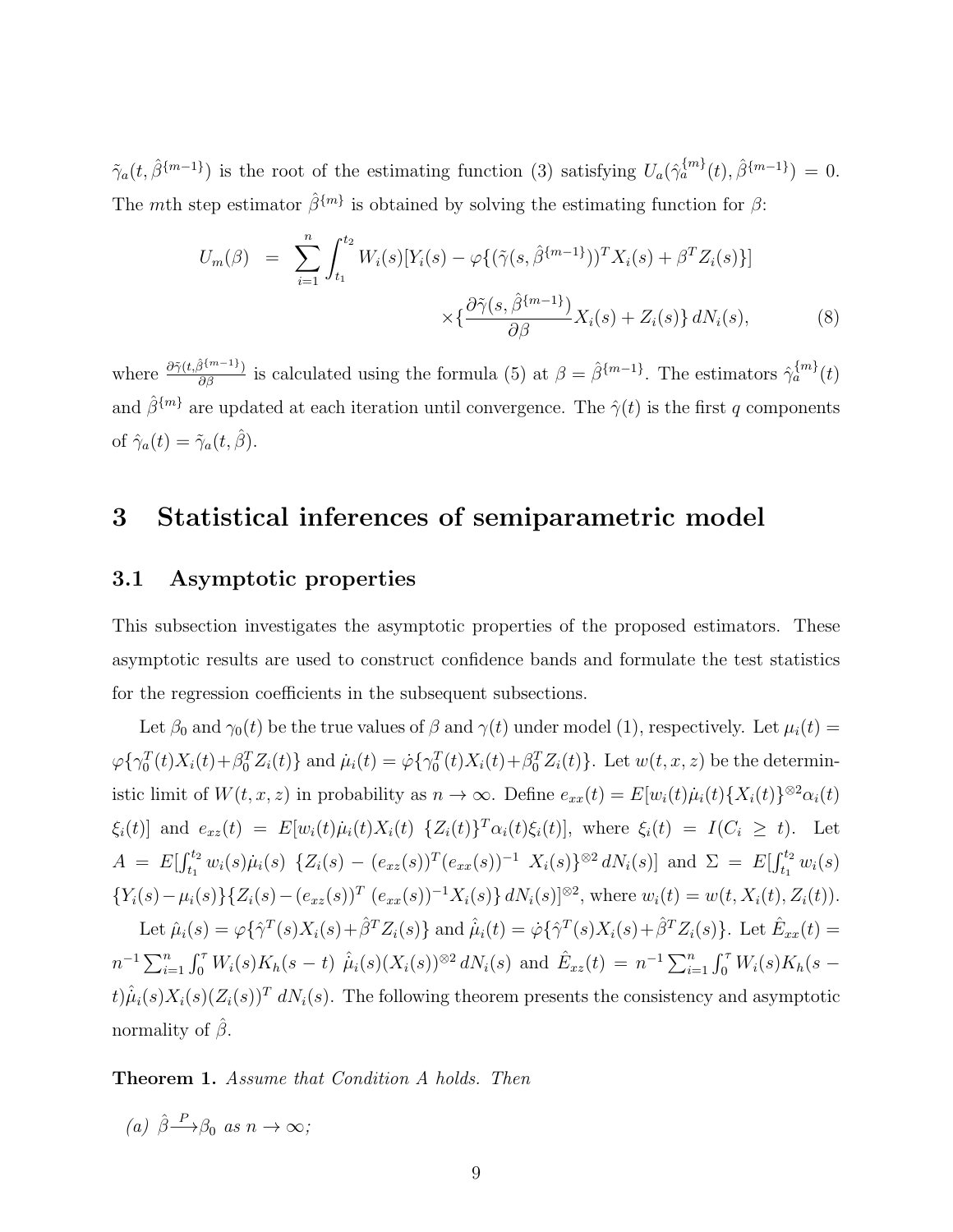(b) 
$$
n^{1/2}(\hat{\beta} - \beta_0) \xrightarrow{\mathcal{D}} N(0, A^{-1} \Sigma A^{-1})
$$
 as  $nh^2 \to \infty$  and  $nh^5 = O(1)$ .

The matrix A can be consistently estimated by

$$
\hat{A} = n^{-1} \sum_{i=1}^{n} \int_{t_1}^{t_2} W_i(s) \hat{\mu}_i(s) \{Z_i(s) - (\hat{E}_{xz}(s))^T (\hat{E}_{xx}(s))^{-1} X_i(s)\}^{\otimes 2} dN_i(s),
$$

and  $\Sigma$  can be consistently estimated by

$$
\hat{\Sigma} = n^{-1} \sum_{i=1}^{n} \left( \int_{t_1}^{t_2} W_i(s) \{ Y_i(s) - \hat{\mu}_i(s) \} \{ Z_i(s) - (\hat{E}_{xz}(s))^{T} (\hat{E}_{xx}(s))^{-1} X_i(s) \} dN_i(s) \right)^{\otimes 2}.
$$

Under Theorem 1, the proposed estimator  $\hat{\beta}$  is consistent and asymptotically normal as long as the weight process  $W(\cdot)$  converges in probability to a deterministic function  $w(\cdot)$ . The selection of  $W(\cdot)$  plays a role in the variance of the estimator  $\hat{\beta}$ . Naturally, we would like to choose the optimal weight such that the asymptotic variance of  $\hat{\beta}$  is minimized. This selection is usually difficult. It depends on the correlation structure of the longitudinal data among other things. Suppose that the repeated measurements of  $Y_i(\cdot)$  within the same subject are independent and that  $Y_i(\cdot)$  is independent of  $N_i(\cdot)$  conditional on the covariates  $X_i(t)$  and  $Z_i(t)$ . Let  $\sigma_{\epsilon}^2(t|X_i, Z_i) = \text{Var}\{Y_i(t)|X_i(t), Z_i(t)\}\)$  be the conditional variance of  $Y_i(t)$  given the covariates  $X_i(t)$  and  $Z_i(t)$  under model (1). Then the matrix  $\Sigma = E[\int_{t_1}^{t_2} w_i^2(s)\sigma_{\epsilon}^2(s|X_i, Z_i) \{Z_i(s) - (e_{xz}(s))^T(e_{xx}(s))^{-1} X_i(s)\}^{\otimes 2} \alpha_i(s)\xi_i(s) ds].$  Let  $\Sigma_0 =$  $E[\int_{t_1}^{t_2} {\{\mu_i(s)/\sigma_{\epsilon}(s|X_i, Z_i)\}}^2 {\{Z_i(s) - (e_{xz}(s))^T(e_{xx}(s))^{-1} |X_i(s)\}^{\otimes 2} \alpha_i(s)\xi_i(s) ds}].$  We show in the Appendix that

$$
A^{-1} \Sigma A^{-1} - \Sigma_0^{-1} \ge 0,\tag{9}
$$

where  $B \ge 0$  means that the matrix B is nonnegative definite. When  $w_i(t) = \mu_i(t)/\{\sigma_{\epsilon}(t|X_i,$  $Z_i$ ) $\}^2$ ,  $A = \Sigma = \Sigma_0$  and the equality in (9) holds. The situation often leads to asymptotically efficient estimators in many semiparametric models discussed by Bickel et al. (1993).

Next, we state an asymptotic result for the estimator  $\hat{\gamma}(t)$ . The result is useful for constructing confidence intervals for the mean response curve given the covariates. Denote  $\dot{\gamma}_0(t)$ ,  $\ddot{\gamma}_0(t)$  the first and second derivatives of  $\gamma_0(t)$  with respect to t, respectively.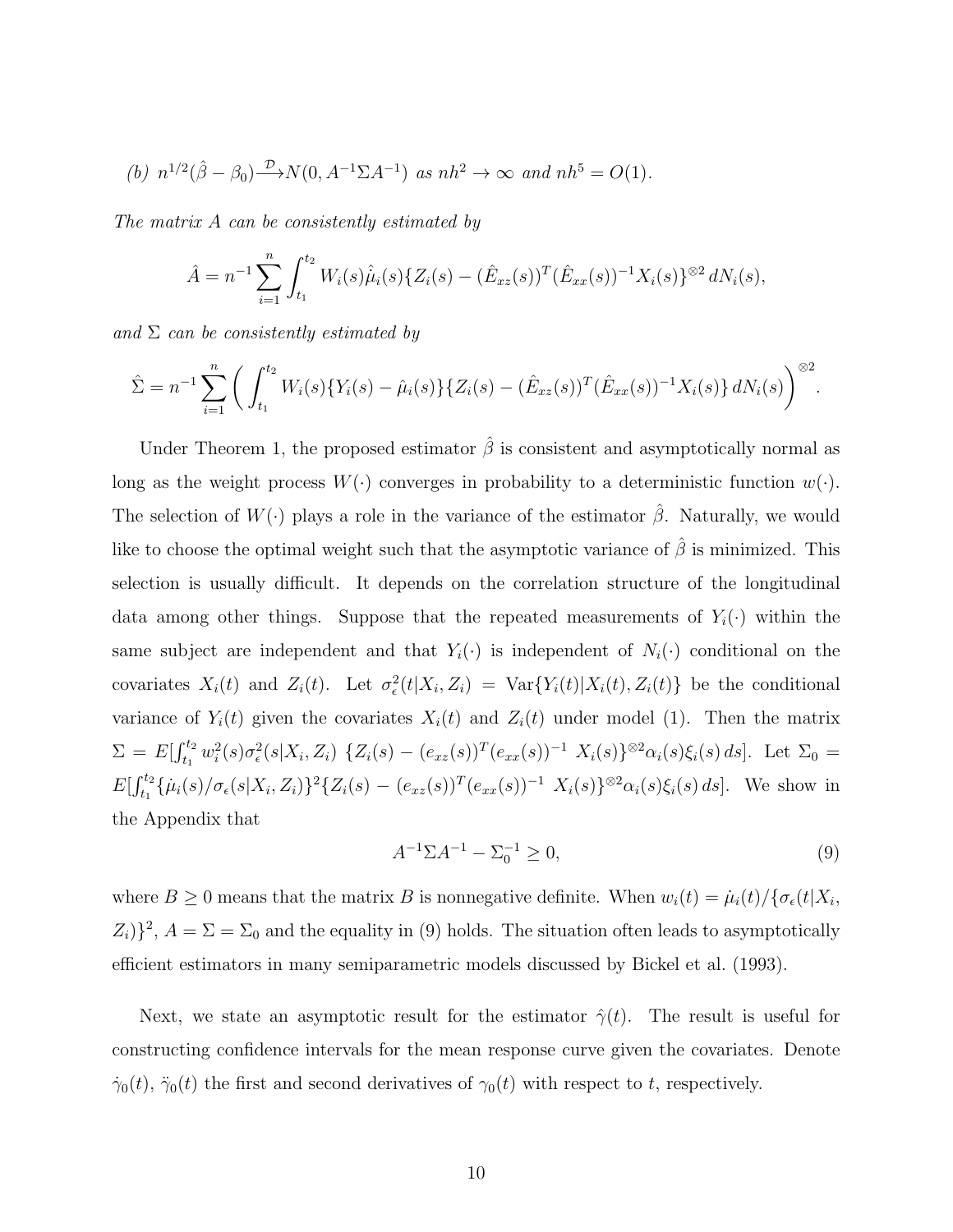**Theorem 2.** Under Condition A,  $\hat{\gamma}(t) \stackrel{P}{\longrightarrow} \gamma_0(t)$ ,

$$
\sqrt{nh}(\hat{\gamma}(t)-\gamma_0(t)-\frac{1}{2}\mu_2h^2\ddot{\gamma}_0^T(t))\overset{\mathcal{D}}{\longrightarrow}N(0,\Sigma_\gamma(t)),
$$

as  $nh^2 \to \infty$  and  $nh^5 = O(1)$  for  $t \in (0, \tau)$ , where  $\mu_2 = \int_{-1}^{1} t^2 K(t) dt$ ,  $\Sigma_{\gamma}(t) = (e_{xx}(t))^{-1} \Sigma_e(t)$  $(e_{xx}(t))^{-1}$ ,  $\Sigma_e(t) = \lim_{n \to \infty} hE\{ \int_0^{\tau} w_i(s) \{ Y_i(s) - \mu_i(s) \} X_i(s) K_h(s-t) d N_i(s) \}^{\otimes 2}$ . The covariance matrix  $\Sigma_{\gamma}(t)$  can be estimated consistently by  $\hat{\Sigma}_{\gamma}(t) = n^{-1} \sum_{i=1}^{n} {\hat{g}_i(t)}^{\otimes 2}$ , where

$$
\hat{g}_i(t) = h^{1/2} (\hat{E}_{xx}(t))^{-1} \int_0^{\tau} W_i(s) K_h(s-t) X_i(s) \{ Y_i(s) - \hat{\mu}_i(s) \} dN_i(s) - h^{1/2} (\hat{E}_{xx}(t))^{-1} \hat{E}_{xz}(t)
$$
  

$$
\times \hat{A}^{-1} \int_{t_1}^{t_2} W_i(s) \{ Z_i(s) - (\hat{E}_{xz}(s))^T (\hat{E}_{xx}(s))^{-1} X_i(s) \} \{ Y_i(s) - \hat{\mu}_i(s) \} dN_i(s).
$$

When the link function is the identity function, Sun and Wu (2005) showed that the asymptotic bias of using the profile kernel smoothing for  $\gamma_0(t)$  is  $\frac{1}{2}\mu_2h^2\{\ddot{\gamma}_0^T(t)+2(e_{xx}(t))^{-1}\dot{e}_{xx}(t)$  $\dot{\gamma}_0(t)$ . This phenomenon parallels the situation described in Fan and Gijbels (1996, p.17) for the nonparametric regression with cross-sectional data that compares the Nadaraya-Watson estimator and the local linear estimator. The extra term in the bias of  $\hat{\gamma}(t)$  using profile kernel smoothing depends on  $(e_{xx}(t))^{-1} \dot{e}_{xx}(t) \dot{\gamma}_0(t)$ . The bias of the profile kernel smoothing estimator can be large in the highly asymmetric design where  $(e_{xx}(t))^{-1}e_{xx}(t)\dot{\gamma}_0(t)$  is large. On the other hand, the bias of the profile local linear smoothing estimator only involves the second derivative  $\ddot{\gamma}_0(t)$ , thus is design-adaptive. Another advantage of the local linear smoothing over the kernel smoothing, as discussed in Fan and Gijbels (1996), is the automatic boundary adaption. The rate of convergence at boundary points using the local linear smoothing is same as for the interior points, which can be shown to hold for model (1) with longitudinal data as well.

Let  $\Gamma_0(t) = \int_{t_1}^t \gamma_0(s) ds$  and  $\hat{\Gamma}(t) = \int_{t_1}^t \hat{\gamma}(s) ds$ . The following theorem presents a weak convergence result for  $G_n(t) = n^{1/2}(\hat{\Gamma}(t) - \Gamma_0(t))$  over  $t \in [t_1, t_2]$ . This result provides theoretical justifications for testing the regression coefficient functions  $\gamma(t)$  and for the construction of simultaneous confidence bands of  $\Gamma(t) = \int_{t_1}^t \gamma(s) ds$  developed later.

**Theorem 3.** Under Condition A,  $G_n(t) = n^{-1/2} \sum_{i=1}^n H_i(t) + o_p(1)$  uniformly in  $t \in [t_1, t_2]$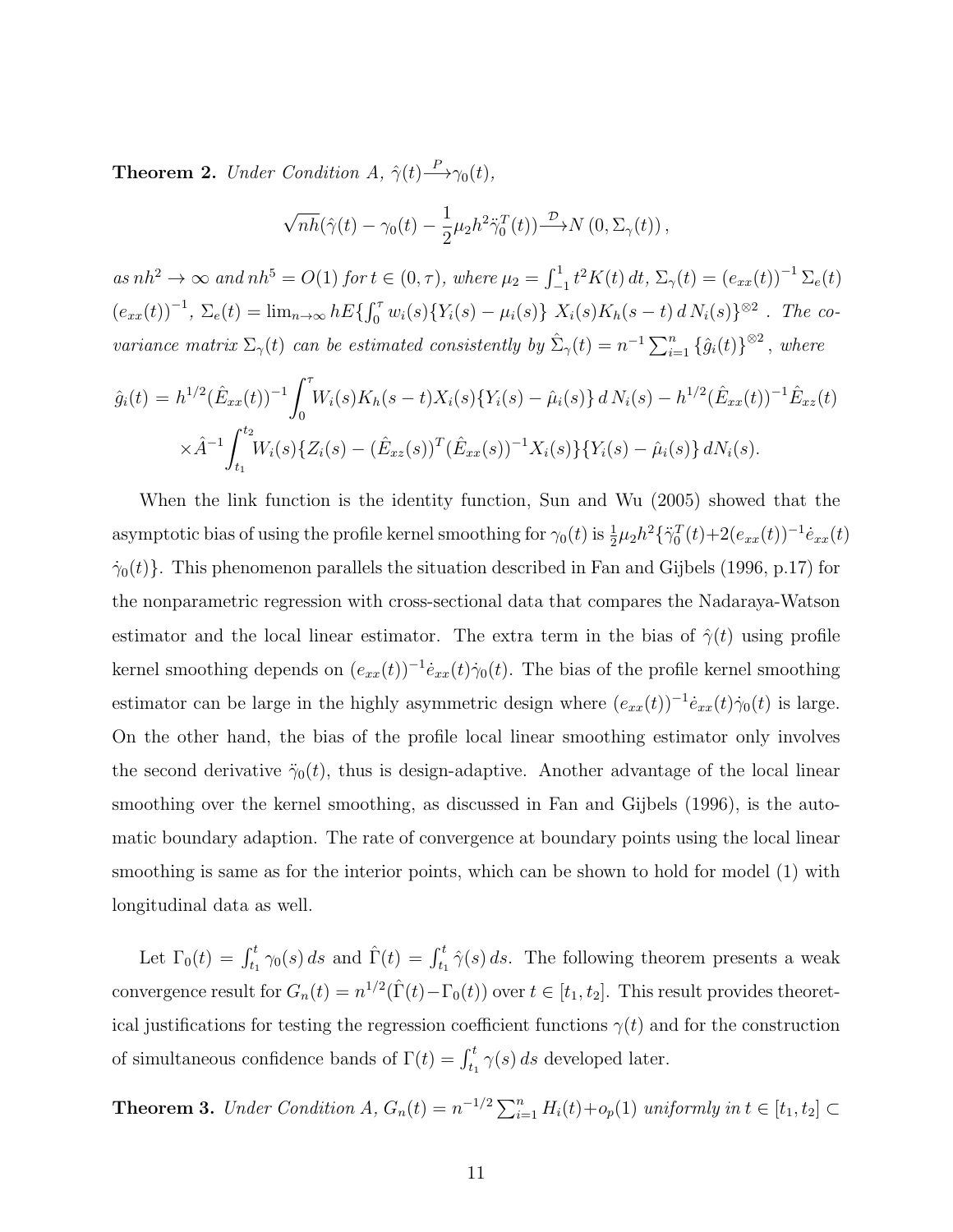$(0, \tau)$  as  $nh^2 \to \infty$  and  $nh^5 \to 0$ , where

$$
H_i(t) = \int_{t_1}^t (e_{xx}(s))^{-1} \int_0^\tau w_i(u) K_h(u-s) X_i(u) \{ Y_i(u) - \mu_i(u) \} dN_i(u) ds
$$
  

$$
- \int_{t_1}^t (e_{xx}(s))^{-1} e_{xz}(s) ds A^{-1}
$$
  

$$
\times \int_{t_1}^{t_2} w_i(s) \{ Z_i(s) - (e_{xz}(s))^T (e_{xx}(s))^{-1} X_i(s) \} \{ Y_i(s) - \mu_i(s) \} dN_i(s).
$$
 (10)

The processes  $G_n(t)$  converges weakly to a zero-mean Gaussian process  $G(t)$  on  $[t_1, t_2]$ . The asymptotic covariance matrix of  $G_n(t)$  can be estimated consistently by  $\hat{\Sigma}_G(t) = n^{-1} \sum_{i=1}^n {\{\hat{H}_i(t)\}}^{\otimes 2}$ , where

$$
\hat{H}_i(t) = \int_{t_1}^t (\hat{E}_{xx}(s))^{-1} \int_0^\tau W_i(u) K_h(u-s) X_i(u) \{ Y_i(u) - \hat{\mu}_i(u) \} dN_i(u) ds \n- \int_{t_1}^t (\hat{E}_{xx}(s))^{-1} \hat{E}_{xz}(s) ds \hat{A}^{-1} \n\times \int_{t_1}^{t_2} W_i(s) \{ Z_i(s) - (\hat{E}_{xz}(s))^T (\hat{E}_{xx}(s))^{-1} X_i(s) \} \{ Y_i(s) - \hat{\mu}_i(s) \} dN_i(s).
$$
\n(11)

#### 3.2 Confidence intervals and simultaneous confidence bands

Let  $\gamma^{(k)}(t)$  be the kth component of  $\gamma(t)$ . Similar notations are used throughout with the superscript  $(k)$  denoting the kth component of the corresponding vector. Assuming  $nh^5 \rightarrow 0$ , based on Theorem 2, the under-smoothing avoids estimating the second derivative  $\ddot{\gamma}(t)$  and controls the size of the bias term. The large sample pointwise confidence intervals for  $\gamma^{(k)}(t)$ ,  $0 < t < \tau$ , is obtained by

$$
\hat{\gamma}^{(k)}(t) \pm (nh)^{-1/2} z_{\alpha/2} \left[ n^{-1} \sum_{i=1}^{n} \{ \hat{g}_i^{(k)}(t) \}^2 \right]^{1/2}.
$$
 (12)

By Theorem 3, the pointwise confidence intervals for  $\Gamma^{(k)}(t)$ ,  $0 < t < \tau$ , is given by

$$
\hat{\Gamma}^{(k)}(t) \pm n^{-1/2} z_{\alpha/2} \left[ n^{-1} \sum_{i=1}^{n} \{ \hat{H}_i^{(k)}(t) \}^2 \right]^{1/2}.
$$
\n(13)

Furthermore, based on Theorem 3, simultaneous confidence bands and hypothesis tests related to the regression coefficient functions  $\gamma(t)$  can be constructed. A key component is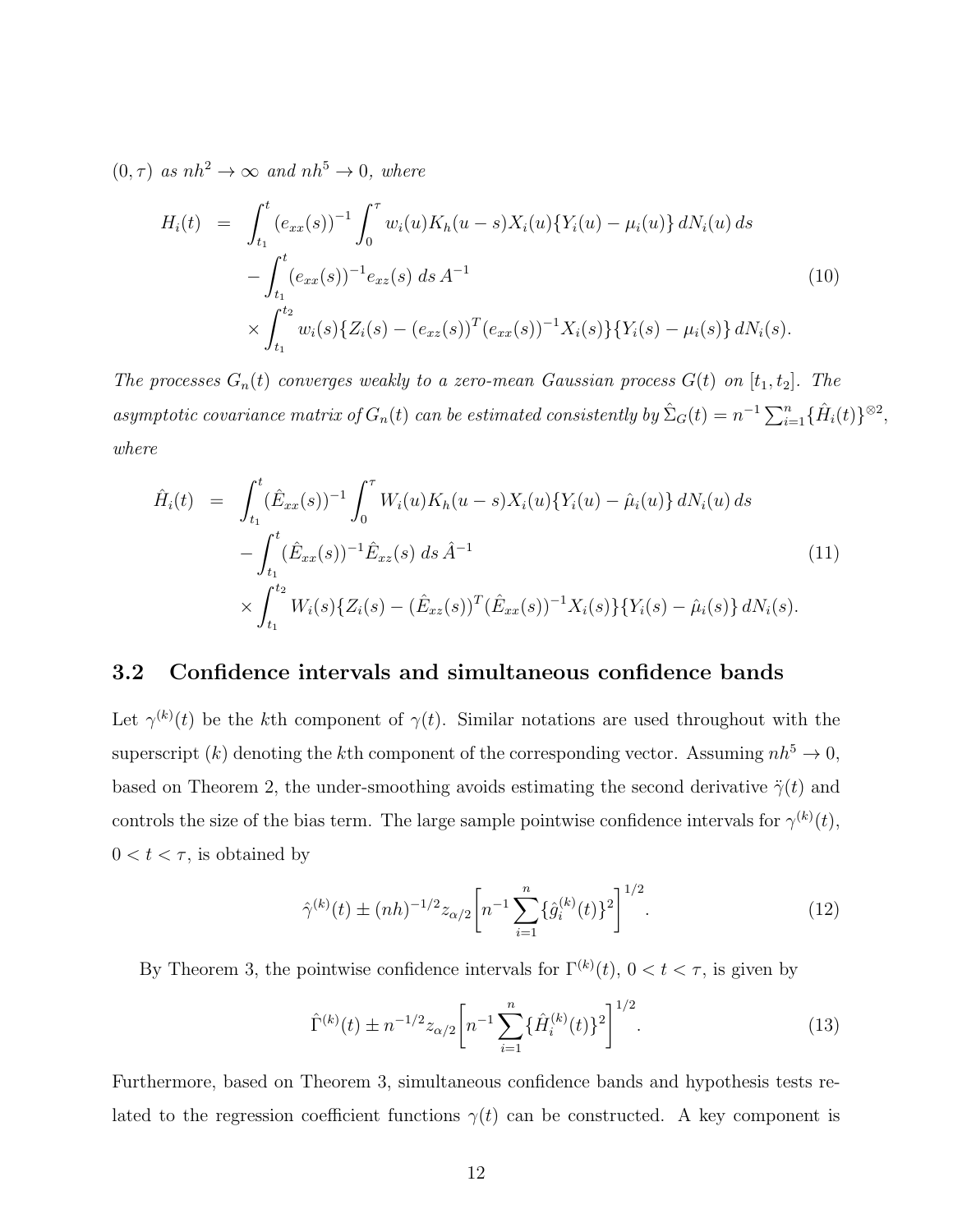the estimation of confidence coefficients and the critical values. The Gaussian multiplier resampling method of Lin, Wei and Ying (1993) has been widely employed for this purpose and is described in the following.

Let  $G_n^*(t) = n^{-1/2} \sum_{i=1}^n \hat{H}_i(t) \xi_i$ , where  $\xi_1, \xi_2, \ldots, \xi_n$  are independent identically distributed (iid) standard normal random variables independent from the observed data set. By Lemma 1 of Sun and Wu (2005), the processes  $G_n(t)$  and  $G_n^*(t)$  given the observed data sequence converge weakly to the same zero-mean Gaussian process on  $[t_1, t_2]$ . To approximate the distribution of  $G_n(t)$ , we simulate a large number of realizations from  $G_n^*(t)$  by repeatedly generating  $(\xi_1, \ldots, \xi_n)$  while fixing  $\{Y_i(t), X_i(t), Z_i(t), N_i(t)\}$ ,  $t \geq 0\}$  at their observed values. Let  $c_{\alpha}$  be the  $(1 - \alpha)$ -quantile of  $\sup_{t_1 \leq t \leq t_2} |G_n^{*(k)}(t)| \left[\sum_{i=1}^n \{\hat{H}_i^{(k)}\}_{i=1}^n\right]$  $\binom{k}{i}(t)^2/n]^{1/2}$ , which can be approximated by repeatedly generating independent normal samples  $(\xi_1, \ldots, \xi_n)$ . An asymptotic  $1 - \alpha$  simultaneous confidence bands for  $\Gamma^{(k)}(t)$  on  $[t_1, t_2]$  is given by

$$
\hat{\Gamma}^{(k)}(t) \pm n^{-1/2} c_{\alpha} \left[ n^{-1} \sum_{i=1}^{n} \{ \hat{H}_i^{(k)}(t) \}^2 \right]^{1/2}.
$$
\n(14)

### 3.3 Hypothesis testing of regression coefficients

The generalized semiparametric regression model (1) postulates that the covariates effects are constant for some and are time-varying for others. A formal hypothesis testing procedure can be established to check whether the effect of a covariate is time-varying under model (1). This can lead to more efficient estimation when the effects of some covariates are not really time-varying. We consider testing the null hypothesis  $H_0$  that  $\gamma^{(k)}(t)$  is constant for  $0 \leq t \leq \tau$ .

Under  $H_0$ ,  $\Gamma^{(k)}(t) - \frac{t-t_1}{t_2-t_1}$  $\frac{t-t_1}{t_2-t_1}\Gamma^{(k)}(t_2) = 0$  for  $t \in [t_1, t_2]$ . By Theorem 3 and the continuous mapping theorem,

$$
n^{1/2}\left\{\hat{\Gamma}^{(k)}(t) - \frac{t - t_1}{t_2 - t_1}\hat{\Gamma}^{(k)}(t_2)\right\} = n^{1/2}\left\{\hat{\Gamma}^{(k)}(t) - \Gamma^{(k)}(t)\right\} - \frac{t - t_1}{t_2 - t_1}n^{1/2}\left\{\hat{\Gamma}^{(k)}(t_2) - \Gamma^{(k)}(t_2)\right\}
$$

converges weakly to  $G^{(k)}(t) - \frac{t-t_1}{t_2-t_1}$  $\frac{t-t_1}{t_2-t_1} G^{(k)}(t_2)$ , where  $G^{(k)}(t)$  is the kth component of the limiting Gaussian process  $G(t)$  of  $n^{1/2} {\hat{\Gamma}(t)-\Gamma(t)}$ . The rationale leads to the following constructions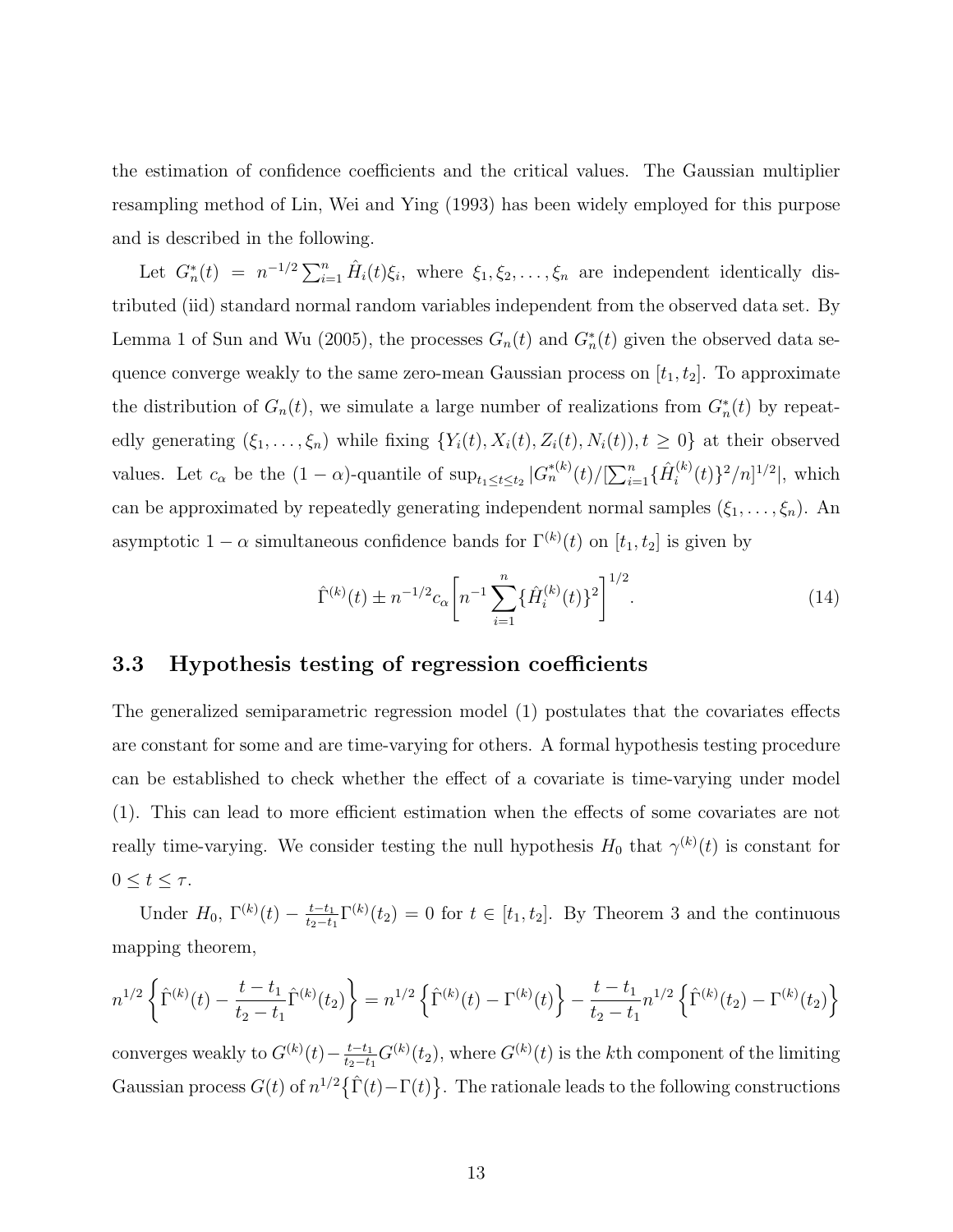of the test statistics:

$$
S = \sup_{t_1 \le t \le t_2} n^{1/2} \left| \hat{\Gamma}^{(k)}(t) - \frac{t - t_1}{t_2 - t_1} \hat{\Gamma}^{(k)}(t_2) \right|
$$

and

$$
L = \int_{t_1}^{t_2} n \left\{ \hat{\Gamma}^{(k)}(t) - \frac{t - t_1}{t_2 - t_1} \hat{\Gamma}^{(k)}(t_2) \right\}^2 dt.
$$

By the continuous mapping theorem, under  $H_0$ , the test statistic S converges in distribution to  $\sup_{t_1 \le t \le t_2} |G^{(k)}(t) - \frac{t-t_1}{t_2-t_1}|$  $\frac{t-t_1}{t_2-t_1}G^{(k)}(t_2)$ , and the test statistic S converges in distribution to  $\int_{t_1}^{t_2} \left\{ G^{(k)}(t) \,-\, \frac{t-t_1}{t_2-t_1} \right\}$  $\frac{t-t_1}{t_2-t_1}G^{(k)}(t_2)\}^2 dt$ . The two test statistics are commonly used in statistics literature with  $S$  referred as the supremum type and  $L$  as the integrated square type, cf., Martinussen and Scheike (2006).

Let

$$
S^* = \sup_{t_1 \le t \le t_2} n^{1/2} \left| G_n^{*(k)}(t) - \frac{t - t_1}{t_2 - t_1} G_n^{*(k)}(t_2) \right|
$$

and

$$
L^* = \int_{t_1}^{t_2} n \bigg\{ G_n^{*(k)}(t) - \frac{t - t_1}{t_2 - t_1} G_n^{*(k)}(t_2) \bigg\}^2 dt.
$$

The critical values of S and L can be approximated by simulating a number of copies of  $S^*$  and  $L^*$  obtained by repeatedly generating independent normal samples  $(\xi_1, \ldots, \xi_n)$  while holding the observed data fixed. For example, the critical values of test statistics S and L at the significance level  $\alpha$  can be estimated by the upper  $\alpha$  quantile of, say 1000, copies of  $S^*$  and  $L^*$ , respectively. The p-values of the tests based on S and L are the percentages of  $S^*$  and  $L^*$  exceeding S and L, respectively. The null hypothesis is rejected if the p-values are less than  $\alpha$ .

### 3.4 Cross-validation bandwidth selection

Let  $\sigma^{(k)}(t)$  be the  $(k, k)$ th element of  $\Sigma_{\gamma}(t)$ . It follows from Theorem 2 that the mean integrated square error for estimating the k<sup>th</sup> component  $\gamma^{(k)}(t)$  over  $[t_1, t_2]$  is

$$
\int_{t_1}^{t_2} \left[ \frac{1}{4} \mu_2^2 \{ \ddot{\gamma}_0^{(k)}(t) \}^2 h^4 + \frac{1}{nh} \sigma^{(k)}(t) \right] dt.
$$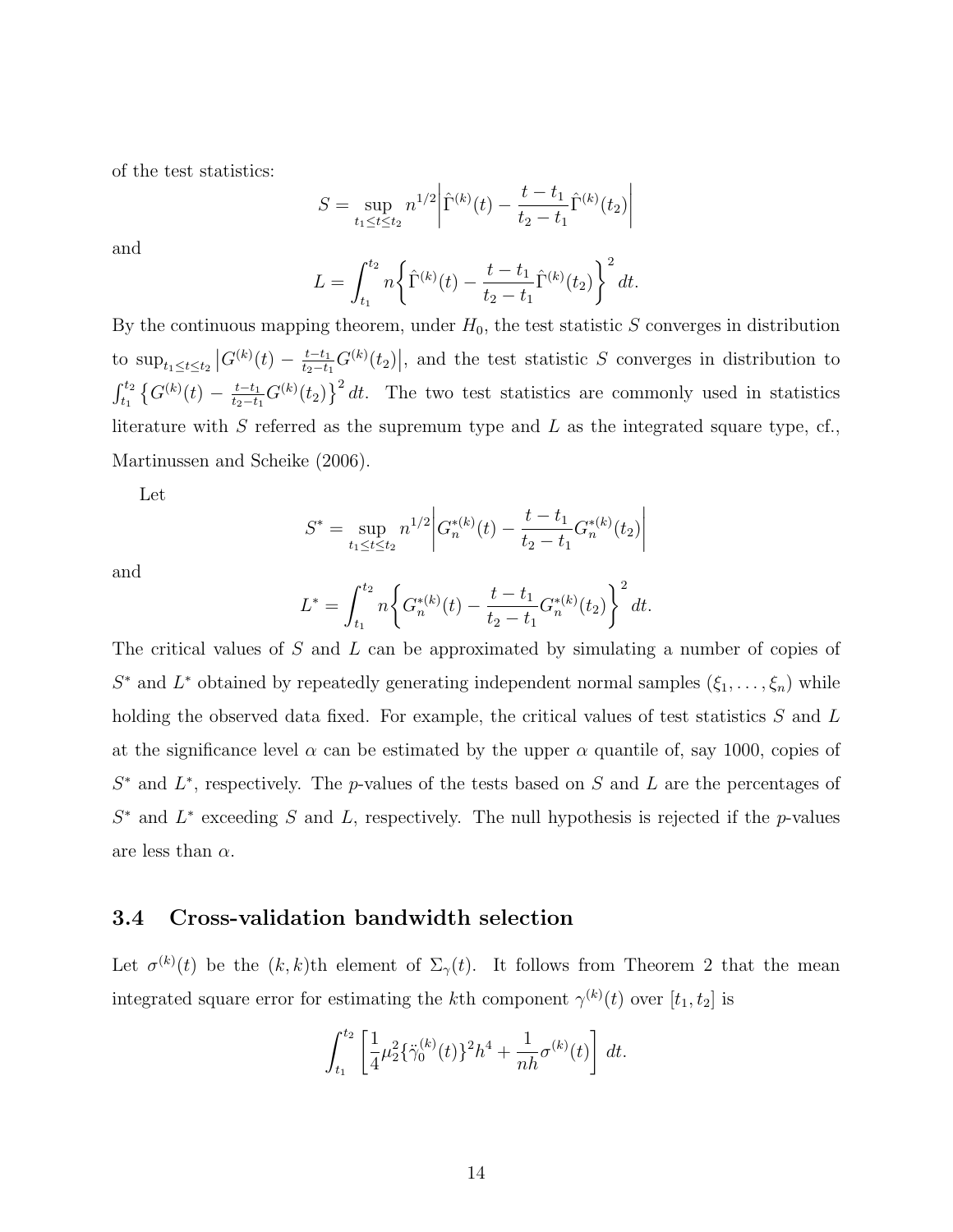The asymptotic optimal bandwidth is given by

$$
h_{opt,k} = \left[ \frac{\int_{t_1}^{t_2} \sigma^{(k)}(t) dt}{\int_{t_1}^{t_2} \mu_2^2 \{ \ddot{\gamma}_0^{(k)}(t) \}^2} \right]^{1/5} n^{-1/5}.
$$

The optimal theoretical bandwidth is difficult to achieve since it involves estimating the second derivative  $\ddot{\gamma}_0^{(k)}$  $\binom{N}{0}(t)$ . In practice, the appropriate bandwidth selection can be based on a cross-validation method. This approach is widely used in nonparametric function estimation literature, see Rice and Silverman (1991) for leave-one-subject-out cross-validation approach and Tian, Zucker and Wei (2005) for K-fold cross-validation approach.

An analog of the K-fold cross-validation approach in the current setting is to divide the data into K equal-sized groups. Let  $D_k$  denote the kth subgroup of data, then the kth prediction error is given by

$$
PE_k(h) = \sum_{i \in D_k} \int_{t_1}^{t_2} \left[ Y_i(t) - \varphi \{ (\hat{\gamma}_{(-k)}(t))^T X_i(t) + \hat{\beta}_{(-k)}^T Z_i(t) \} \right]^2 dN_i(t), \tag{15}
$$

for  $k = 1, \ldots, K$ , where  $\hat{\gamma}_{(-k)}(t)$  and  $\hat{\beta}_{(-k)}$  are the estimators of  $\gamma_0(t)$  and  $\beta_0$  based on the data without the subgroup  $D_k$ . The data-driven bandwidth selection based on the Kfold cross-validation is to choose the bandwidth  $h$  that minimizes the total prediction error  $PE(h) = \sum_{k=1}^{K} PE_k(h)$ . As we show in Section 5 in the analysis of a HIV-1 RNA data set from an AIDS clinical trial, the  $K$ -fold cross-validation bandwidth selection provides a working tool for locating an appropriate bandwidth.

# 4 A simulation study

In this section, we examine finite sample properties of the estimation and hypothesis testing procedures proposed for model (1). The performances of the estimators for  $\beta$  and  $\gamma(t)$  at a fixed time t are measured through the bias, the sample mean of the estimated standard errors (ESE), the sample standard error of the estimators (SEE) and the 95% empirical coverage probability (CP). To evaluate the overall performance of the estimator  $\hat{\gamma}^{(k)}(t)$  on the interval  $[h, \tau - h]$ , we consider the square root of integrated mean square error  $RMSE_k =$  $\int$   $\frac{1}{2}$  $\frac{1}{N(\tau-2h)}\sum_{j=1}^N\int_h^{\tau-h}(\hat{\gamma}_j^{(k)}% )d\mu(s)$  $\gamma_j^{(k)}(t)-\gamma_0^{(k)}$  $\binom{k}{0}(t)^2 dt$   $\bigg\}^{\frac{1}{2}}$ , where N is the repetition number,  $\hat{\gamma}_j^{(k)}$  $j^{(\kappa)}(t)$  is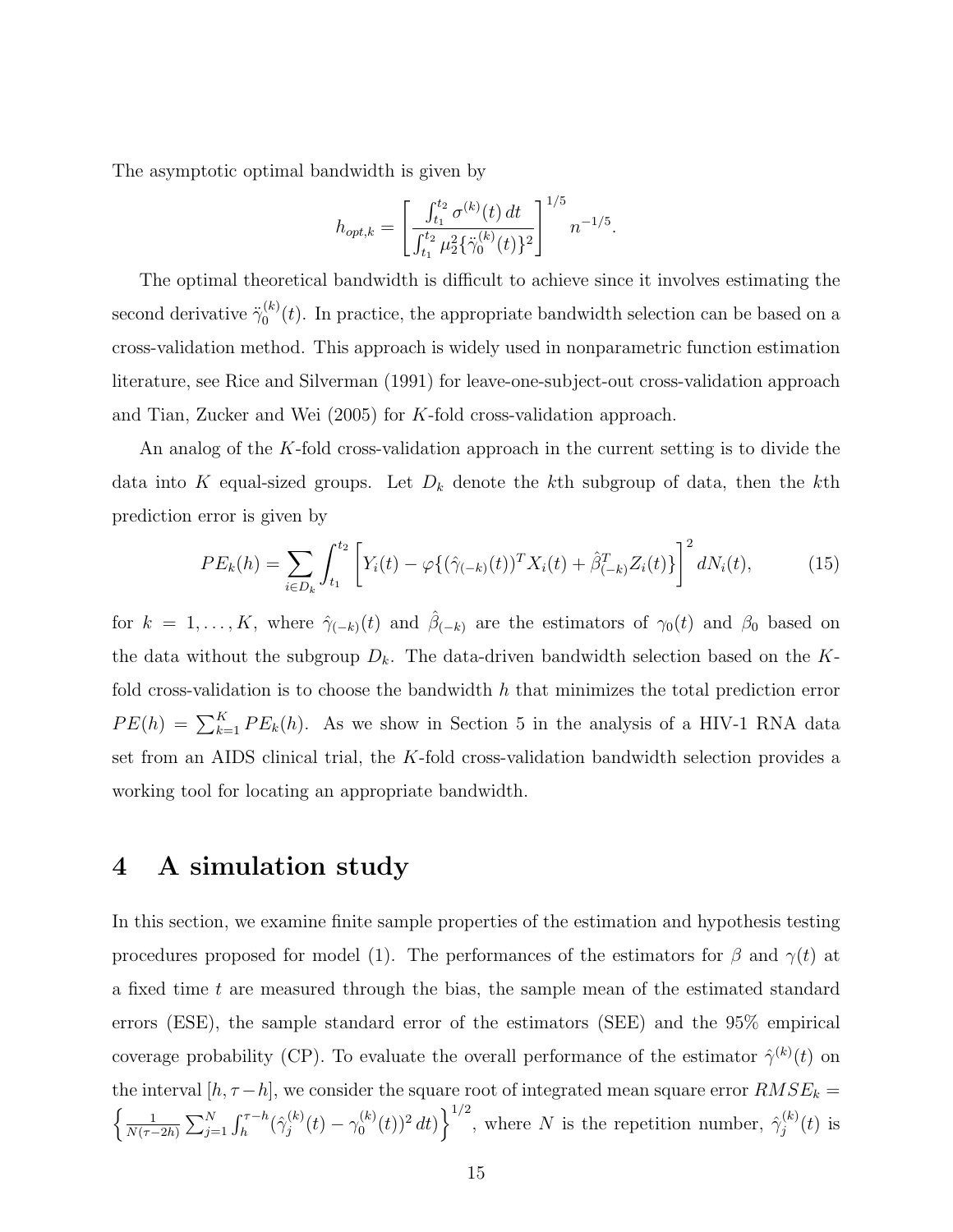the jth estimate of  $\gamma^{(k)}(t)$  for  $j = 1, \ldots, N$ . We use the unit weight function and the Epanechnikov kernel  $K(u) = 0.75(1 - u^2)I(|u| \le 1)$  throughout the simulation. We take  $t_1 = 0$  and  $t_2 = \tau$  in the estimating functions (4) and (8).

The performance of the estimators are examined under the following selected setting of model (1), in which we take the link function  $g(x) = \ln(x)$ :

$$
Y_i(t) = \exp\{0.5\sqrt{t} + 0.5\sin(2t)X_i + \beta Z_i\} + \varepsilon_i(t), \qquad i = 1, ..., n,
$$
 (16)

for  $0 \le t \le \tau$  with  $\tau = 3.5$ , where  $X_i$  is a Bernoulli random variable with the success probability of 0.5,  $Z_i$  is uniformly distributed on  $(0, 1)$ ,  $\varepsilon_i(t)$  is  $N(\phi_i, 0.5^2)$  conditional on  $\phi_i$ and  $\phi_i$  is  $N(0, 1)$ . Here  $\gamma(t) = (\gamma_1(t), \gamma_2(t))^T$  with  $\gamma_1(t) = 0.5t^{1/2}$  and  $\gamma_2(t) = 0.5 \sin(2t)$ .

We consider three models for the sampling times. The first model is a Poison process with the proportional mean rate

$$
\alpha(t|X_i, Z_i) = 0.6 \exp(0.7Z_i), \quad i = 1, \dots, n. \tag{17}
$$

The second model is a Poison process with the additive mean rate

$$
\alpha(t|X_i, Z_i) = 0.4 + 0.9Z_i, \quad i = 1, \dots, n. \tag{18}
$$

To examine the performance of the proposed method when the sampling strategy depends on the past history, we consider a nonhomogeneous poisson process for the sampling times with the intensity function

$$
\lambda(t|Z_i, Z_i^*) = 0.12t^{1/2} \exp\{2Z_i + Z_i^*(t)\},\tag{19}
$$

where  $Z_i$  is uniform on  $(0, 1)$  and  $Z_i^*(t) = 1$  if there was an event within the interval  $[t-1, t)$ and 0 otherwise. For all the three sampling models, the censoring times  $C_i$  are generated from  $U(1.5, 8)$ . There are approximately 3 observations per subject in the interval  $[0, \tau]$  and about 30% subjects are censored before  $\tau = 3.5$ .

Table 1 summarizes the bias, SEE, ESE and CP for  $\beta$  and RMSE for  $\gamma(t)$  under the models (16) and (17). The integrals are evaluated on the grid points  $s_i = 0.05i, i = 1, 2, \ldots, 69$ . The summaries of performance of  $\hat{\gamma}(t)$  at time points 0.5*j*,  $j = 1, ..., 6$ , are given in Table 2.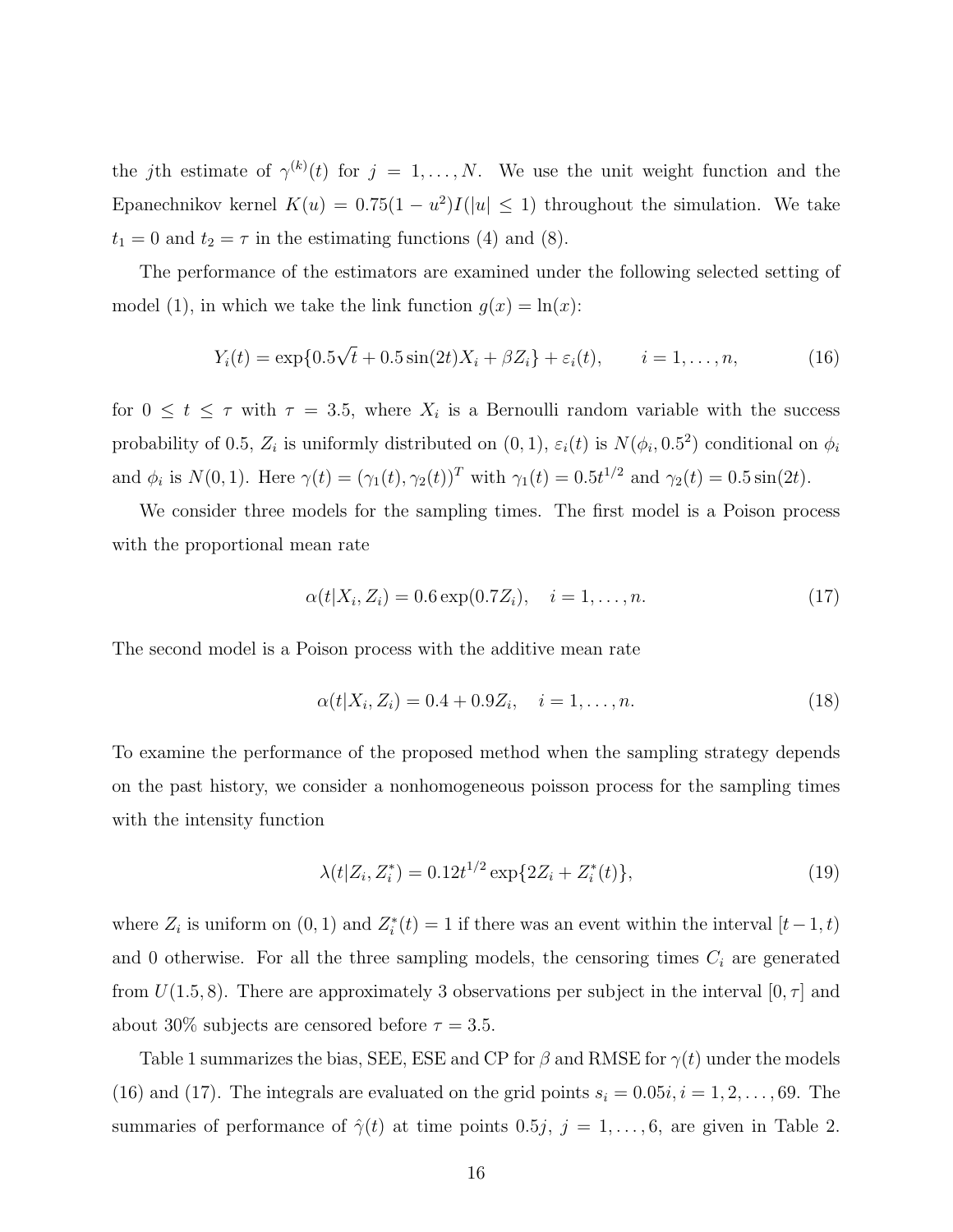The summaries of performances of  $\hat{\beta}$  and  $\hat{\gamma}(t)$  under the models (16) and (18) are presented in Tables 3 and 4. The summaries under the models (16) and (19) are presented in (5) and (6). Each entry of the tables is calculated based on 1000 repetitions.

It can be seen from Tables 1-6 that the proposed estimation procedures performed well for three sampling situations considered here. It appears that the estimates are unbiased and there is a good agreement between the estimated and empirical standard errors. The empirical coverage probabilities are reasonable and the results become better when the sample size increases from 100 to 300. Plots of  $\hat{\gamma}_1(t)$  and  $\hat{\gamma}_2(t)$  for model (16) are depicted in Figure 1 when  $\beta = 0.5$  for  $n = 100$  and  $h = 0.3$ . Figure 1 (a) and (b) in the first row are under the proportional sampling model (17), Figure 1 (c) and (d) in the second row are under the additive sampling model (18) and Figure 1 (e) and (f) in the third row are under the sampling model (19). The estimators  $\hat{\gamma}_1(t)$  and  $\hat{\gamma}_2(t)$  are essentially unbiased. These figures also show that the proposed estimation procedures perform well for the nonparametric components under these three different sampling models.

The following models are considered to evaluate the performance of the test statistics S and L:

$$
Y_i(t) = \exp\{0.5\sqrt{t} + \{0.5 - \theta \sin(2t)\}X_i + 0.5Z_i\} + \varepsilon_i(t), \qquad i = 1, \dots, n,
$$
 (20)

for  $0 \le t \le \tau$ , where the distributions of  $X_i$ ,  $Z_i$  and  $\varepsilon_i(t)$  are same as those given in model (16). Different values of  $\theta$  are to be selected to examine the power of the tests.

Our null hypothesis is that the effect of  $X_i$  does not change with time. The observed sizes of the test statistics are calculated under  $\theta = 0$ . The powers of the tests are evaluated at  $\theta = 0.1, 0.15$  and 0.2. Table 7 lists the empirical sizes and powers of the test statistics S and L at the significance level 0.05 under the sampling models  $(17)$ ,  $(18)$  and  $(19)$ . Each entry is based on 1000 repetitions. Each *p*-value is estimated by generating 1000 independent Gaussian random samples. The empirical sizes of both the tests are reasonably close to the 0.05 nominal level. The empirical power increases when sample size increases. There is also an increased power when  $\theta$  increases, which represents an increased time-varying effect under model (20). Again, the performances of the tests are robust to the models of sampling times.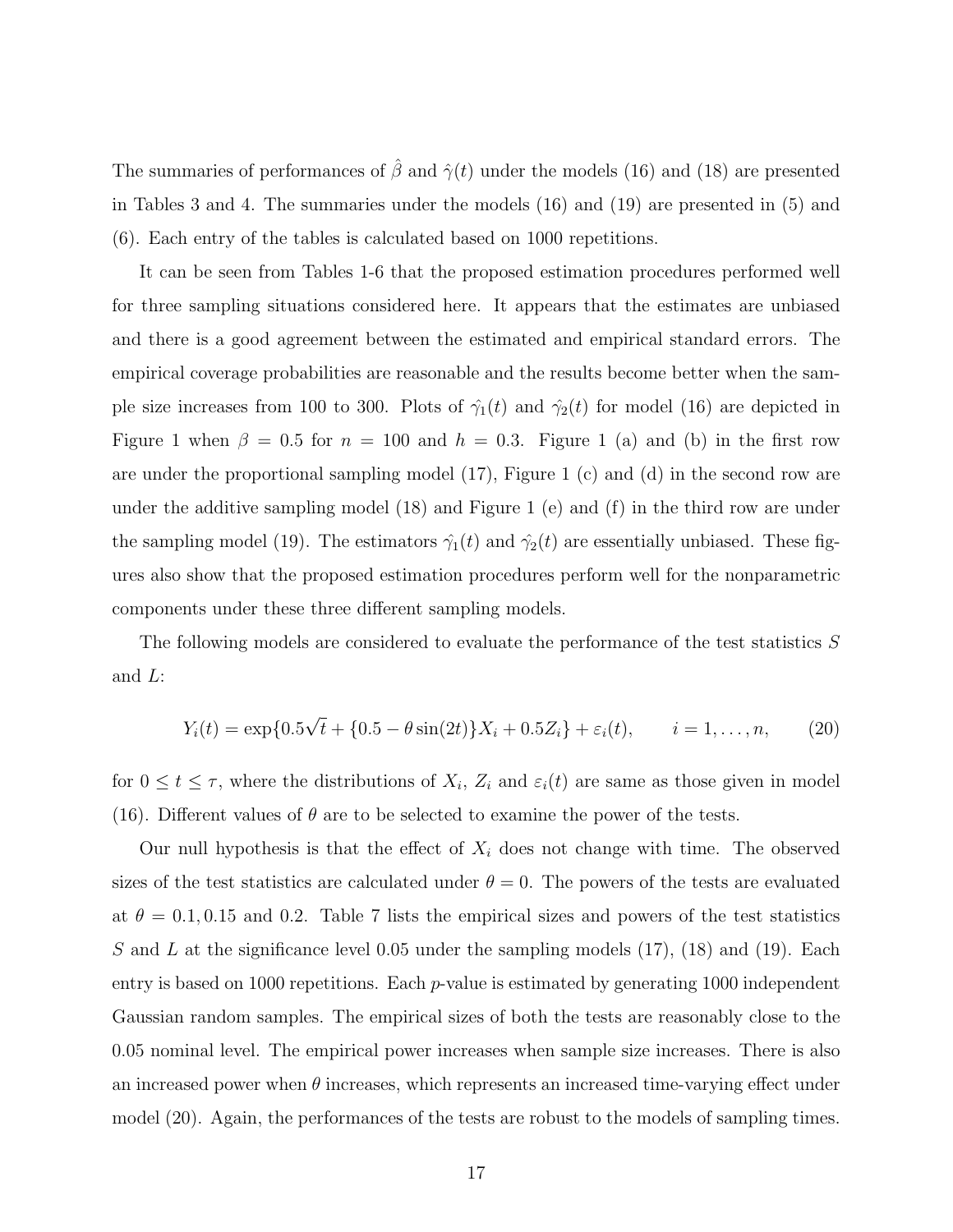Finally, we conduct a small simulation study under the identity link function to compare with the joint modelling method of Lin and Ying  $(2001)$  in which the sampling times are modelled through the proportional mean rate model. We consider the following model for the longitudinal response

$$
Y_i(t) = \alpha(t) + Z_i + \varepsilon_i(t),\tag{21}
$$

where  $Z_i$  and  $\varepsilon_i(t)$  are same as those for model (16). Table 8 list the summaries of the estimation for  $\beta = 1$  using the method of Lin and Ying (2001) (L&Y) and the proposed method with  $h = 0.3, 0.4$  and 0.5 when the sampling times are generated from model (17), (18) and (19). Each entry is based on 1000 repetitions. The estimation of Lin and Ying (2001) has larger biases when the sampling model is mis-specified under (18) and (19), especially when the sampling strategy depends on the past history and the intercept  $\alpha(t)$ varies more. In all the cases, Lin and Ying (2001) estimation yields large variances compared to the proposed method.

### 5 An application

We apply the methods developed in the previous sections to a HIV-1 RNA data set from an AIDS clinical trial for comparing a single protease inhibitor (PI) versus a double-PI antiretroviral regimens in treating HIV-infected patients. In this study, all subjects initiated the antiretroviral treatment at time 0 (baseline) and HIV-1 RNA levels in plasma (viral load) was measured repeatedly over time. The scheduled visits for the measurements were at weeks 0, 2, 4, 8, 16 and 24. However, the actual time of visits for individual subjects may vary around the scheduled visiting times. Some patients had prior antiviral treatment with non-nucleoside analogue reverse transcriptase inhibitors (NNRTIs) (indicated by a covariate  $Z = 1$ ) and others did not have prior NNRTI treatment  $(Z = 0)$ . The prior treatment experience is considered to be a factor that affects the antiviral response to the antiretroviral regimens in the current study. Let  $X = 1$  to indicate the patients who received a double-PI treatment and  $X = 0$  for patients who received a single-PI treatment in this study. Our interest is to compare the HIV viral load responses of the double-PI treatment with those of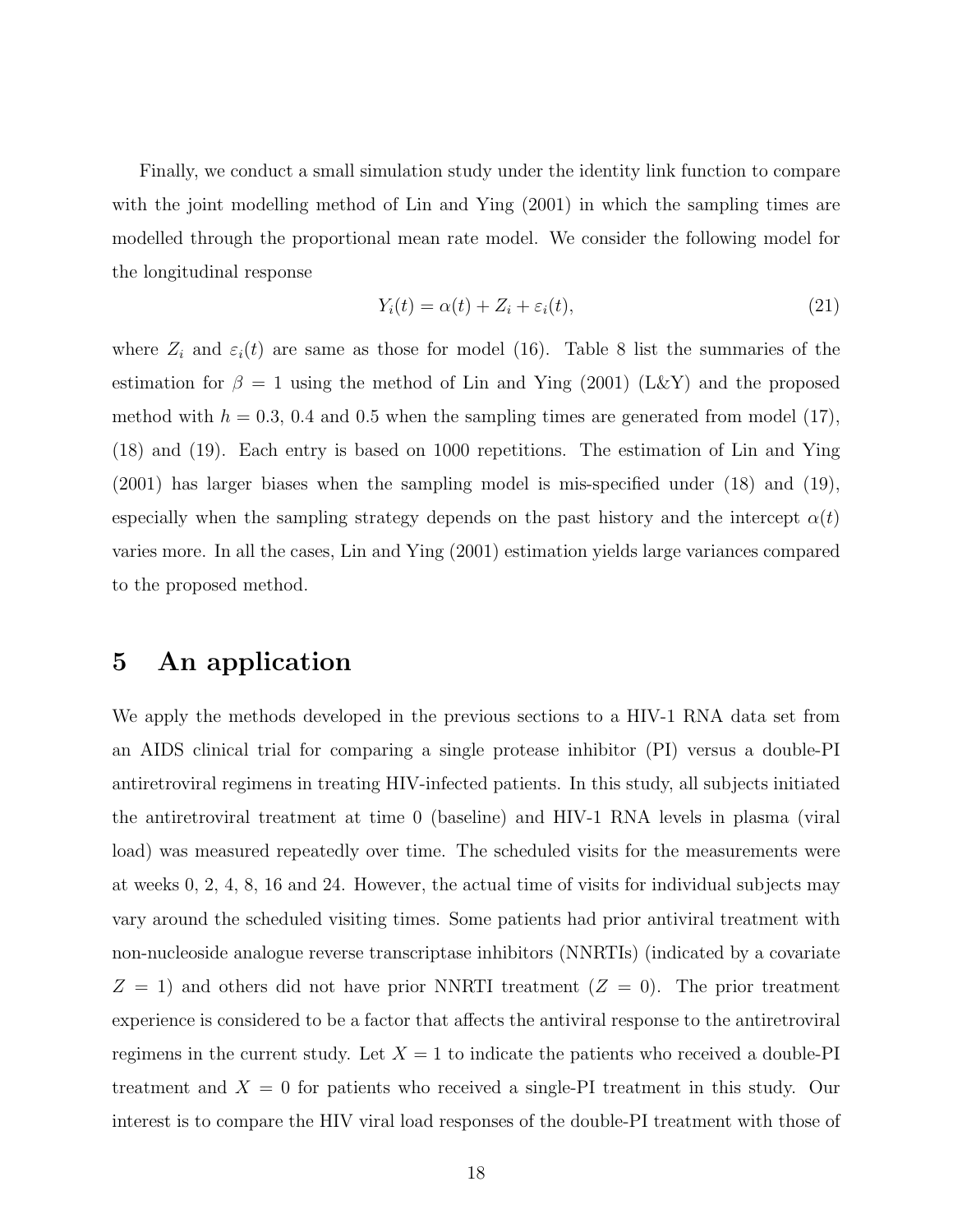the single-PI treatment.

A total of 481 patients were enrolled in the study, with 2626 total visits. Owing to technical limitations, 175 responses were censored below the detection limit, or 6.67% and three responses were censored above the detection limit or 0.11%. The handling of the censored viral load data needs more complicated statistical methods and is out of the scope of this paper. We restrict our analysis to those responses within the detectable range for the purpose of illustrating the proposed methodologies. The average number of visits was 5.01 for treatment group  $X = 1$  and 5.25 for treatment group  $X = 0$ . The scheduled durations between visits get longer at later times of the study. we consider the transformed time scale  $t = \log_{10}(\text{day of actual visit} + 40) - \log_{10}(32)$ . This kind of transformation is often used to make independent variables equally spaced for convenient bandwidth selections in nonparametric regression analysis. The transformation is also used to accommodate the fact that the data for actual visit times may have negative values. A value of  $-7$  for the first actual visit indicates that the patient visited the clinic 7 days before the first scheduled visit. The response variable  $Y(t)$  is the change of HIV-1 RNA level using a  $log_{10}$  scale at time t from the baseline. Here  $log_{10}$  scale of viral load is commonly used by AIDS researchers and is also good for stabilizing the variance of measurement errors.

The data is fitted to the following the model

$$
Y_i(t) = \exp\{\gamma_1(t) + \gamma_2(t)X_i + \beta Z_i\} + \varepsilon_i(t),\tag{22}
$$

for  $0 \le t \le \tau$  with  $\tau = 0.88$ , the maximum of transformed observation times. We set  $t_1 = 0.2$  and  $t_2 = \tau - 0.2$  in (4) for the estimation of  $\beta$ . The bandwidth selected using K-fold cross-validation method presented in Section 3.4 using  $K = 13$  yields  $h = 0.05$ ; see Figure 2 (a) for the plot of the total prediction error. With  $h = 0.05$ , the value of  $\hat{\beta}$  is 0.1643 and the standard error is 0.0230. The estimators  $\hat{\gamma}_1(t)$  and  $\hat{\gamma}_2(t)$  and the 95% pointwise confidence intervals are plotted in the first row in Figure 3. The p-values for testing for time-dependence of  $\gamma_2(t)$  are 0.003 and 0.005 for test statistics S and L, respectively, based on 1000 Gaussian samples.

To show how the estimates are affected by choices of bandwidth, we plot  $\hat{\beta}$  against h in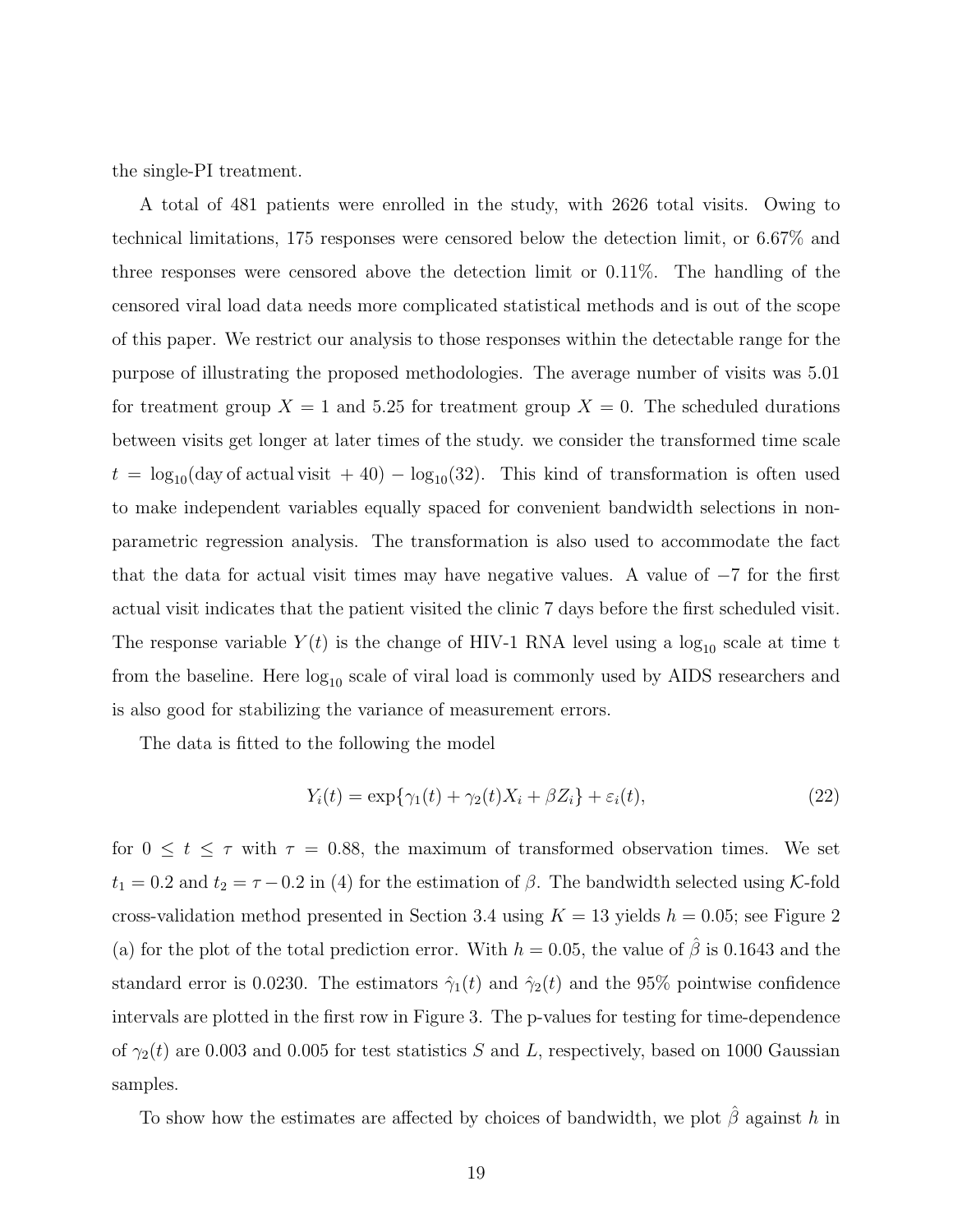Figure 2 (b). At  $h = 0.11$ , the value of  $\hat{\beta}$  is 0.1599 and the standard error is 0.0233. The p-values for testing for time-dependence of  $\gamma_2(t)$  are 0.051 and 0.035 for test statistics S and L, respectively. For  $h = 0.2$ , the value of  $\hat{\beta}$  is 0.1569 and the standard error is 0.0233. The p-values for testing for time-dependence of  $\gamma_2(t)$  are 0.0550 for both test statistics S and L. The estimators  $\hat{\gamma}_1(t)$  and  $\hat{\gamma}_2(t)$  and the 95% pointwise confidence intervals at  $h = 0.11$  and 0.2 are plotted in the second and third rows of Figure 3, respectively.

Our hypothesis tests indicate that the treatment effect changes with time. The double-PI antiretroviral regimens works better than the single PI regimens in reducing viral load in treating HIV-infected patients and this effect becomes stronger over time during the course of the study as shown in Figure 3. The patients who had prior antiviral treatment with NNRTIs tend to have higher level of viral load than those who did not have the prior treatment.

Our experience shows that the "optimal" bandwidth that minimizes the total prediction error tends to be a little small to yield smoothed curves for the nonparametric regression coefficient functions. The values of the estimators of the parametric components are not greatly affected by the choices of the bandwidth and tend to stabilize for larger bandwidths. Nevertheless, the K-fold cross-validation bandwidth selection provides a working tool for locating an appropriate bandwidth.

### 6 Appendix

We assume the following conditions throughout the paper:

**Condition A.** The covariate processes  $X_i(\cdot)$  and  $Z_i(\cdot)$  are left continuous; The censoring time  $C_i$  is noninformative in the sense that  $E\{dN_i^*(t) | X_i(t), Z_i(t), C_i \ge t\} = E\{dN_i^*(t) | X_i(t), Z_i(t)\}$ and  $E\{Y_i(t)|X_i(t), Z_i(t), C_i \ge t\} = E\{Y_i(t)|X_i(t), Z_i(t)\}; dN_i^*(t)$  is independent of  $Y_i(t)$  conditional on  $X_i(t)$ ,  $Z_i(t)$  and  $C_i \geq t$ ; the processes  $Y_i(t)$ ,  $X_i(t)$ ,  $Z_i(t)$  and  $\alpha_i(t)$ ,  $0 \leq t \leq \tau$ , are bounded and their total variations are bounded by a constant;  $E[N_i(t_2) - N_i(t_1)]^2 \le L(t_2 - t_1)$ for  $0 \le t_1 \le t_2 \le \tau$ , where  $L > 0$  is a constant; the link function  $g(y)$  is monotone and its inverse function  $g^{-1}(x)$  is twice differentiable;  $\gamma_0(t)$ ,  $e_{xx}(t)$  and  $e_{xz}(t)$  are twice differentiable;  $(e_{xx}(t))^{-1}$  is bounded over  $0 \le t \le \tau$ ; the matrices A and  $\Sigma$  are positive definite;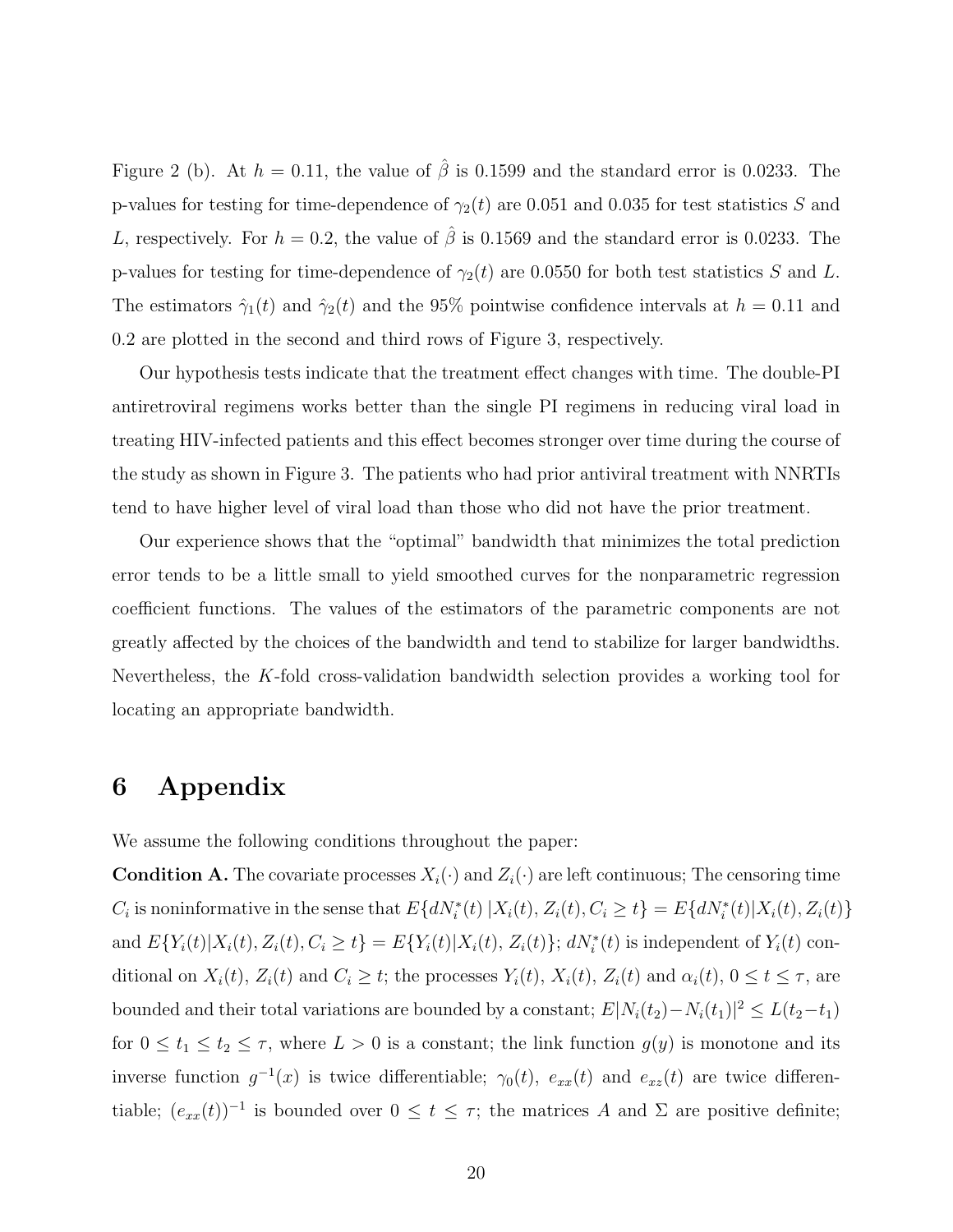the weight process  $W(t, x, z) \longrightarrow w(t, x, z)$  uniformly in the range of  $(t, x, z)$ ;  $w(t, x, z)$  is differentiable with uniformly bounded partial derivatives; the kernel function  $K(\cdot)$  is symmetric with compact support on [−1, 1] and bounded variation; bandwidth  $h \to 0$ ;  $E|N_i(t +$ h) –  $N_i(t-h)|^{2+v} = O(h)$ , for some  $v > 0$ ; the limit  $\lim_{n\to\infty} hE\{ \int_0^{\tau} w_i(s) \{ Y_i(s) - \mu_i(s) \}$  $X_i(s)K_h(s-t) d N_i(s)$ <sup>82</sup> =  $\Sigma_e(t)$  exists and is finite.

Let  $u_a(\gamma, \beta) = E([\varphi \{\gamma_0^T(t)X_i(t) + \beta_0^T Z_i(t)\} - \varphi \{\gamma^T(t)X_i(t) + \beta^T Z_i(t)\}]X_i(t)\xi_i(t)\alpha_i(t)).$ Define  $\gamma_{\beta}(t)$  as the unique root such that  $u_a(\gamma_{\beta}, \beta) = 0$  for  $\beta \in \mathcal{N}_{\beta}$  where  $\mathcal{N}_{\beta}$  is a neighborhood of  $\beta_0$ . Let  $e_{\beta,xx}(t) = E[w_i(t)\dot{\varphi}\{\gamma_{\beta}^T(t)X_i(t) + \beta^T Z_i(t)\}\{X_i(t)\}^{\otimes 2}\alpha_i(t)\xi_i(t)]$  and  $e_{\beta,xz}(t) = E\big[w_i(t)\dot{\varphi}\big\{\gamma_{\beta}^{T}(t)X_i(t) + \beta^{T}Z_i(t)\big\}X_i(t)(Z_i(t))^T\alpha_i(t)\xi_i(t)\big].$  When  $\beta = \beta_0$ , we have  $\gamma_{\beta}(t) = \gamma_0(t)$ . In this case,  $e_{\beta,xx}(t) = e_{xx}(t)$  and  $e_{\beta,xz}(t) = e_{xz}(t)$ . Let  $\gamma_{a\beta}(t) = (\gamma_{\beta}^T(t), \mathbf{0}_q^T)^T$ where  $\mathbf{0}_q$  is a  $q \times 1$  vector of zeros.

Let  $H = \text{diag}\{I_q, hI_q\}$ . The following lemmas are used in the proofs of the main theorems. The proofs of the lemmas make repeated applications of the Glivenko-Cantelli Theorem (Theorem 19.4 of van der Vaart, 1998). A sufficient condition for applying the Glivenko-Cantelli Theorem can be checked by estimating the order of the bracketing number, similar to the proof of Lemma 2 of Sun, Gilbert and McKeague (2009). This sufficient condition holds under the conditions provided in Condition A. The details are omitted to save space.

**Lemma 1.** Assume that Condition A holds. Then as  $n \to \infty$ ,  $H\tilde{\gamma}_a(t,\beta) \stackrel{P}{\longrightarrow} \gamma_{a\beta}(t)$ ,

$$
H \frac{\partial \tilde{\gamma}_a(t,\beta)}{\partial \beta} \stackrel{P}{\longrightarrow} \left( \begin{array}{c} -(e_{\beta,xx}(t))^{-1} e_{\beta,xz}(t) \\ \mathbf{0}_q \end{array} \right),
$$

and  $H\partial^2 \tilde{\gamma}(t,\beta)/\partial\beta^2$  converges in probability to a deterministic function of  $(t,\beta)$  of bounded variation, uniformly in  $t \in [t_1, t_2] \subset (0, \tau)$  and  $\beta \in \mathcal{N}_{\beta}$  at the rate  $n^{-1/2+\nu}$  for  $\nu > 0$ .

#### Proof of Lemma 1.

To simplify the presentations, we use the notations  $\gamma_{\alpha\beta}$  and  $\gamma_{\beta}$  for  $\gamma_{\alpha\beta}(t)$  and  $\gamma_{\beta}(t)$ , respectively. Let  $\theta = H(\gamma_a - \gamma_{a\beta})$  and  $\tilde{\theta} = H(\tilde{\gamma}_a(t,\beta) - \gamma_{a\beta})$ . By (3),  $\tilde{\theta}$  is the root of the following estimating function for fixed  $\beta$ :

$$
U_a(\gamma_{a\beta} + H^{-1}\theta, \beta) = \sum_{i=1}^n \int_0^\tau W_i(s) \{ Y_i(s) - \tilde{\mu}_a(s, \gamma_{a\beta} + H^{-1}\theta, \beta | X_i, Z_i) \} \tilde{X}_i(s, s - t) K_h(s - t) dN_i(s),
$$
\n(23)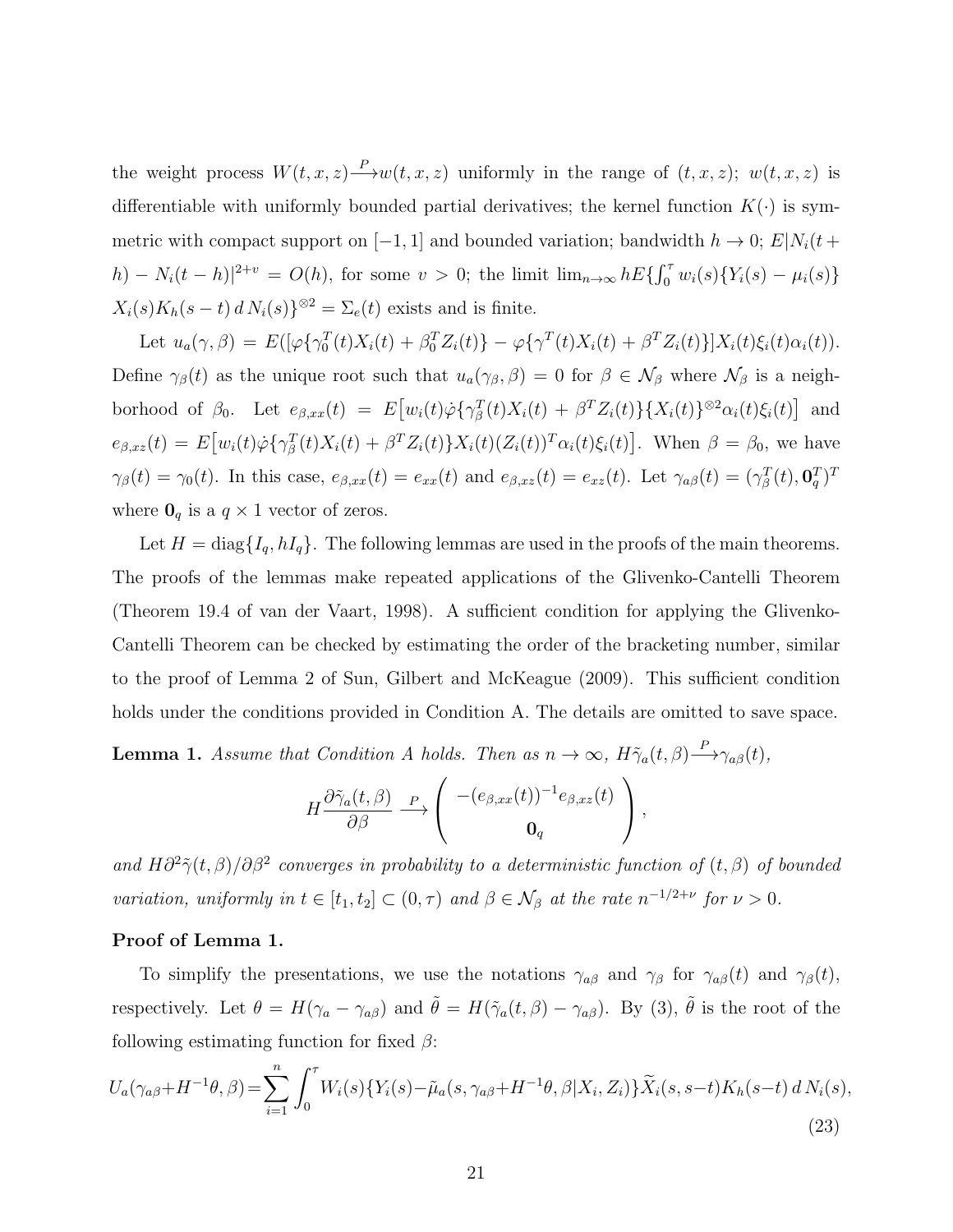where  $\tilde{\mu}_a(s, \gamma_{a\beta} + H^{-1}\theta, \beta | X_i, Z_i) = \varphi\{\theta^T \tilde{U}_i(s, s - t) + \gamma_{a\beta}^T(t) \tilde{X}_i(s, s - t) + \beta^T Z_i(s)\}\$ and  $\widetilde{U}_i(s, s-t) = H^{-1} \widetilde{X}_i(s, s-t).$ 

By the Glivenko-Cantelli theorem,

$$
n^{-1}\{U_a(\gamma_{a\beta} + H^{-1}\theta, \beta) - U_a(\gamma_{a\beta}, \beta)\}
$$
  
=  $-n^{-1}\sum_{i=1}^n \int_0^{\tau} W_i(s)\{\tilde{\mu}_a(s, \gamma_{a\beta} + H^{-1}\theta, \beta | X_i, Z_i) - \tilde{\mu}_a(s, \gamma_{a\beta}, \beta | X_i, Z_i)\}\tilde{X}_i(s, s-t)K_h(s-t) dN_i(s)$   
 $\xrightarrow{P} -E\left(\int_{-1}^1 w_i(t)\tilde{\mu}_{i\beta}(t)\theta^T\{X_i^T(t), uX_i^T(t)\}^T\{X_i^T(t), 0\}^T K(u)\alpha_i(t)\xi_i(t) du\right),$ 

uniformly in  $t \in [t_1, t_2], \beta \in \mathcal{N}_{\beta}$  and  $\theta \in \mathcal{N}_0$ , a neighborhood of  $\mathbf{0}_{2q} \in R^{2q}$ , where  $\mu_{i\beta}(t) =$  $\dot{\varphi} \{\gamma_{\beta}^{T}(t)X_{i}(t) + \beta^{T}Z_{i}(t)\}.$  The limit has a unique root at  $\theta = \mathbf{0}_{2q}$ .

By the Glivenko-Cantelli theorem and (3),  $n^{-1}U_a(\gamma_{a\beta}, \beta) \rightarrow^P \{u_a^T(\gamma_{\beta}, \beta), \mathbf{0}_q^T\}^T = \mathbf{0}_{2q}$ . It follows by Lemma 1 of Sun, Gilbert and McKeague (2009) that  $\tilde{\theta} \rightarrow 0_{2q}$  uniformly in t and  $\beta$ . Thus

$$
H\tilde{\gamma}_a(t,\beta) - \gamma_{a\beta}(t) \stackrel{P}{\longrightarrow} \mathbf{0}_{2q} \quad \text{uniformly in } t \in [t_1, t_2] \text{ and } \beta \in \mathcal{N}_{\beta}.
$$
 (24)

Since  $U_a(\tilde{\gamma}_a(t,\beta),\beta) \equiv \mathbf{0}_{2q}, \tilde{\gamma}_a(t,\beta)$  satisfies

$$
\left\{ \frac{\partial U_a(\gamma_a, \beta)}{\partial \gamma_a} \frac{\partial \tilde{\gamma}_a(t, \beta)}{\partial \beta} + \frac{\partial U_a(\gamma_a, \beta)}{\partial \beta} \right\} \bigg|_{\gamma_a = \tilde{\gamma}_a(t, \beta)} = \mathbf{0}_{2q}.
$$
 (25)

Note that

$$
-n^{-1}H^{-2}\frac{\partial U_a(\gamma_a,\beta)}{\partial \gamma_a}
$$
  
= 
$$
n^{-1}\sum_{i=1}^n \int_0^{\tau} W_i(s)\dot{\varphi}\{\gamma_a^T\tilde{X}_i(s,s-t) + \beta^T Z_i(s)\}H^{-2}\{\tilde{X}_i(s,s-t)\}^{\otimes 2}K_h(s-t) dN_i(s)
$$
 (26)

$$
= n^{-1} \sum_{i=1}^n \int_0^{\tau} W_i(s) \dot{\varphi} \{ (H \gamma_a)^T H^{-1} \tilde{X}_i(s, s-t) + \beta^T Z_i(s) \} H^{-2} \{ \tilde{X}_i(s, s-t) \}^{\otimes 2} K_h(s-t) dN_i(s).
$$

By the Glivenko-Cantelli theorem, the process

$$
n^{-1} \sum_{i=1}^{n} \int_{0}^{\tau} W_{i}(s) \dot{\varphi} \{ \eta^{T} H^{-1} \tilde{X}_{i}(s, s-t) + \beta^{T} Z_{i}(s) \} H^{-2} \{ \tilde{X}_{i}(s, s-t) \}^{\otimes 2} K_{h}(s-t) dN_{i}(s)
$$

converges in probability to

$$
E\left[\int_0^\tau w_i(t)\dot{\varphi}[\eta^T\{X_i^T(t), uX_i^T(t)\}^T + \beta^T Z_i(t)]\left(\begin{array}{c}1 & u\\ u & u^2\end{array}\right)\otimes \{X_i(t)\}^{\otimes 2}\xi_i(t)\alpha_i(t)K(u)\,du\right],
$$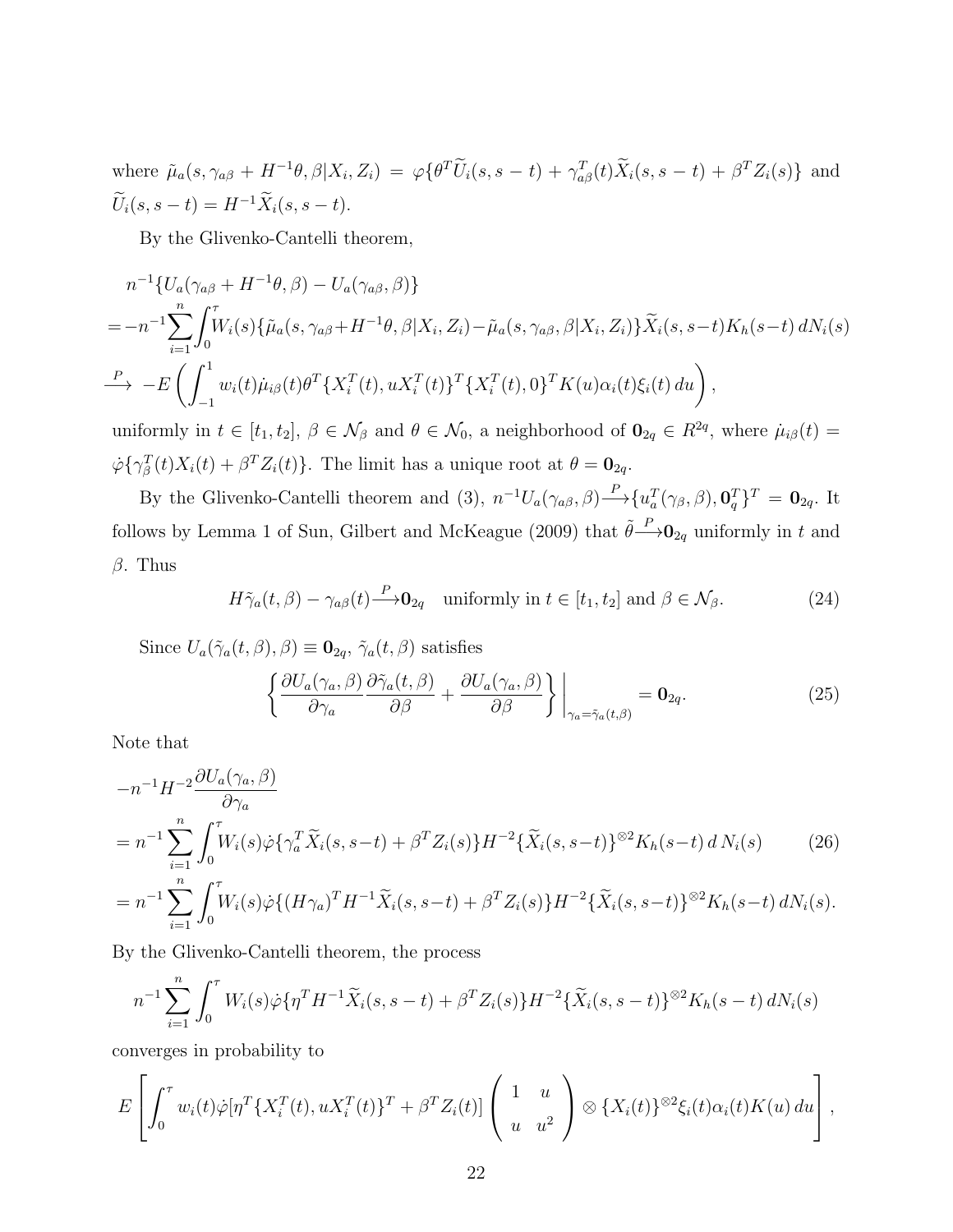uniformly in  $t \in [t_1, t_2], \beta \in \mathcal{N}_{\beta}$  and  $\eta$  in a neighborhood of  $\gamma_{a\beta}(t)$  at the rate  $n^{-1/2+\nu}$  for  $\nu > 0$ .

It follows from (24) that

$$
-n^{-1}H^{-2}\frac{\partial U_a(\gamma_a,\beta)}{\partial \gamma_a}\bigg|_{\gamma_a=\tilde{\gamma}_a(t,\beta)}\left[w_i(t)\dot{\varphi}\{\gamma_\beta^T(t)X_i(t)+\beta^TZ_i(t)\}\left(\begin{matrix}1&0\\0&\mu_2\end{matrix}\right)\otimes\{X_i(t)\}^{\otimes 2}\xi_i(t)\alpha_i(t)\right],
$$

uniformly in  $t \in [t_1, t_2]$  and  $\beta \in \mathcal{N}_{\beta}$  at the rate  $n^{-1/2+\nu}$  for  $\nu > 0$ .

Similarly,

$$
-n^{-1}H^{-1}\frac{\partial U_a(\gamma_a,\beta)}{\partial \beta}\Big|_{\gamma_a=\tilde{\gamma}_a(t,\beta)}
$$
  
=  $n^{-1}\sum_{i=1}^n \int_0^\tau W_i(s)\dot{\varphi}\{\gamma_a^T\tilde{X}_i(s,s-t)+\beta^T Z_i(s)\}H^{-1}\tilde{X}_i(s,s-t)(Z_i(s))^T K_h(s-t)dN_i(s)\Big|_{\gamma_a=\tilde{\gamma}_a(t,\beta)}$   

$$
\xrightarrow{P} \begin{pmatrix} E\left[w_i(t)\dot{\varphi}\{\gamma_\beta^T(t)X_i(t)+\beta^T Z_i(t)\}X_i(t)(Z_i(t))^T\xi_i(t)\alpha_i(t)\right] \\ 0_q \end{pmatrix},
$$
(27)

uniformly in  $t \in [t_1, t_2]$  and  $\beta \in \mathcal{N}_{\beta}$  at the rate  $n^{-1/2+\nu}$  for  $\nu > 0$ . It follows from (25) that

$$
H \frac{\partial \tilde{\gamma}_a(t,\beta)}{\partial \beta} \xrightarrow{P} \begin{pmatrix} -(e_{\beta,xx}(t))^{-1} e_{\beta,xz}(t) \\ \mathbf{0}_q \end{pmatrix},
$$
(28)

at the rate  $n^{-1/2+\nu}$  for  $\nu > 0$ , uniformly in  $t \in [t_1, t_2]$  and  $\beta \in \mathcal{N}_{\beta}$ .

By a similar argument,  $H\partial^2 \tilde{\gamma}(t,\beta)/\partial \beta^2$  converges in probability to a deterministic function of  $(t, \beta)$  of bounded variation, uniformly in  $t \in [t_1, t_2]$  and  $\beta \in \mathcal{N}_{\beta}$ .  $\Box$ 

**Lemma 2.** Under Condition A, as  $nh \to \infty$  and  $nh^5 = O(1)$ ,

$$
(nh)^{1/2}\{\tilde{\gamma}(t,\beta_0) - \gamma_0(t) - \frac{1}{2}\mu_2 h^2 \ddot{\gamma}_0^T(t)\} = (e_{xx}(t))^{-1} (nh)^{1/2} n^{-1} U_{\gamma}(\gamma_0,\beta_0) + o_p(1), \quad (29)
$$

uniformly in  $t \in [t_1, t_2] \subset (0, \tau)$ , where  $\mu_2 = \int_{-1}^{1} t^2 K(t) dt$  and

$$
U_{\gamma}(\gamma_0, \beta_0) = \sum_{i=1}^n \int_0^{\tau} W_i(s) \{ Y_i(s) - \mu_i(s) \} X_i(s) K_h(s-t) dN_i(s).
$$

Further,  $(nh)^{1/2}n^{-1}U_{\gamma}(\gamma_0, \beta_0) = O_p(1)$  uniformly in  $t \in [t_1, t_2] \subset (0, \tau)$ .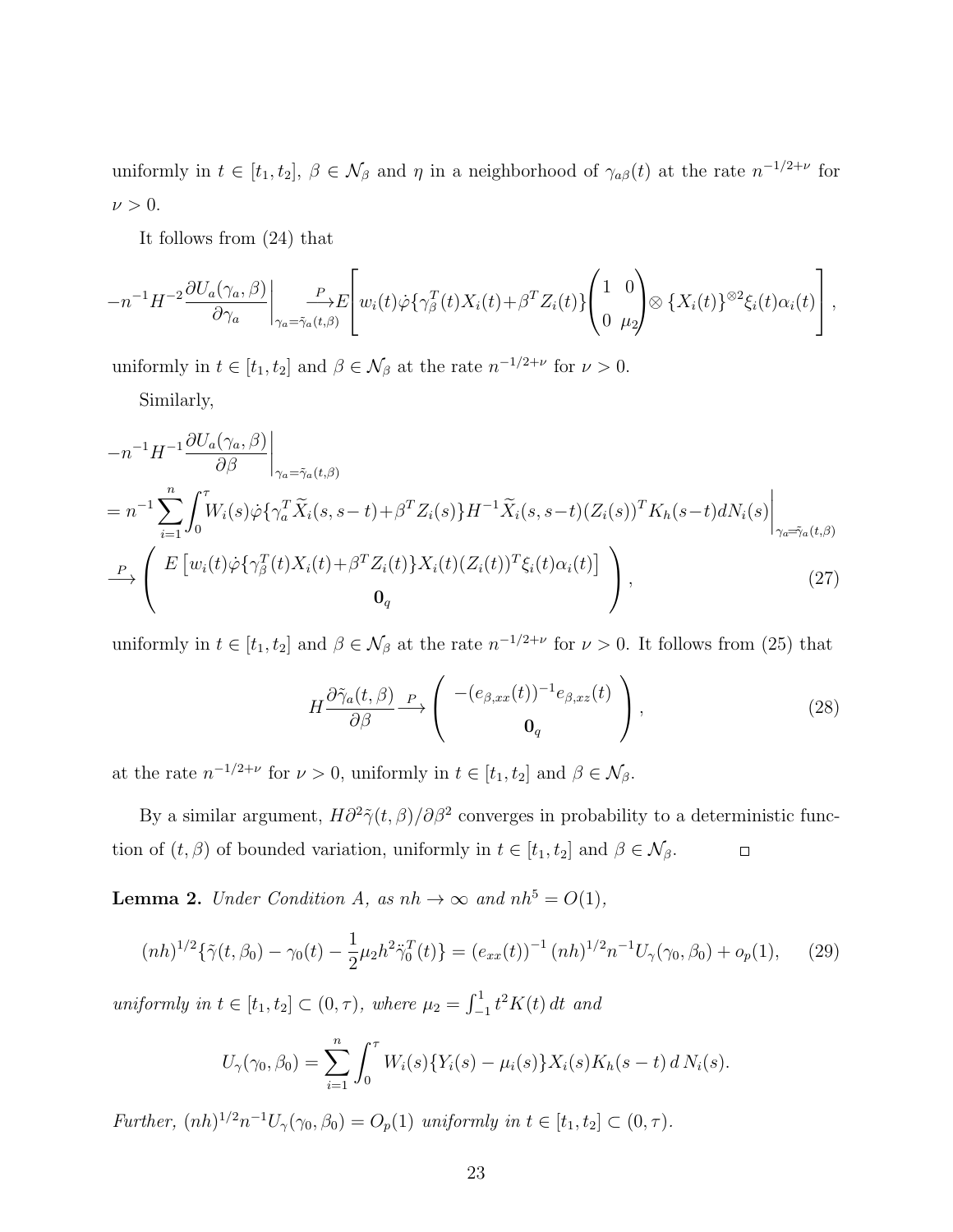### Proof of Lemma 2.

Let  $\gamma_{0a}(t) = (\gamma_0^T(t), \dot{\gamma}_0^T(t))^T$ ,  $\rho_n = (nh)^{1/2}$  and  $\theta = \rho_n H(\gamma_a - \gamma_{0a}(t))$ . By the first order Taylor expansion, we have

$$
n^{-1}\{U_a(\gamma_{0a} + \rho_n^{-1}H^{-1}\theta, \beta_0) - U_a(\gamma_{0a}, \beta_0)\}
$$
  
\n
$$
= -n^{-1}\sum_{i=1}^n \int_0^\tau W_i(s)\{\tilde{\mu}_a(s, \gamma_{0a} + \rho_n^{-1}H^{-1}\theta, \beta_0|X_i, Z_i) - \tilde{\mu}_a(s, \gamma_{0a}, \beta_0|X_i, Z_i)\}
$$
  
\n
$$
\times \tilde{X}_i(s, s - t)K_h(s - t) dN_i(s)
$$
  
\n
$$
= -n^{-1}\sum_{i=1}^n \int_0^\tau W_i(s)\{\rho_n^{-1}\theta^T \tilde{U}_i(s, s - t)\}\dot{\varphi}\{\gamma_{0a}^T \tilde{X}_i(s, s - t) + \beta_0^T Z_i(s)\}
$$
  
\n
$$
\times \tilde{X}_i(s, s - t)K_h(s - t) dN_i(s) + o_p(\rho_n^{-1}\theta)
$$
  
\n
$$
= -n^{-1}\sum_{i=1}^n \int_0^\tau W_i(s)(\tilde{X}_i(s, s - t))^{82} \rho_n^{-1}H^{-1}\theta \dot{\varphi}\{\gamma_{0a}^T \tilde{X}_i(s, s - t) + \beta_0^T Z_i(s)\}K_h(s - t) dN_i(s)
$$
  
\n
$$
+ o_p(\rho_n^{-1}\theta),
$$

which holds uniformly in  $t \in [t_1, t_2]$ . Since  $\tilde{\theta} = \rho_n H(\tilde{\gamma}_a(t, \beta_0) - \gamma_{0a}(t))$  is the root of  $U_a(\gamma_{0a} +$  $\rho_n^{-1}H^{-1}\theta, \beta_0)$ , it follows that  $\tilde{\theta}$  equals

$$
\left(n^{-1}\sum_{i=1}^{n} \int_{0}^{\tau} W_{i}(s)(\widetilde{X}_{i}(s,s-t))^{\otimes 2} H^{-1} \dot{\varphi} \{\gamma_{0a}^{T} \widetilde{X}_{i}(s,s-t) + \beta_{0}^{T} Z_{i}(s)\} K_{h}(s-t) dN_{i}(s) + o_{p}(\rho_{n}^{-1})\right)^{-1} \times \rho_{n} n^{-1} U_{a}(\gamma_{0a}, \beta_{0}).
$$

The first q components of  $\tilde{\theta}$  yields

$$
\rho_n(\tilde{\gamma}(t,\beta_0) - \gamma_0(t)) = (e_{xx}(t))^{-1} \rho_n n^{-1} U_1(\gamma_{0a}, \beta_0) + o_p(\rho_n^{-1}), \tag{30}
$$

uniformly in  $t \in [t_1, t_2]$ , where

$$
U_1(\gamma_{0a}, \beta_0) = \sum_{i=1}^n \int_0^\tau W_i(s) \{ Y_i(s) - \tilde{\mu}_a(s, \gamma_{0a}, \beta_0 | X_i, Z_i) \} X_i(s) K_h(s-t) dN_i(s).
$$

By the local linear approximation for  $\gamma_0(s)$  around t,

$$
\mu_i(s) - \tilde{\mu}_a(s, \gamma_{0a}, \beta_0 | X_i, Z_i)
$$
  
=  $\varphi \{ \gamma_0^T(s) X_i(s) + \beta_0^T Z_i(s) \} - \varphi [\{ \gamma_0^T(t) + \dot{\gamma}_0^T(t)(s-t) \} X_i(s) + \beta_0^T Z_i(s) ]$   
=  $\dot{\mu}_i(s) \{ \frac{1}{2} \ddot{\gamma}_0^T(t) X_i(s)(s-t)^2 + O((s-t)^3) \} (1+o_p(1)),$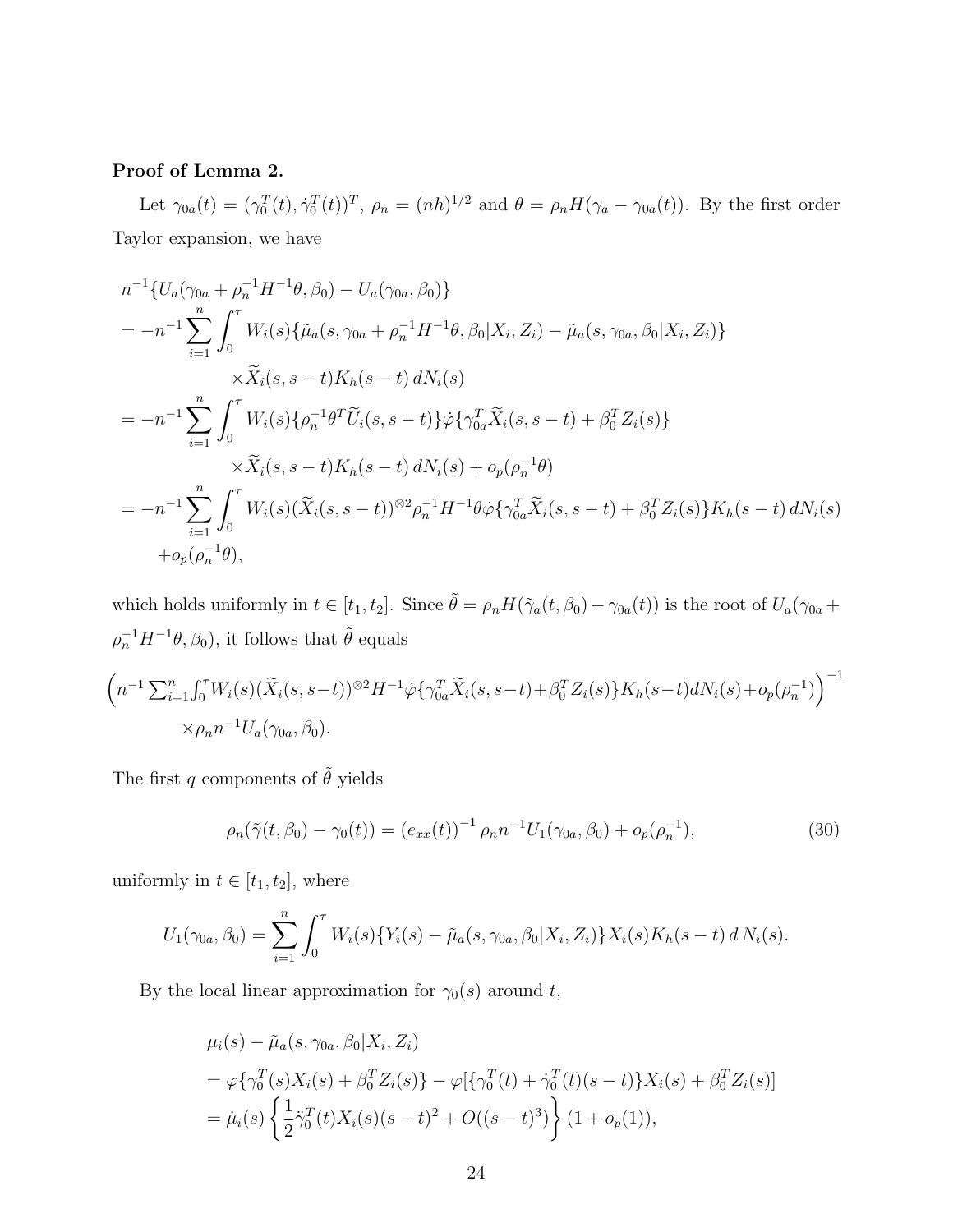as  $s \to t$ , where  $\dot{\mu}_i(s) = \dot{\varphi} \{ \gamma_0^T(s) X_i(s) + \beta_0^T Z_i(s) \}$ . It follows that

$$
\rho_n n^{-1} \sum_{i=1}^n \int_0^\tau W_i(s) \{ \mu_i(s) - \tilde{\mu}_a(s, \gamma_{0a}, \beta_0 | X_i, Z_i) \} X_i(s) K_h(s - t) d N_i(s)
$$
  
= 
$$
\frac{1}{2} \mu_2 \rho_n h^2 E \{ w_i(t) \mu_i(t) X_i(t) X_i^T(t) \xi_i(t) \alpha_i(t) \} \ddot{\gamma}_0(t) + o_p(\rho_n h^2)
$$
  
= 
$$
\frac{1}{2} \mu_2 \rho_n h^2 e_{xx}(t) \ddot{\gamma}_0(t) + o_p(\rho_n h^2),
$$

uniformly in  $t \in [t_1, t_2]$ . Hence

$$
\rho_n n^{-1} U_1(\gamma_{0a}, \beta_0)
$$
  
=  $\rho_n n^{-1} \sum_{i=1}^n \int_0^{\tau} W_i(s) [Y_i(s) - \mu_i(s) + {\mu_i(s) - \tilde{\mu}_a(s, \gamma_{0a}, \beta_0 | X_i, Z_i)}] X_i(s) K_h(s - t) d N_i(s)$   
=  $\rho_n n^{-1} U_\gamma(\gamma_0, \beta_0) + \frac{1}{2} \mu_2 \rho_n h^2 e_{xx}(t) \ddot{\gamma}_0(t) + o_p(\rho_n h^2),$  (31)

uniformly in  $t \in [t_1, t_2]$ . By (30) and (31),

$$
\rho_n\{\tilde{\gamma}(t,\beta_0)-\gamma_0(t)-\frac{1}{2}\mu_2h^2\ddot{\gamma}_0^T(t)\} = (e_{xx}(t))^{-1}\rho_n n^{-1}U_{\gamma}(\gamma_0,\beta_0) + o_p(\rho_n^{-1}) + o_p(\rho_n h^2), \quad (32)
$$

uniformly in  $t \in [t_1, t_2]$ .

Following the same lines as the proof in Appendix A of Tian, Zucker and Wei (2005), we get  $(nh)^{1/2}n^{-1}U_{\gamma}(\gamma_0, \beta_0) = O_p(1)$  uniformly in  $t \in [t_1, t_2] \subset (0, \tau)$ .  $\Box$ 

#### Proof of Theorem 1.

By Lemma 1 and application of the Glivenko-Cantelli theorem to the estimating function defined in (4), we have

$$
n^{-1}U(\beta)
$$
  
\n
$$
\xrightarrow{P} E\left\{\int_{t_1}^{t_2} w_i(s) \Big[ Y_i(s) - \varphi\{(\gamma_\beta(s))^T X_i(s) + \beta^T Z_i(s)\}\Big] \times \Bigg[ -(e_{\beta, xz}(s))^T (e_{\beta, xx}(s))^{-1} X_i(s) + Z_i(s) \Bigg] dN_i(s) \right\}
$$
  
\n
$$
= E\left\{\int_{t_1}^{t_2} w_i(s) \Big[ \varphi\{(\gamma_0(s))^T X_i(s) + \beta_0^T Z_i(s)\} - \varphi\{(\gamma_\beta(s))^T X_i(s) + \beta^T Z_i(s)\}\Big] \times \Bigg[ -(e_{\beta, xz}(s))^T (e_{\beta, xx}(s))^{-1} X_i(s) + Z_i(s) \Bigg] \xi_i(s) \alpha_i(s) ds \right\}
$$
  
\n
$$
\equiv u(\beta),
$$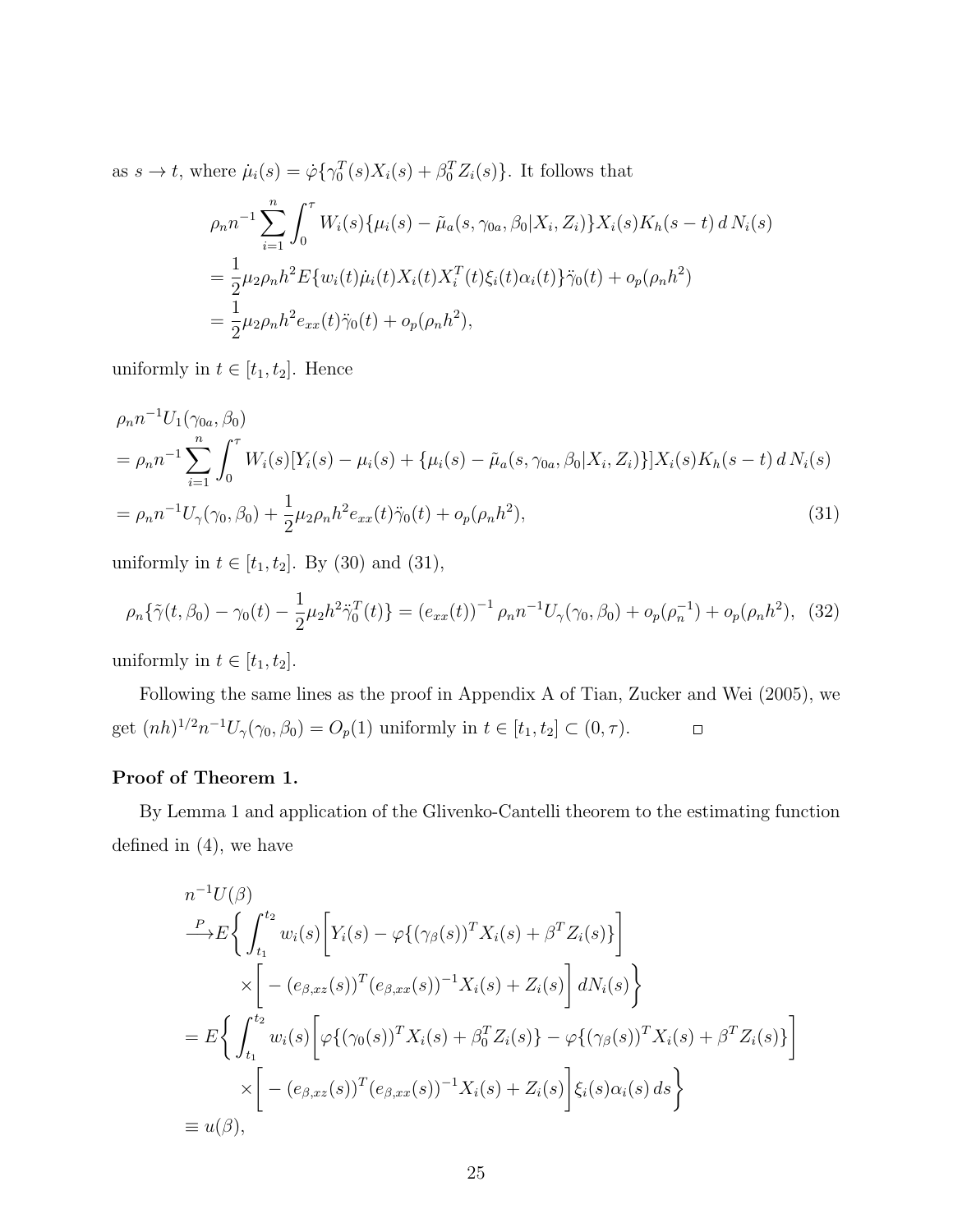uniformly for  $\beta \in \mathcal{N}_{\beta}$ . Since  $u(\beta_0) = 0$  and A is positive definite,  $\beta_0$  is the unique root of  $u(\beta)$ . By Theorem 5.9 of van der Vaart (1998),  $\hat{\beta} \rightarrow{\ } \beta_0$ .

By Lemma 1 and the Glivenko-Cantelli theorem,

$$
n^{-1} \sum_{i=1}^{n} \int_{t_1}^{t_2} W_i(s) [Y_i(s) - \varphi \{ (\tilde{\gamma}(s, \beta_0))^{T} X_i(s) + \beta_0^{T} Z_i(s) \}] \frac{\partial^2 \tilde{\gamma}(s, \beta_0)}{\partial \beta^2} X_i(s) dN_i(s) \frac{P}{\rightarrow} 0.
$$

It follows that

$$
-n^{-1} \frac{\partial U(\beta)}{\partial \beta}\Big|_{\beta=\beta_0}
$$
  
=  $n^{-1} \sum_{i=1}^n \int_{t_1}^{t_2} W_i(s) \dot{\varphi} \{ (\tilde{\gamma}(s,\beta_0))^T X_i(s) + \beta_0^T Z_i(s) \}$   

$$
\times \left\{ \left( \frac{\partial \tilde{\gamma}(s,\beta_0)}{\partial \beta} \right)^T X_i(s) + Z_i(s) \right\}^{\otimes 2} dN_i(s) + o_p(1)
$$
  

$$
\xrightarrow{P} E \{ \int_{t_1}^{t_2} w_i(s) \dot{\varphi} \{ (\gamma_0(s))^T X_i(s) + \beta_0^T Z_i(s) \} \{ -(e_{xz}(s))^T (e_{xx}(s))^{-1} X_i(s) + Z_i(s) \}^{\otimes 2} dN_i(s) \}
$$
  
= A, (33)

uniformly in a neighborhood of  $\beta$ .

Now we show that  $n^{-1/2}U(\beta_0)$  converges in distribution to a normal distribution. By Taylor expansion,

$$
\varphi \{ (\tilde{\gamma}(s,\beta_0))^T X_i(s) + \beta_0^T Z_i(s) \} - \varphi \{ (\gamma_0(s))^T X_i(s) + \beta_0^T Z_i(s) \}
$$
  
=  $\dot{\mu}_i(s) \{ (\tilde{\gamma}(s,\beta_0))^T - (\gamma_0(s))^T \} X_i(s) + O_p(\|\tilde{\gamma}(s,\beta_0) - \gamma_0(s)\|^2).$ 

By Lemmas 1 and 2,

$$
n^{-1/2} \sum_{i=1}^{n} \int_{t_1}^{t_2} W_i(s) [\varphi \{ (\tilde{\gamma}(s, \beta_0))^T X_i(s) + \beta_0^T Z_i(s) \} - \varphi \{ (\gamma_0(s))^T X_i(s) + \beta_0^T Z_i(s) \} ]
$$
  
\n
$$
\times \left\{ (X_i(s))^T \frac{\partial \tilde{\gamma}(s, \beta_0)}{\partial \beta} + (Z_i(s))^T \right\} dN_i(s)
$$
  
\n
$$
= n^{-1/2} \sum_{i=1}^{n} \int_{t_1}^{t_2} W_i(s) [(\tilde{\gamma}(s, \beta_0))^T - (\gamma_0(s))^T ]
$$
  
\n
$$
\times \mu_i(s) X_i(s) \left\{ (X_i(s))^T \frac{\partial \tilde{\gamma}(s, \beta_0)}{\partial \beta} + (Z_i(s))^T \right\} dN_i(s) + O_p((nh^2)^{-1/2})
$$
  
\n
$$
= o_p(1), \text{ as } nh^2 \to \infty.
$$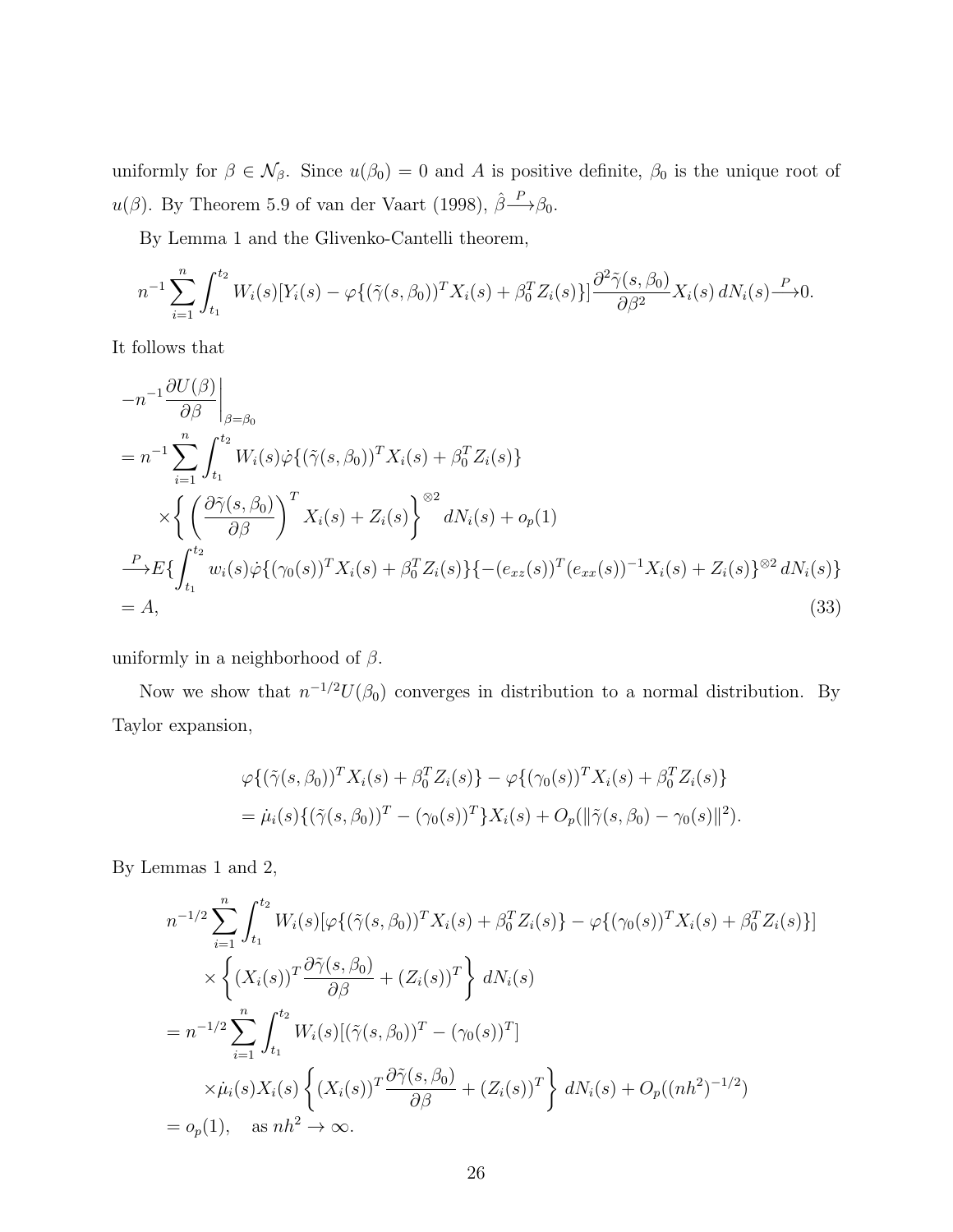Hence

$$
n^{-1/2}U(\beta_0)
$$
\n
$$
= n^{-1/2} \sum_{i=1}^n \int_{t_1}^{t_2} W_i(s)[Y_i(s) - \mu_i(s)] \left\{ \left(\frac{\partial \tilde{\gamma}(s, \beta_0)}{\partial \beta}\right)^T X_i(s) + Z_i(s) \right\} dN_i(s) + o_p(1)
$$
\n
$$
= n^{-1/2} \sum_{i=1}^n \int_{t_1}^{t_2} w_i(s)[Y_i(s) - \mu_i(s)] \{Z_i(s) - (e_{xz}(s))^T (e_{xx}(s))^{-1} X_i(s)\} dN_i(s) + o_p(1),
$$
\n(34)

which converges in distribution to  $N(0, \Sigma)$ , where

$$
\Sigma = E\left(\int_{t_1}^{t_2} w_i(s)[Y_i(s) - \mu_i(s)]\{Z_i(s) - (e_{xz}(s))^T(e_{xx}(s))^{-1}X_i(s)\}dN_i(s)\right)^{\otimes 2}.
$$
 (35)

Since  $n^{1/2}(\hat{\beta} - \beta_0) = -\left(n^{-1}\frac{\partial U(\beta_0)}{\partial \beta}\right)^{-1} n^{-1/2}U(\beta_0) + o_p(1)$ , it follows from (33) and (34) that  $n^{1/2}(\hat{\beta} - \beta_0) \stackrel{\mathcal{D}}{\longrightarrow} N(0, A^{-1}\Sigma A^{-1})$  as  $n \to \infty$ .  $\Box$ 

#### Proof of Theorem 2.

Since  $\hat{\gamma}(t) = \tilde{\gamma}(t, \hat{\beta})$ , we have  $\hat{\gamma}(t) \stackrel{P}{\longrightarrow} \gamma_0(t)$  uniform in  $t \in [0, \tau]$  by Theorem 1 and Lemma 1. It also follows that  $\partial \tilde{\gamma}(t, \beta^*)/\partial \beta \longrightarrow - (e_{xx}(t))^{-1} e_{xz}(t)$  for  $\beta^*$  on the line segment between  $\hat{\beta}$  and  $\beta_0$ . By Lemma 2 and (34),

$$
(nh)^{1/2}\{\hat{\gamma}(t) - \gamma_0(t) - \frac{1}{2}\mu_2 h^2 \ddot{\gamma}_0^T(t)\}
$$
  
=  $(nh)^{1/2}\{\tilde{\gamma}(t, \beta_0) - \gamma_0(t) - \frac{1}{2}\mu_2 h^2 \ddot{\gamma}_0^T(t)\} - (nh)^{1/2} (e_{xx}(t))^{-1} e_{xz}(t) (\hat{\beta} - \beta_0) + o_p(1))$   
=  $n^{-1/2} \sum_{i=1}^n g_i(t) + o_p(1),$ 

where

$$
g_i(t) = h^{1/2} (e_{xx}(t))^{-1} \int_0^{\tau} w_i(s) K_h(s-t) X_i(s) \{ Y_i(s) - \mu_i(s) \} dN_i(s) - h^{1/2} (e_{xx}(t))^{-1} e_{xz}(t)
$$
  
 
$$
\times A^{-1} \int_{t_1}^{t_2} w_i(s) \{ Z_i(s) - (e_{xz}(s))^T (e_{xx}(s))^{-1} X_i(s) \} \{ Y_i(s) - \mu_i(s) \} dN_i(s).
$$

Following the arguments of Lemma 2 of Sun (2010),

$$
(nh)^{1/2}(\hat{\gamma}(t) - \gamma_0(t) - \frac{1}{2}\mu_2 h^2 \ddot{\gamma}_0^T(t)) \xrightarrow{\mathcal{D}} N(0, \Sigma_\gamma(t)), \tag{36}
$$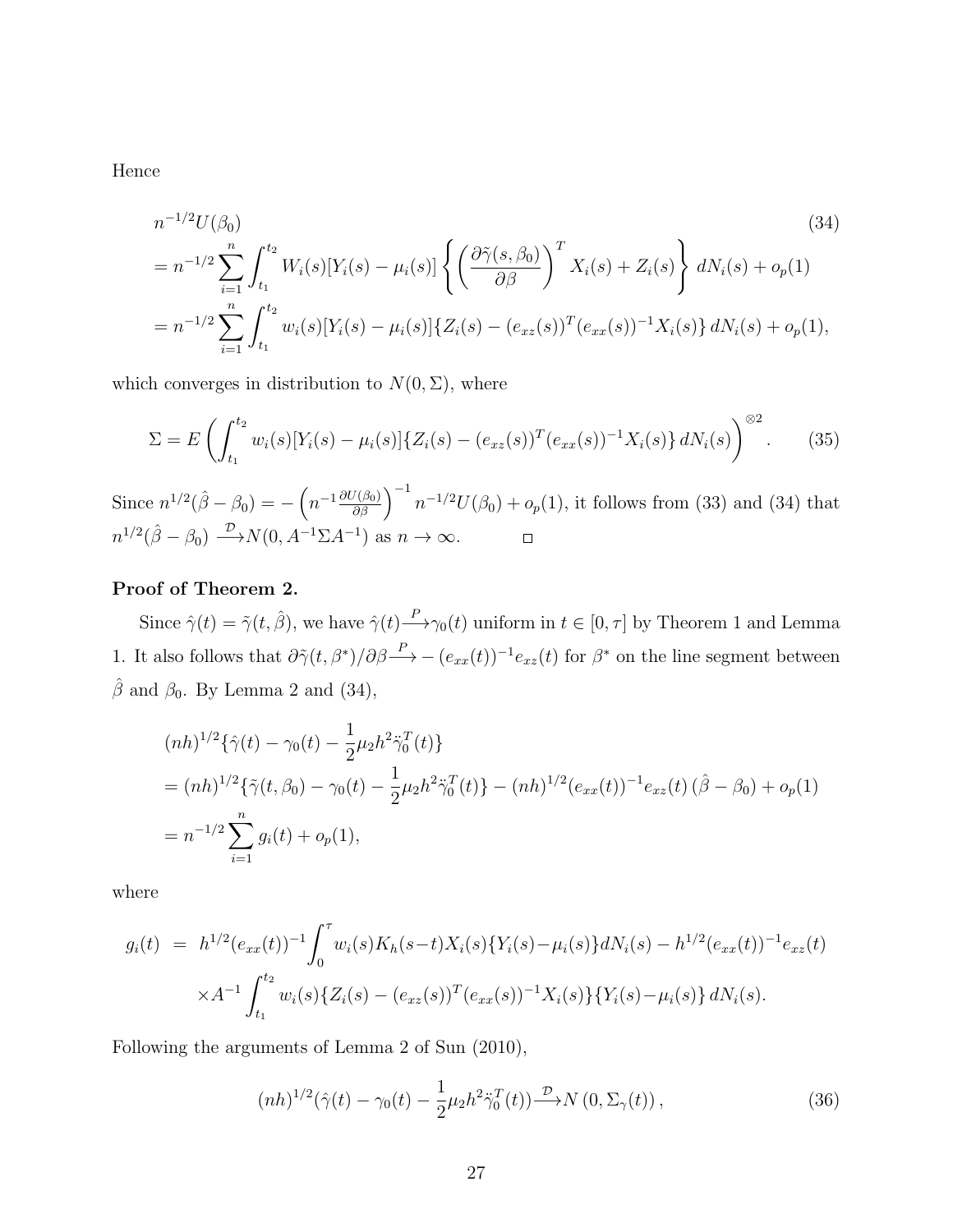as  $nh^2 \to \infty$  and  $nh^5 = O(1)$ . The consistency of the variance estimator for  $\Sigma_{\gamma}(t)$  follows from the proof of Theorem 2 of Sun (2010).  $\Box$ 

#### Proof of Theorem 3.

By  $(29)$ ,  $(33)$  and  $(34)$ , we have

$$
G_n(t) = n^{1/2} \int_{t_1}^t (\tilde{\gamma}(s; \beta_0) - \gamma_0(s)) ds + n^{1/2} \int_{t_1}^t (\tilde{\gamma}(s; \hat{\beta}) - \tilde{\gamma}(s; \beta_0)) ds
$$
  
\n
$$
= n^{1/2} \int_{t_1}^t (\tilde{\gamma}(s; \beta_0) - \gamma_0(s)) ds - \int_{t_1}^t (e_{xx}(s))^{-1} e_{xz}(s) ds n^{1/2} (\hat{\beta} - \beta_0) + o_p(1)
$$
  
\n
$$
= n^{-1/2} \sum_{i=1}^n \left\{ \int_{t_1}^t (e_{xx}(s))^{-1} \int_0^{\tau} K_h(u-s) w_i(s) X_i(u) \{Y_i(u) - \mu_i(u)\} dN_i(u) ds \right.
$$
  
\n
$$
- \int_0^t (e_{xx}(s))^{-1} e_{xz}(s) ds A^{-1}
$$
  
\n
$$
\times \int_0^{\tau} w_i(s) \{Z_i(s) - (e_{xz}(s))^T (e_{xx}(s))^{-1} X_i(s) \} \{Y_i(s) - \mu_i(s)\} dN_i(s) \right\} + o_p(1),
$$

which converges weakly to a zero-mean Gaussian process by Lemma 1 of Sun and Wu (2005).  $\Box$ 

#### Proof of (9).

Note that 
$$
A = E[\int_{t_1}^{t_2} w_i(s)\dot{\mu}_i(s) \{Z_i(s) - (e_{xz}(s))^T (e_{xx}(s))^{-1} X_i(s)\}^{\otimes 2} \alpha_i(s) ds]
$$
. Let  
\n
$$
D(s) = A^{-1} w_i(s) \{Z_i(s) - (e_{xz}(s))^T (e_{xx}(s))^{-1} X_i(s)\}^T \sigma_{\epsilon}(s | X_i, Z_i) \alpha_i^{1/2}(s)
$$
\n
$$
- \Sigma_0^{-1} \{Z_i(s) - (e_{xz}(s))^T (e_{xx}(s))^{-1} X_i(s)\}^T \{\dot{\mu}_i(s) / \sigma_{\epsilon}(s | X_i, Z_i)\} \alpha_i^{1/2}(s).
$$

Then the matrix

$$
E\left(\int_{t_1}^{t_2} D(s)D(s)^T ds\right) = A^{-1}\Sigma A^{-1} - A^{-1}A\Sigma_0^{-1} - \Sigma_0^{-1}AA^{-1} + \Sigma_0^{-1}\Sigma_0\Sigma_0^{-1}
$$
  
=  $A^{-1}\Sigma A^{-1} - \Sigma_0^{-1}$ 

 $\Box$ 

is nonnegative definite.

# Acknowledgements

The first author's research was partially supported by NSF grants DMS-0604576 and DMS-0905777, NIH grant 2 R37 AI054165-09 and a fund provided by UNC Charlotte. The sec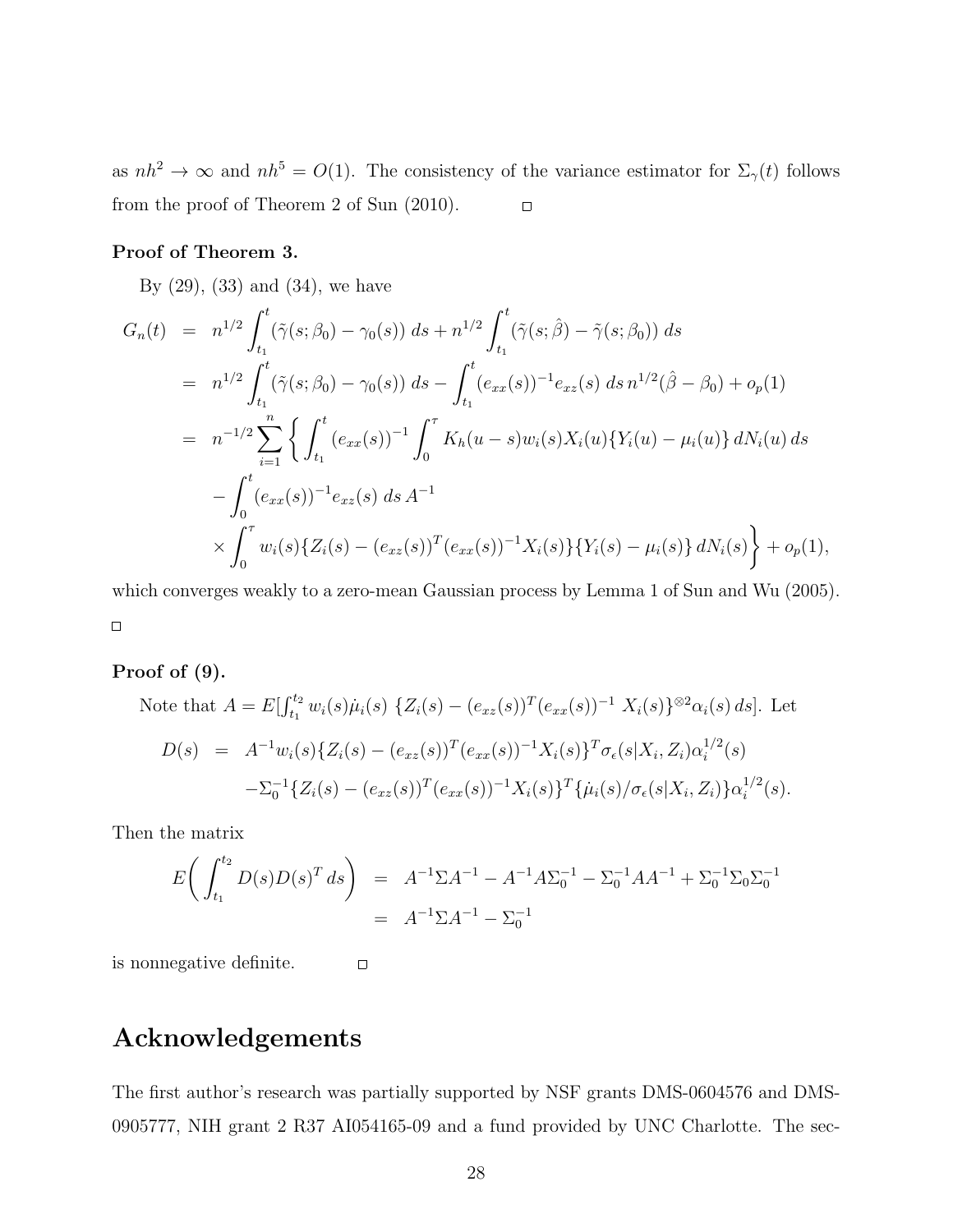ond author's research was partly supported by the National Natural Science Foundation of China Grants (No. 10731010, 10971015 and 10721101), the National Basic Research Program of China (973 Program) (No. 2007CB814902) and Key Laboratory of RCSDS, CAS (No.2008DP173182).

# References

- Aalen, O.O. (1978). Nonparametric inference for a family of counting processes. The Annals of Statistics, 6, 701–726.
- Bickel, P. J., Klaassen, C. A. J., Ritov, Y. and Wellner, J. A. (1993). Efficient and adaptive estimation for semiparametric models. Springer, New York.
- Cheng, S. C. and Wei, L. J. (2000). Inferences for a semiparametric model with panel data. Biometrika, 87, 89–97.
- Fan, J. and Gijbels, I. (1996). Local polynomial modelling and its applications. Chapman and Hall, London.
- Fan, J., Huang, T. and Li, R. (2007). Analysis of longitudinal data with semiparametric estimation of covariance function. Journal of American Statistical Association, 102, 632–641.
- Fan, J. and Li, R. (2004). New estimation and model selection procedures for semiparametric modeling in longitudinal data analysis. Journal of American Statistical Association, 99, 710–723.
- Hoover, D. R., Rice, J. A., Wu, C. O. and Yang, L. P. (1998). Nonparametric smoothing estimates of time-varying coefficient models with longitudinal data. *Biometrika*, 85, 809–822.
- Hu, X. J., Sun, J. and Wei, L. J. (2003). Regression parameter estimation from panel counts. Scandinavian Journal of Statistics, 30, 25–43.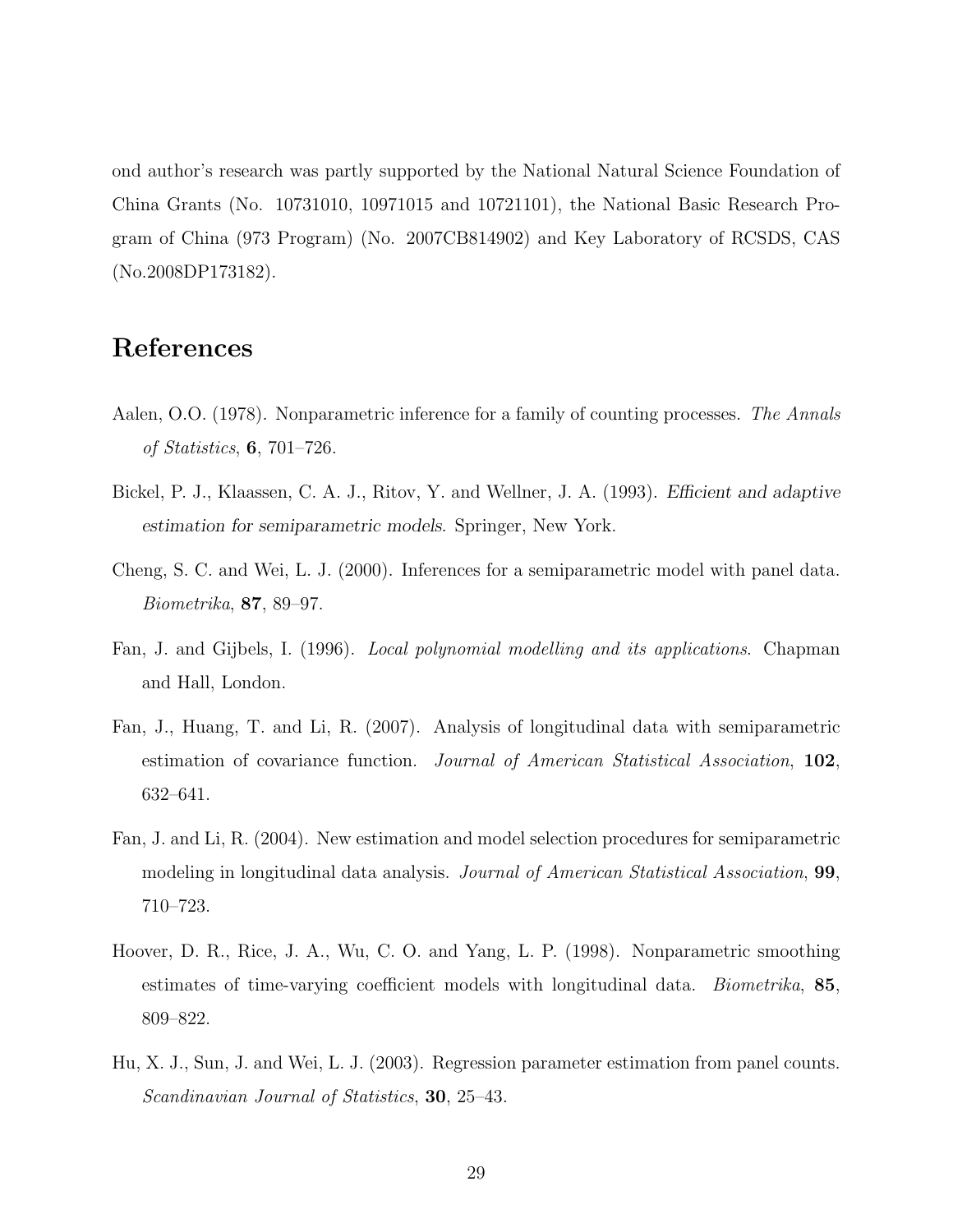- Hu, Z., Wang, N. and Carroll, R. J. (2004). Profile-kernel versus backfitting in the partially linear models for longitudinal/clustered data. Biometrika, 91, 251–262.
- Lin, D. Y., Wei, L. J. Yang, I. and Ying, Z. (2000). Semiparametric regression for the mean and rate functions of recurrent events. Journal of the Royal Statistical Society, Series B, 62, Part 4, 711–730.
- Lin, D. Y., Wei, L. J. and Ying, Z. (1993). Checking the Cox model with cumulative sums of martingale-based residuals. Biometrika, 80, 557–572.
- Lin, D. Y. and Ying, Z. (2001). Semiparametric and nonparametric regression analysis of longitudinal data (with discussion). *Journal of the American Statistical Association*, **96**, 103–113.
- Lin, H., Song, P. X.-K. and Zhou, Q. M. (2007). Varying-coefficient marginal models and applications in longitudinal data analysis. Sankhyǎ: The Indian Journal of Statistics, 69, 581–614.
- Lin, X. and Carroll, R. J. (2001). Semiparametric regression for clustered data using generalized estimating equations. Journal of the American Statistical Association, 96, 1045– 1056.
- Martinussen, T. and Scheike, T. H. (1999). A semiparametric additive regression model for longitudinal data. Biometrika, 86, 691–702.
- Martinussen, T. and Scheike, T. H. (2000). A nonparametric dynamic additive regression model for longitudinal data. The Annals of Statistics, 28, 1000–1025.
- Martinussen, T. and Scheike, T. H. (2001). Sampling adjusted analysis of dynamic additive regression models for longitudinal data. Scandinavian Journal of Statistics, 28, 303–323.
- Martinussen, T. and Scheike, T. H. (2006). Dynamic Regression Models for Survival Data. Springer, New York.
- Rice, J. A. and Silverman, B. W. (1991). Estimating the mean and covariance structure nonparametrically when the data are curves. Journal of the Royal Statistical Society,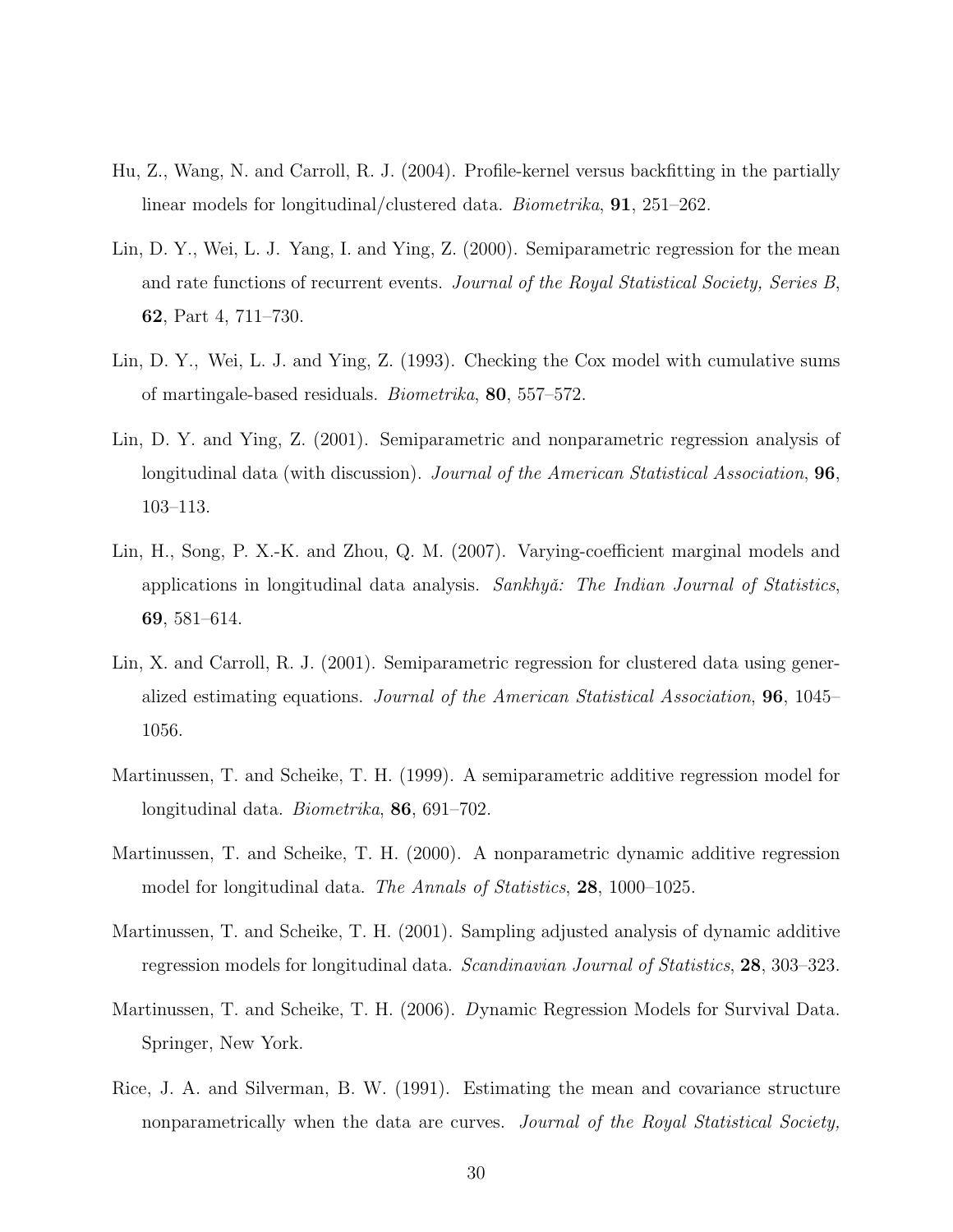Series B, 53, 233–243.

- Scheike, T. H. (2002). The additive nonparametric and semiparametric Aalen model as the rate function for a counting process. Lifetime Data Analysis, 8, 247–262.
- Sun, J. and Wei, L. J. (2000). Regression analysis of panel count data with covariatedependent observation and censoring times. Journal of the Royal Statistical Society, Series B, 62, 293–302.
- Sun, Y. (2010). Estimation of semiparametric regression model with longitudinal data. Lifetime Data Analysis, 16, 271–298.
- Sun, Y., Gilbert, P. B. and McKeague, I. W. (2009). Proportional hazards models with continuous marks. The Annals of Statistics, 37, 394–426.
- Sun, Y. and Wu, H. (2005). Semiparametric time-varying coefficients regression model for longitudinal data. Scandinavian Journal of Statistics, **32**, 21–47.
- Tian, L., Zucker, D. and Wei, L. J. (2005). On the Cox model with time-varying regression coefficients. Journal of the American Statistical Association, 100, 172–183.
- Van der Vaart, A. W. (1998). Asymptotic Statistics. Cambridge University Press, Cambridge.
- Wu, H. and Liang, H. (2004). Backfitting random varying-coefficient models with timedependent smoothing covariates. Scandinavian Journal of Statistics, 31, 3–19.
- Zhang, Y. (2002). A semiparametric pseudolikelihood estimation method for panel count data. Biometrika, 89, 39–48.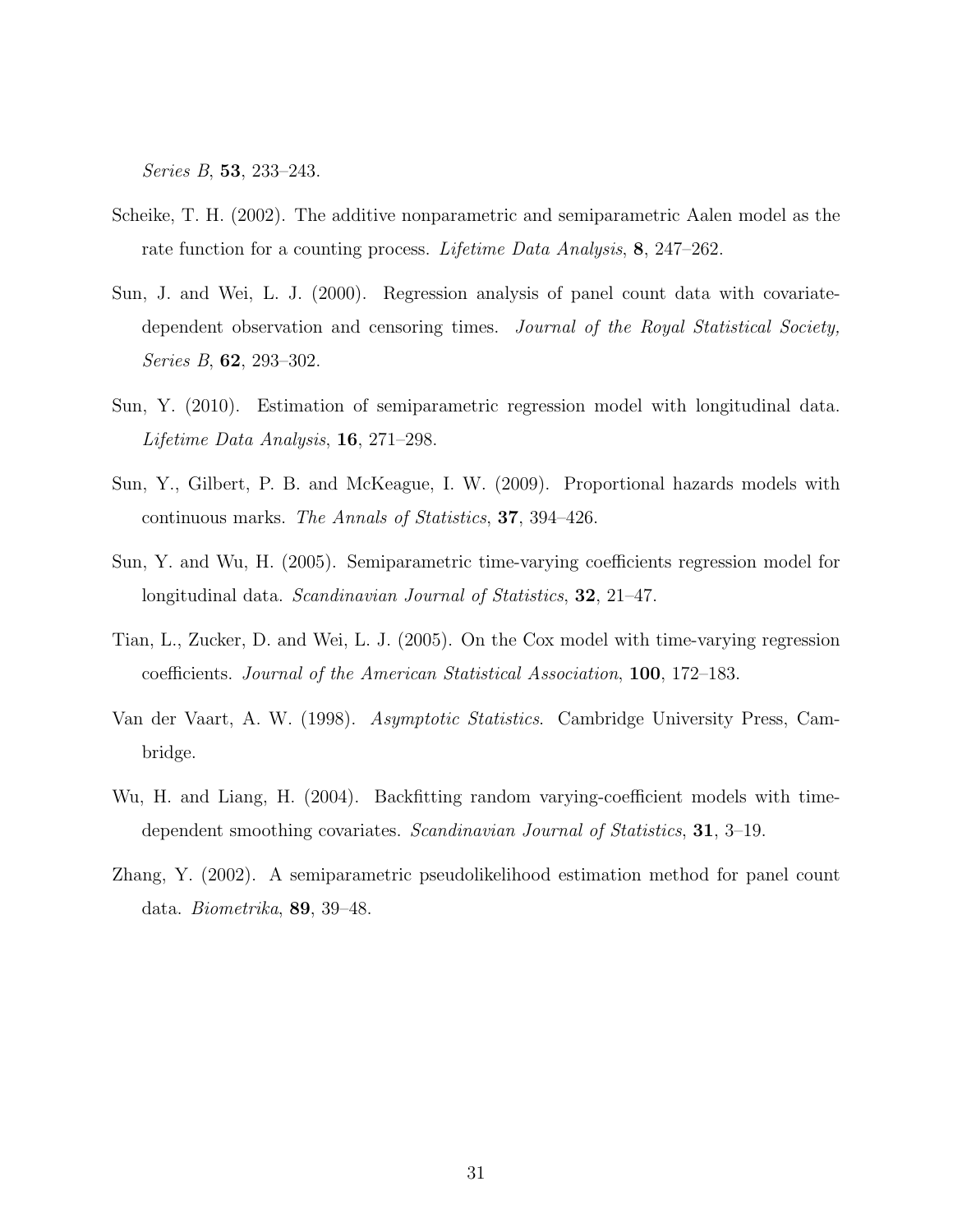$\beta$  n h Bias SEE ESE CP  $RMSE_1$   $RMSE_2$ 0 100 0.3 0.0002 0.1272 0.1177 93.1 0.2020 0.3124 0.4 0.0068 0.1220 0.1173 93.8 0.1413 0.1795 0.5 0.0016 0.1188 0.1173 94.8 0.1254 0.1611 200 0.3 0.0019 0.0868 0.0830 94.4 0.1002 0.1321 0.4 0.0015 0.0852 0.0832 94.2 0.0949 0.1227 0.5 0.0009 0.0875 0.0836 94.3 0.0858 0.1114 300 0.3 0.0034 0.0672 0.0683 95.1 0.0855 0.1122 0.4 -0.0029 0.0709 0.0682 94.2 0.0770 0.0995 0.5 0.0025 0.0692 0.0682 95.1 0.0716 0.0919 0.5 100 0.3 0.0013 0.0944 0.0930 93.5 0.1212 0.1520 0.4 -0.0007 0.0972 0.0926 93.6 0.1099 0.1333 0.5 -0.0081 0.0991 0.0924 92.7 0.1009 0.1206 200 0.3 0.0012 0.0671 0.0657 94.1 0.0753 0.0960 0.4 0.0020 0.0681 0.0660 94.7 0.0735 0.0907 0.5 0.0031 0.0680 0.0664 94.4 0.0704 0.0878 300 0.3 0.0028 0.0562 0.0540 94.4 0.0678 0.0849 0.4 0.0011 0.0566 0.0539 94.4 0.0608 0.0758 0.5 -0.0013 0.0561 0.0542 93.2 0.0570 0.0750 1.5 100 0.3 0.0015 0.0662 0.0618 92.8 0.0750 0.0848 0.4 -0.0017 0.0658 0.0618 93.2 0.0674 0.0733 0.5 0.0008 0.0668 0.0618 91.9 0.0659 0.0719 200 0.3 0.0003 0.0442 0.0437 94.8 0.0459 0.0530 0.4 0.0012 0.0446 0.0439 94.6 0.0461 0.0525 0.5 -0.0008 0.0432 0.0439 95.2 0.0435 0.0573 300 0.3 0.0017 0.0351 0.0355 95.5 0.0404 0.0462 0.4 0.0006 0.0373 0.0356 94.2 0.0383 0.0456 0.5 -0.0002 0.0374 0.0358 93.9 0.0366 0.0502

Table 1: Summary of Bias, SEE, ESE and CP for  $\beta$  and RMSE for  $\gamma(t)$  under models (16) and (17).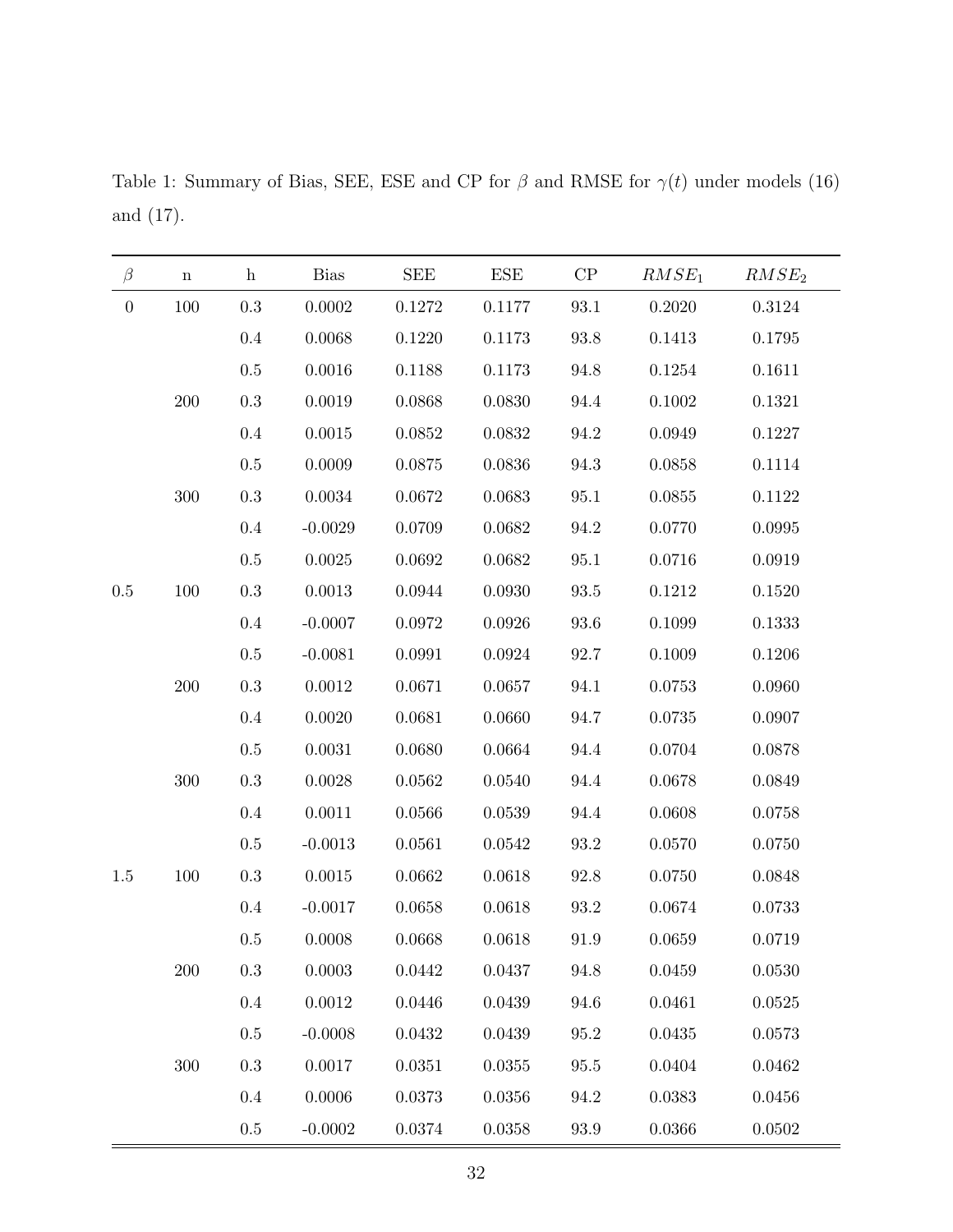$\gamma_1(t) = 0.5$ √  $\gamma_2(t) = 0.5 \sin(2t)$ t Bias SEE ESE CP Bias SEE ESE CP  $n = 100, h = 0.5$ 0.5 -0.0161 0.1186 0.1117 0.932 -0.0316 0.1219 0.1157 0.924 1.0 -0.0058 0.1046 0.0989 0.935 -0.0385 0.1016 0.0978 0.910 1.5 -0.0057 0.1022 0.0927 0.919 -0.0009 0.1078 0.0994 0.923 2.0 0.0003 0.0985 0.0889 0.909 0.0342 0.1244 0.1142 0.914 2.5 -0.0031 0.0921 0.0865 0.924 0.0481 0.1291 0.1159 0.881 3.0 -0.0037 0.0936 0.0847 0.913 0.0178 0.1040 0.0936 0.906  $n = 200, h = 0.4$ 0.5 -0.0164 0.0876 0.0862 0.940 -0.0181 0.0940 0.0909 0.929 1.0 -0.0110 0.0792 0.0766 0.946 -0.0207 0.0771 0.0772 0.927 1.5 -0.0079 0.0708 0.0707 0.941 -0.0012 0.0836 0.0780 0.930 2.0 -0.0030 0.0698 0.0674 0.944 0.0221 0.0931 0.0916 0.945 2.5 -0.0040 0.0661 0.0662 0.958 0.0284 0.1004 0.0938 0.911 3.0 -0.0038 0.0661 0.0648 0.944 0.0073 0.0792 0.0754 0.932  $n = 300, h = 0.3$ 0.5 -0.0112 0.0781 0.0782 0.945 -0.0129 0.0854 0.0845 0.944 1.0 -0.0083 0.0726 0.0693 0.937 -0.0115 0.0746 0.0719 0.929 1.5 -0.0063 0.0655 0.0633 0.938 -0.0016 0.0770 0.0733 0.938 2.0 -0.0036 0.0621 0.0612 0.943 0.0089 0.0901 0.0886 0.936 2.5 -0.0050 0.0626 0.0595 0.938 0.0142 0.0968 0.0904 0.929 3.0 -0.0019 0.0600 0.0581 0.935 0.0028 0.0743 0.0714 0.933

Table 2: Summary of Bias, SEE, ESE and CP for  $\gamma(t)$  for  $\beta = 0.5$  under models (16) and (17).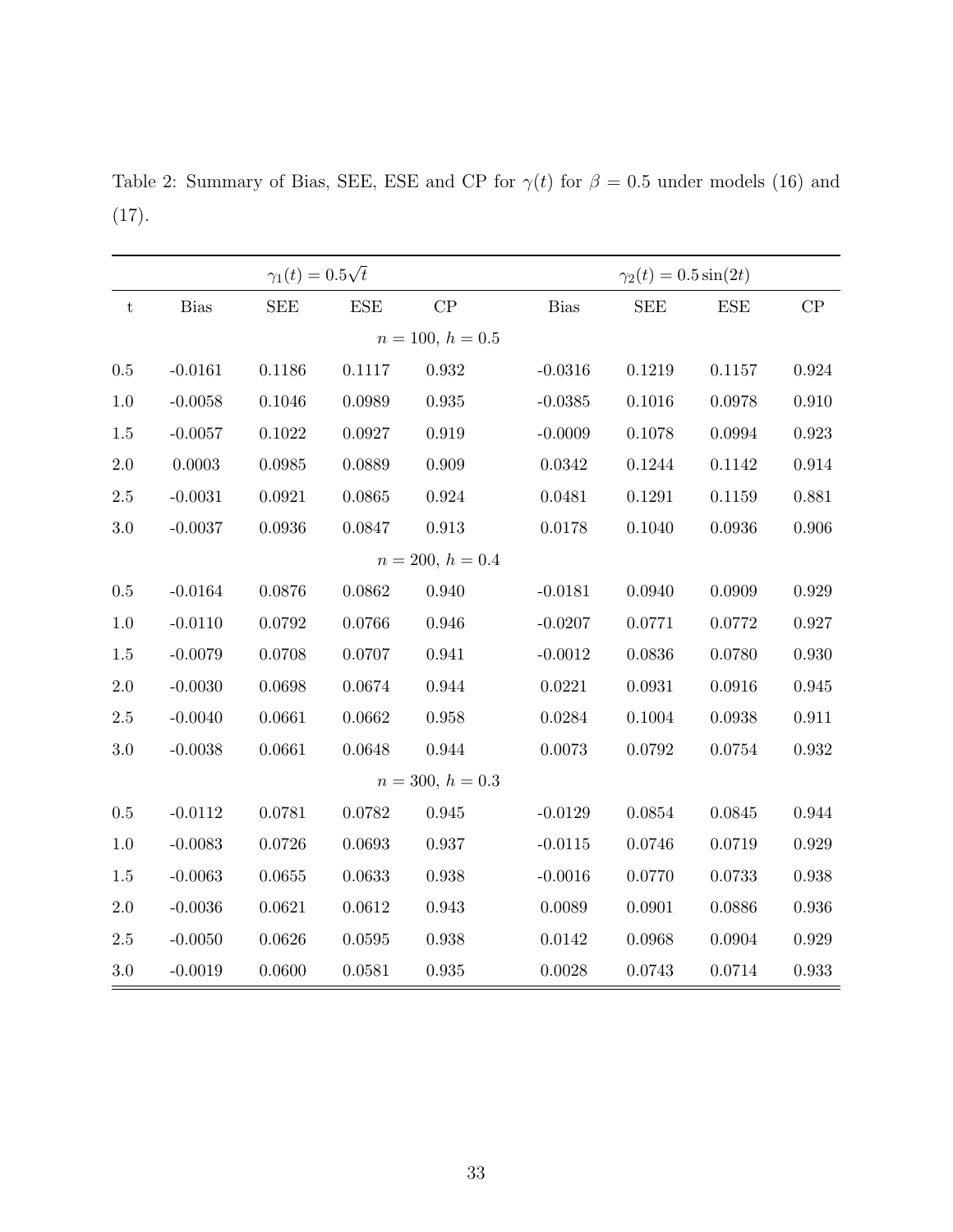$\beta$  n h Bias SEE ESE CP  $RMSE_1$   $RMSE_2$ 0 100 0.3 -0.0027 0.1288 0.1219 93.0 0.1639 0.2179 0.4 0.0018 0.1289 0.1222 93.2 0.1464 0.1785 0.5 0.0084 0.1259 0.1217 93.4 0.1299 0.1604 200 0.3 0.0037 0.0877 0.0861 95.1 0.1003 0.1320 0.4 0.0053 0.0893 0.0866 94.0 0.0973 0.1217 0.5 0.0009 0.0881 0.0865 94.4 0.0881 0.1103 300 0.3 0.0003 0.0738 0.0706 93.3 0.0889 0.1140 0.4 0.0045 0.0708 0.0707 95.1 0.0790 0.0981 0.5 -0.0002 0.0738 0.0706 93.7 0.0726 0.0919 0.5 100 0.3 0.0048 0.1074 0.0966 92.1 0.1249 0.1552 0.4 0.0064 0.1011 0.0964 93.5 0.1113 0.1302 0.5 -0.0017 0.1051 0.0964 92.5 0.1033 0.1197 200 0.3 -0.0010 0.0676 0.0681 94.7 0.0754 0.0959 0.4 0.0032 0.0709 0.0685 93.8 0.0758 0.0896 0.5 0.0035 0.0693 0.0687 94.8 0.0695 0.0855 300 0.3 -0.0043 0.0580 0.0557 93.5 0.0690 0.0843 0.4 -0.0020 0.0555 0.0560 95.9 0.0600 0.0743 0.5 0.0005 0.0553 0.0561 94.7 0.0569 0.0730 1.5 100 0.3 0.0029 0.0674 0.0632 93.3 0.0746 0.0808 0.4 0.0031 0.0672 0.0630 94.5 0.0673 0.0704 0.5 0.0013 0.0653 0.0633 93.9 0.0640 0.0689 200 0.3 0.0005 0.0447 0.0445 94.8 0.0491 0.0547 0.4 0.0025 0.0458 0.0447 94.6 0.0473 0.0508 0.5 0.0010 0.0458 0.0447 93.8 0.0442 0.0529 300 0.3 0.0008 0.0371 0.0364 94.0 0.0384 0.0427 0.4 0.0007 0.0382 0.0364 95.3 0.0387 0.0439 0.5 0.0004 0.0376 0.0365 93.8 0.0361 0.0490

Table 3: Summary of Bias, SEE, ESE and CP for  $\beta$  and RMSE for  $\gamma(t)$  under models (16) and (18).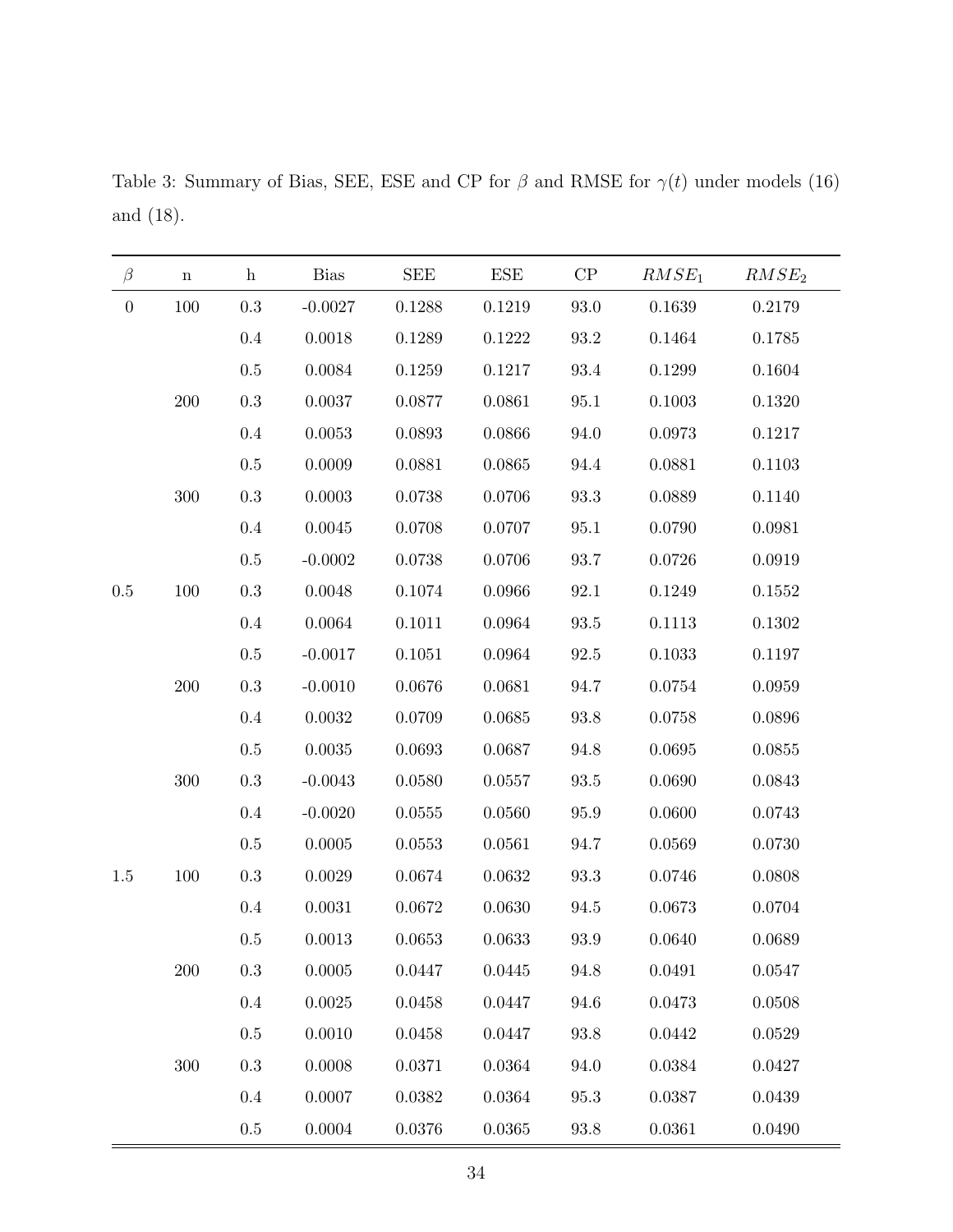Table 4: Summary of Bias, SEE, ESE and CP for  $\gamma(t)$  for  $\beta = 0.5$  under models (16) and (18).

|           |             | $\gamma_1(t) = 0.5\sqrt{t}$ |                    |                    | $\gamma_2(t) = 0.5 \sin(2t)$ |            |            |       |  |
|-----------|-------------|-----------------------------|--------------------|--------------------|------------------------------|------------|------------|-------|--|
| ${\rm t}$ | <b>Bias</b> | <b>SEE</b>                  | <b>ESE</b>         | CP                 | <b>Bias</b>                  | <b>SEE</b> | <b>ESE</b> | CP    |  |
|           |             |                             | $n = 100, h = 0.5$ |                    |                              |            |            |       |  |
| $0.5\,$   | $-0.0135$   | 0.1233                      | 0.1125             | 0.936              | $-0.0376$                    | 0.1227     | 0.1136     | 0.924 |  |
| 1.0       | $-0.0090$   | 0.1065                      | 0.1017             | 0.940              | $-0.0404$                    | 0.1016     | 0.0969     | 0.894 |  |
| 1.5       | $-0.0067$   | 0.1021                      | 0.0959             | 0.925              | $-0.0018$                    | 0.1042     | 0.0981     | 0.931 |  |
| $2.0\,$   | $-0.0050$   | 0.0996                      | 0.0918             | 0.930              | 0.0369                       | 0.1214     | 0.1125     | 0.901 |  |
| $2.5\,$   | $-0.0072$   | 0.0984                      | 0.0897             | 0.924              | 0.0483                       | 0.1288     | 0.1147     | 0.885 |  |
| 3.0       | $-0.0051$   | 0.0933                      | 0.0876             | 0.926              | 0.0127                       | 0.0989     | 0.0919     | 0.924 |  |
|           |             |                             |                    | $n = 200, h = 0.4$ |                              |            |            |       |  |
| $0.5\,$   | $-0.0148$   | 0.0893                      | 0.0869             | 0.949              | $-0.0213$                    | 0.0929     | 0.0892     | 0.930 |  |
| 1.0       | $-0.0057$   | 0.0804                      | 0.0776             | 0.932              | $-0.0283$                    | 0.0776     | 0.0758     | 0.921 |  |
| 1.5       | $-0.0050$   | 0.0745                      | 0.0724             | 0.933              | $-0.0042$                    | 0.0806     | 0.0774     | 0.942 |  |
| $2.0\,$   | $-0.0026$   | 0.0711                      | 0.0689             | 0.936              | 0.0187                       | 0.0963     | 0.0904     | 0.925 |  |
| $2.5\,$   | $-0.0035$   | 0.0699                      | 0.0675             | 0.937              | 0.0230                       | 0.0941     | 0.0925     | 0.928 |  |
| 3.0       | $-0.0046$   | 0.0699                      | 0.0668             | 0.931              | 0.0070                       | 0.0808     | 0.0748     | 0.923 |  |
|           |             |                             |                    | $n = 300, h = 0.3$ |                              |            |            |       |  |
| $0.5\,$   | $-0.0049$   | 0.0808                      | 0.0781             | 0.935              | $-0.0145$                    | 0.0883     | 0.0829     | 0.927 |  |
| 1.0       | $-0.0019$   | 0.0727                      | 0.0698             | 0.937              | $-0.0136$                    | 0.0717     | 0.0709     | 0.943 |  |
| 1.5       | 0.0011      | 0.0682                      | 0.0642             | 0.935              | $-0.0069$                    | 0.0768     | 0.0724     | 0.935 |  |
| 2.0       | 0.0038      | 0.0620                      | 0.0618             | 0.949              | 0.0049                       | 0.0898     | 0.0870     | 0.931 |  |
| $2.5\,$   | 0.0021      | 0.0652                      | 0.0600             | 0.928              | 0.0106                       | 0.0972     | 0.0896     | 0.918 |  |
| $3.0\,$   | $-0.0014$   | 0.0629                      | 0.0594             | $\,0.924\,$        | 0.0092                       | 0.0742     | 0.0709     | 0.938 |  |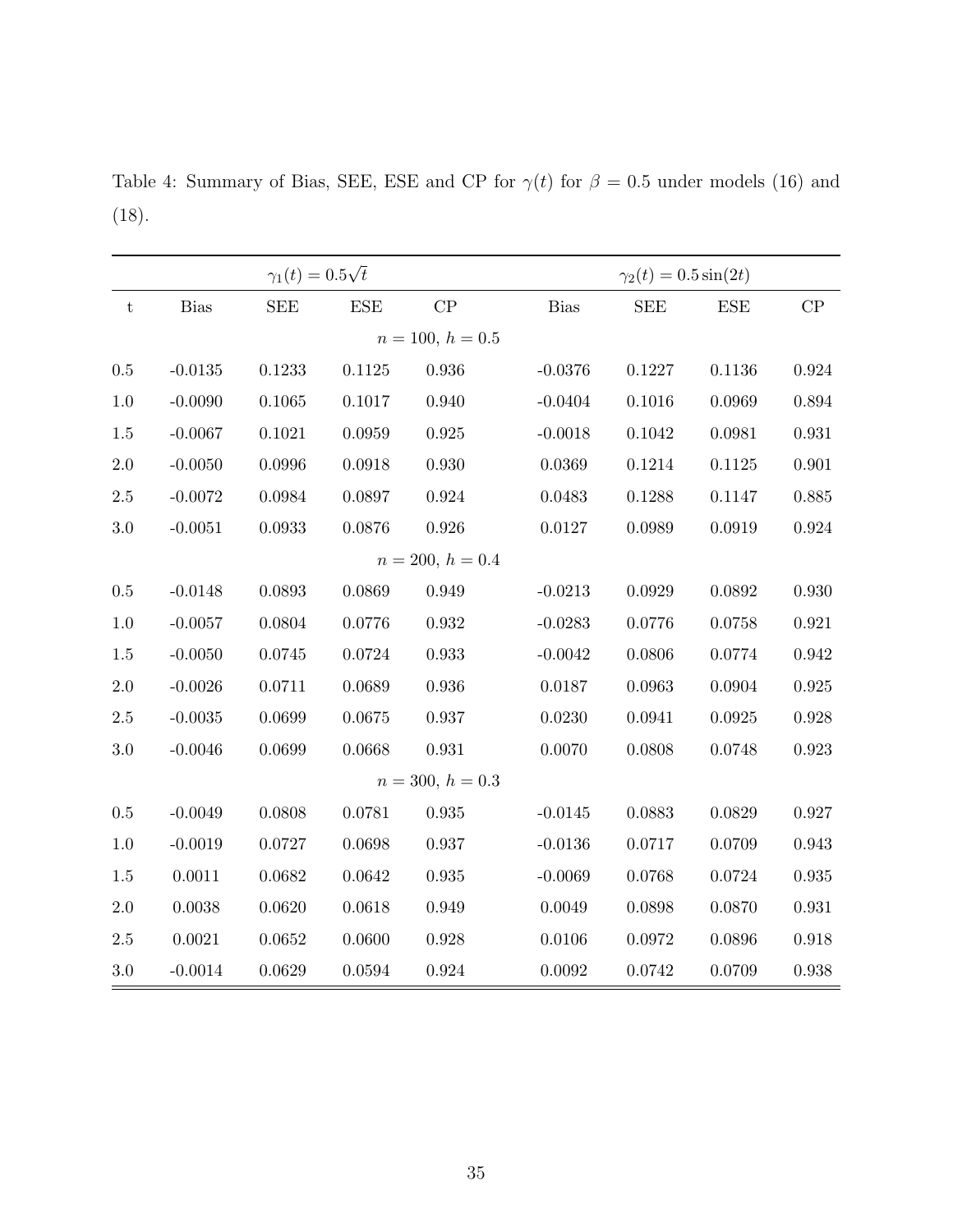| $\beta$          | $\mathbf n$ | $\mathbf{h}$ | <b>Bias</b>  | <b>SEE</b> | <b>ESE</b> | ${\cal CP}$ | $RMSE_1$     | RMSE <sub>2</sub> |
|------------------|-------------|--------------|--------------|------------|------------|-------------|--------------|-------------------|
| $\boldsymbol{0}$ | 100         | $\rm 0.3$    | $-0.0009$    | 0.1403     | 0.1364     | $\,0.924\,$ | 0.3850       | 0.4263            |
|                  |             | $0.4\,$      | 0.0055       | 0.1323     | 0.1245     | 0.933       | 0.2241       | 0.2371            |
|                  |             | $0.5\,$      | 0.0004       | 0.1379     | 0.1255     | 0.932       | 0.1438       | 0.1548            |
|                  | $200\,$     | $\rm 0.3$    | 0.0028       | 0.0891     | 0.0887     | $\!0.941$   | 0.1117       | $0.1335\,$        |
|                  |             | 0.4          | $-0.0004$    | 0.0926     | 0.0894     | 0.942       | 0.1035       | 0.1196            |
|                  |             | $0.5\,$      | $-0.0018$    | 0.0923     | 0.0895     | 0.933       | 0.0955       | 0.1074            |
|                  | 300         | $\rm 0.3$    | $-0.0003$    | $0.0757\,$ | 0.0730     | $\,0.944\,$ | 0.0906       | 0.1056            |
|                  |             | $0.4\,$      | 0.0033       | 0.0728     | 0.0731     | 0.951       | 0.0827       | 0.0959            |
|                  |             | $\rm 0.5$    | $-0.0025$    | 0.0709     | 0.0727     | 0.944       | 0.0763       | 0.0884            |
| $0.5\,$          | 100         | $\rm 0.3$    | $-0.0009$    | $0.1112\,$ | 0.0987     | $0.920\,$   | 0.2054       | 0.2218            |
|                  |             | 0.4          | 0.0036       | 0.1066     | 0.0990     | $\,0.925\,$ | 0.1195       | 0.1244            |
|                  |             | $0.5\,$      | 0.0019       | 0.1020     | 0.0997     | 0.933       | 0.1072       | 0.1122            |
|                  | $200\,$     | $\rm 0.3$    | 0.0004       | 0.0776     | 0.0703     | $\,0.923\,$ | 0.0850       | 0.0914            |
|                  |             | $0.4\,$      | $-0.0015$    | $0.0730\,$ | 0.0703     | 0.944       | 0.0803       | 0.0856            |
|                  |             | $0.5\,$      | $-0.0025$    | 0.0711     | $0.0705\,$ | 0.948       | 0.0730       | 0.0799            |
|                  | 300         | $\rm 0.3$    | 0.0013       | 0.0595     | 0.0575     | 0.945       | 0.0679       | 0.0751            |
|                  |             | $0.4\,$      | $\,0.0024\,$ | 0.0603     | 0.0581     | $\,0.935\,$ | 0.0668       | 0.0703            |
|                  |             | $0.5\,$      | $-0.0007$    | 0.0589     | 0.0577     | 0.943       | 0.0605       | 0.0702            |
| 1.5              | 100         | $\rm 0.3$    | $-0.0006$    | 0.0671     | 0.0638     | 0.938       | 0.0737       | 0.0822            |
|                  |             | $0.4\,$      | $-0.0010$    | 0.0684     | 0.0641     | 0.930       | 0.0699       | 0.0627            |
|                  |             | $0.5\,$      | $-0.0035$    | 0.0650     | 0.0638     | 0.934       | 0.0634       | 0.0605            |
|                  | $200\,$     | $\rm 0.3$    | 0.0020       | 0.0457     | 0.0449     | $\,0.941\,$ | 0.0477       | 0.0450            |
|                  |             | $0.4\,$      | $-0.0007$    | 0.0469     | 0.0452     | $\,0.939\,$ | 0.0477       | 0.0456            |
|                  |             | $0.5\,$      | 0.0010       | 0.0478     | 0.0453     | 0.933       | 0.0461       | 0.0490            |
|                  | $300\,$     | $\rm 0.3$    | $-0.0001$    | 0.0368     | 0.0367     | $\,0.954\,$ | 0.0403       | 0.0396            |
|                  |             | $0.4\,$      | $-0.0006$    | 0.0386     | 0.0369     | $\,0.934\,$ | $\,0.0392\,$ | 0.0396            |
|                  |             | $0.5\,$      | $-0.0005$    | 0.0369     | 0.0368     | $\,0.951\,$ | 0.0363       | 0.0446            |

Table 5: Summary of Bias, SEE, ESE and CP for  $\beta$  and RMSE for  $\gamma(t)$  under models (16) and (19).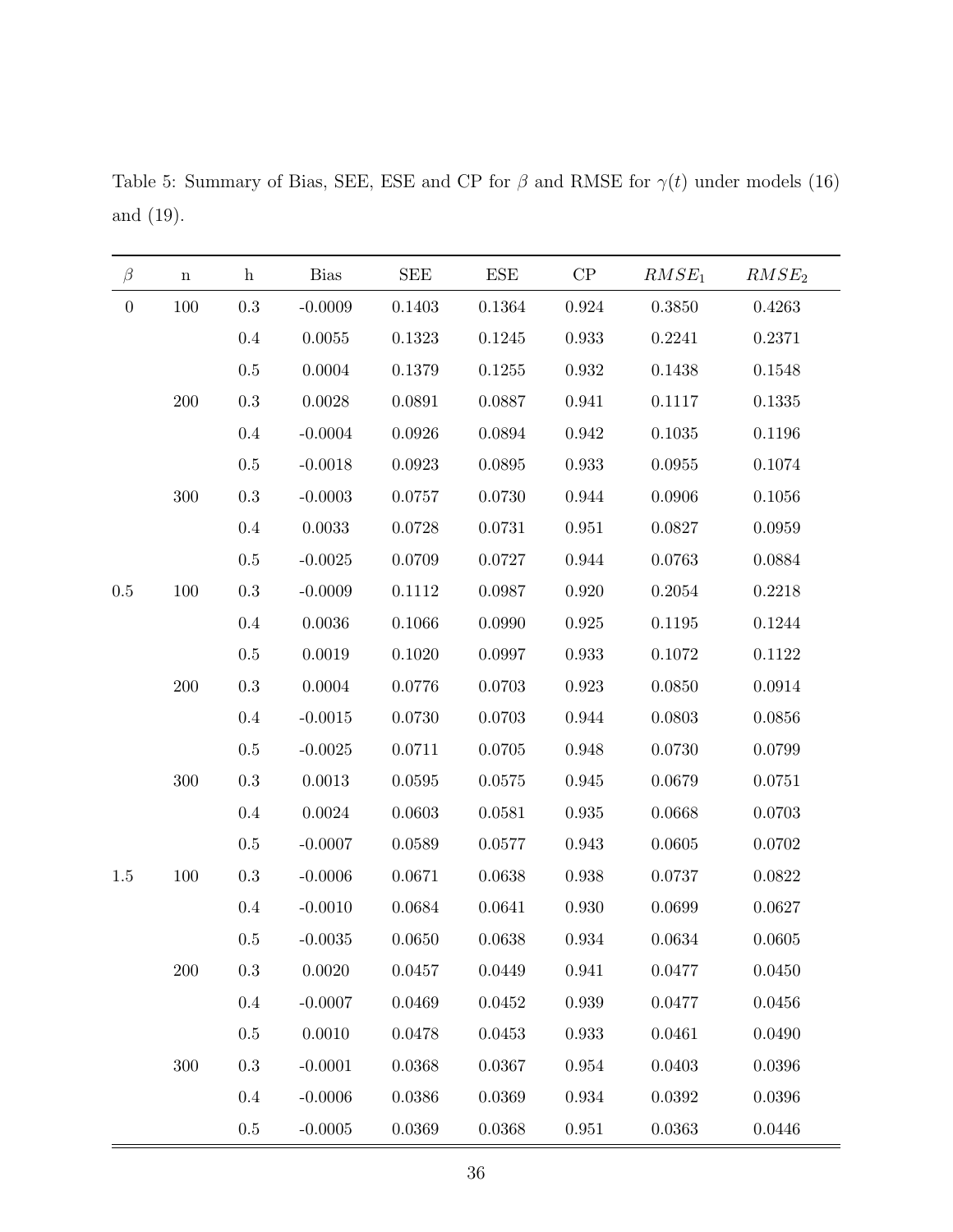Table 6: Summary of Bias, SEE, ESE and CP for  $\gamma(t)$  for  $\beta = 0.5$  under models (16) and (19).

|           |           | $\gamma_1(t) = 0.5\sqrt{t}$ |                    |                    | $\gamma_2(t) = 0.5 \sin(2t)$ |            |            |             |  |
|-----------|-----------|-----------------------------|--------------------|--------------------|------------------------------|------------|------------|-------------|--|
| ${\rm t}$ | Bias      | <b>SEE</b>                  | <b>ESE</b>         | CP                 | Bias                         | <b>SEE</b> | <b>ESE</b> | CP          |  |
|           |           |                             | $n = 100, h = 0.5$ |                    |                              |            |            |             |  |
| $0.5\,$   | $-0.0235$ | 0.1462                      | 0.1237             | 0.905              | $-0.0227$                    | 0.1487     | 0.1217     | 0.873       |  |
| 1.0       | $-0.0106$ | 0.1152                      | 0.1076             | 0.938              | $-0.0374$                    | 0.1033     | 0.0958     | $\,0.912\,$ |  |
| 1.5       | $-0.0062$ | 0.1039                      | 0.1004             | 0.942              | $-0.0049$                    | 0.1021     | 0.0927     | 0.921       |  |
| $2.0\,$   | $-0.0052$ | 0.0969                      | 0.0955             | 0.935              | 0.0352                       | 0.1096     | 0.0998     | 0.895       |  |
| $2.5\,$   | $-0.0033$ | 0.0971                      | 0.0917             | 0.919              | 0.0424                       | 0.1083     | 0.0946     | 0.868       |  |
| 3.0       | $-0.0050$ | 0.0932                      | 0.0895             | 0.926              | 0.0114                       | 0.0829     | 0.0723     | 0.907       |  |
|           |           |                             |                    | $n = 200, h = 0.4$ |                              |            |            |             |  |
| $0.5\,$   | $-0.0097$ | 0.1029                      | 0.0947             | 0.927              | $-0.0193$                    | 0.1075     | 0.0961     | 0.921       |  |
| $1.0\,$   | $-0.0078$ | 0.0867                      | 0.0808             | 0.920              | $-0.0225$                    | 0.0780     | 0.0749     | 0.927       |  |
| 1.5       | $-0.0033$ | 0.0774                      | 0.0754             | 0.936              | $-0.0028$                    | 0.0793     | 0.0739     | 0.933       |  |
| $2.0\,$   | $-0.0023$ | 0.0749                      | 0.0706             | 0.924              | 0.0195                       | 0.0864     | 0.0812     | 0.922       |  |
| $2.5\,$   | $-0.0013$ | 0.0715                      | 0.0673             | 0.933              | 0.0318                       | 0.0819     | 0.0765     | 0.895       |  |
| 3.0       | $-0.0001$ | 0.0666                      | 0.0649             | 0.941              | 0.0074                       | 0.0606     | 0.0575     | 0.936       |  |
|           |           |                             |                    | $n = 300, h = 0.3$ |                              |            |            |             |  |
| 0.5       | $-0.0111$ | 0.0942                      | 0.0865             | 0.923              | $-0.0073$                    | 0.0972     | 0.0909     | 0.930       |  |
| 1.0       | $-0.0047$ | 0.0736                      | 0.0721             | 0.940              | $-0.0166$                    | 0.0739     | 0.0699     | 0.927       |  |
| 1.5       | $-0.0044$ | 0.0702                      | 0.0665             | 0.934              | $-0.0020$                    | 0.0711     | 0.0694     | 0.950       |  |
| $2.0\,$   | $-0.0029$ | 0.0646                      | 0.0617             | 0.941              | 0.0114                       | 0.0802     | 0.0772     | $0.937\,$   |  |
| $2.5\,$   | $-0.0041$ | 0.0614                      | 0.0587             | 0.948              | 0.0180                       | 0.0790     | 0.0735     | $\,0.919\,$ |  |
| $3.0\,$   | $-0.0025$ | 0.0577                      | 0.0561             | 0.942              | 0.0033                       | 0.0572     | 0.0547     | $\,0.934\,$ |  |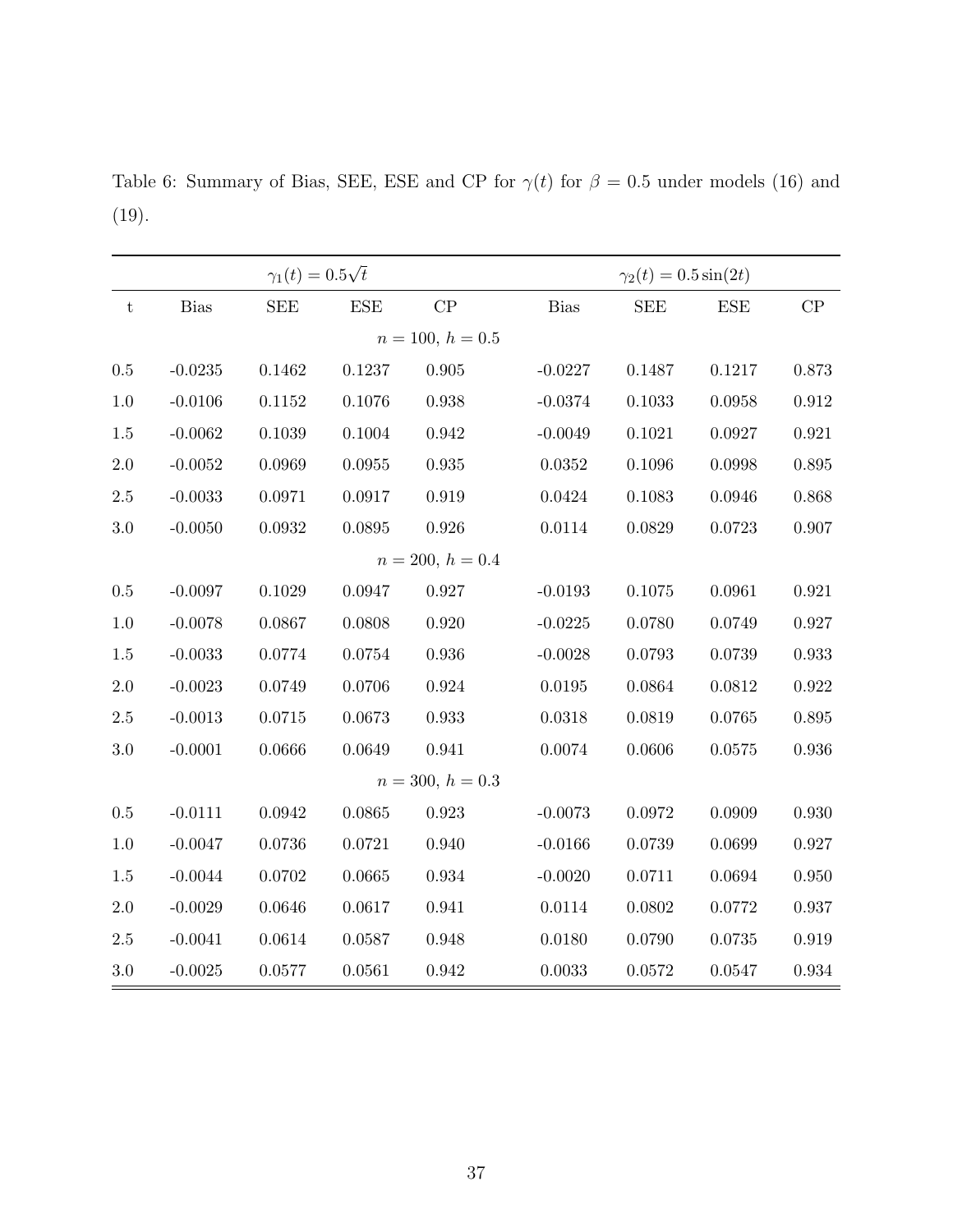|                  |                  |              | size      | power                           |                |                                   |                 |             |                |  |
|------------------|------------------|--------------|-----------|---------------------------------|----------------|-----------------------------------|-----------------|-------------|----------------|--|
|                  |                  | $\theta = 0$ |           |                                 | $\theta = 0.1$ |                                   | $\theta = 0.15$ |             | $\theta = 0.2$ |  |
| $\boldsymbol{n}$ | $\boldsymbol{h}$ | $\cal S$     | L         | ${\cal S}$                      | L              | ${\cal S}$                        | L               | $\cal S$    | L              |  |
|                  |                  |              |           |                                 |                | Under sampling times model $(17)$ |                 |             |                |  |
| 200              | 0.3              | 0.053        | 0.054     | 0.503                           | 0.526          | 0.851                             | 0.863           | 0.968       | 0.970          |  |
|                  | 0.4              | 0.055        | 0.057     | 0.542                           | 0.566          | 0.851                             | 0.859           | 0.980       | 0.981          |  |
|                  | $0.5\,$          | 0.047        | 0.045     | 0.542                           | 0.536          | 0.853                             | 0.864           | 0.976       | 0.976          |  |
| 300              | $0.3\,$          | $0.054\,$    | 0.054     | 0.687                           | 0.684          | 0.954                             | 0.960           | 0.997       | 0.997          |  |
|                  | 0.4              | 0.060        | $0.054\,$ | 0.699                           | 0.702          | 0.950                             | $\!0.952\!$     | 0.999       | 0.998          |  |
|                  | $0.5\,$          | 0.059        | $0.054\,$ | $0.696\,$                       | 0.689          | $\!0.955\!$                       | 0.962           | 0.996       | 0.996          |  |
|                  |                  |              |           |                                 |                | Under sampling times model (18)   |                 |             |                |  |
| 200              | $\rm 0.3$        | 0.057        | $0.056\,$ | 0.535                           | 0.554          | 0.986                             | 0.987           | 0.979       | $\,0.984\,$    |  |
|                  | 0.4              | 0.053        | 0.049     | 0.529                           | 0.542          | 0.861                             | 0.862           | 0.975       | 0.977          |  |
|                  | $0.5\,$          | 0.066        | $0.058\,$ | 0.565                           | 0.558          | 0.872                             | 0.867           | $\,0.974\,$ | 0.973          |  |
| 300              | $\rm 0.3$        | 0.064        | $0.055\,$ | $0.695\,$                       | 0.703          | 0.952                             | 0.959           | 0.997       | 0.997          |  |
|                  | 0.4              | 0.066        | 0.069     | 0.717                           | 0.718          | 0.956                             | 0.956           | 1.000       | 1.000          |  |
|                  | $0.5\,$          | $0.052\,$    | $0.045\,$ | 0.710                           | 0.717          | 0.958                             | 0.965           | 0.999       | 0.999          |  |
|                  |                  |              |           | Under sampling times model (19) |                |                                   |                 |             |                |  |
| 200              | $\rm 0.3$        | 0.060        | 0.065     | 0.572                           | 0.599          | 0.887                             | 0.895           | 0.990       | $0.986\,$      |  |
|                  | 0.4              | 0.065        | 0.066     | 0.584                           | 0.578          | 0.886                             | 0.885           | 0.986       | 0.989          |  |
|                  | 0.5              | 0.058        | 0.059     | 0.604                           | 0.598          | 0.880                             | 0.886           | $0.988\,$   | 0.989          |  |
| 300              | $\rm 0.3$        | 0.058        | 0.069     | 0.738                           | 0.755          | 0.960                             | 0.965           | 0.998       | 0.998          |  |
|                  | 0.4              | 0.065        | 0.066     | 0.760                           | 0.768          | 0.967                             | 0.968           | 0.999       | 0.998          |  |
|                  | $0.5\,$          | 0.044        | 0.049     | 0.738                           | 0.741          | 0.965                             | 0.969           | 1.000       | $0.999\,$      |  |

Table 7: Empirical sizes and powers of the proposed tests at nominal level  $\alpha = 0.05$  for model (16) under models (17), (18) and (19) for sampling times.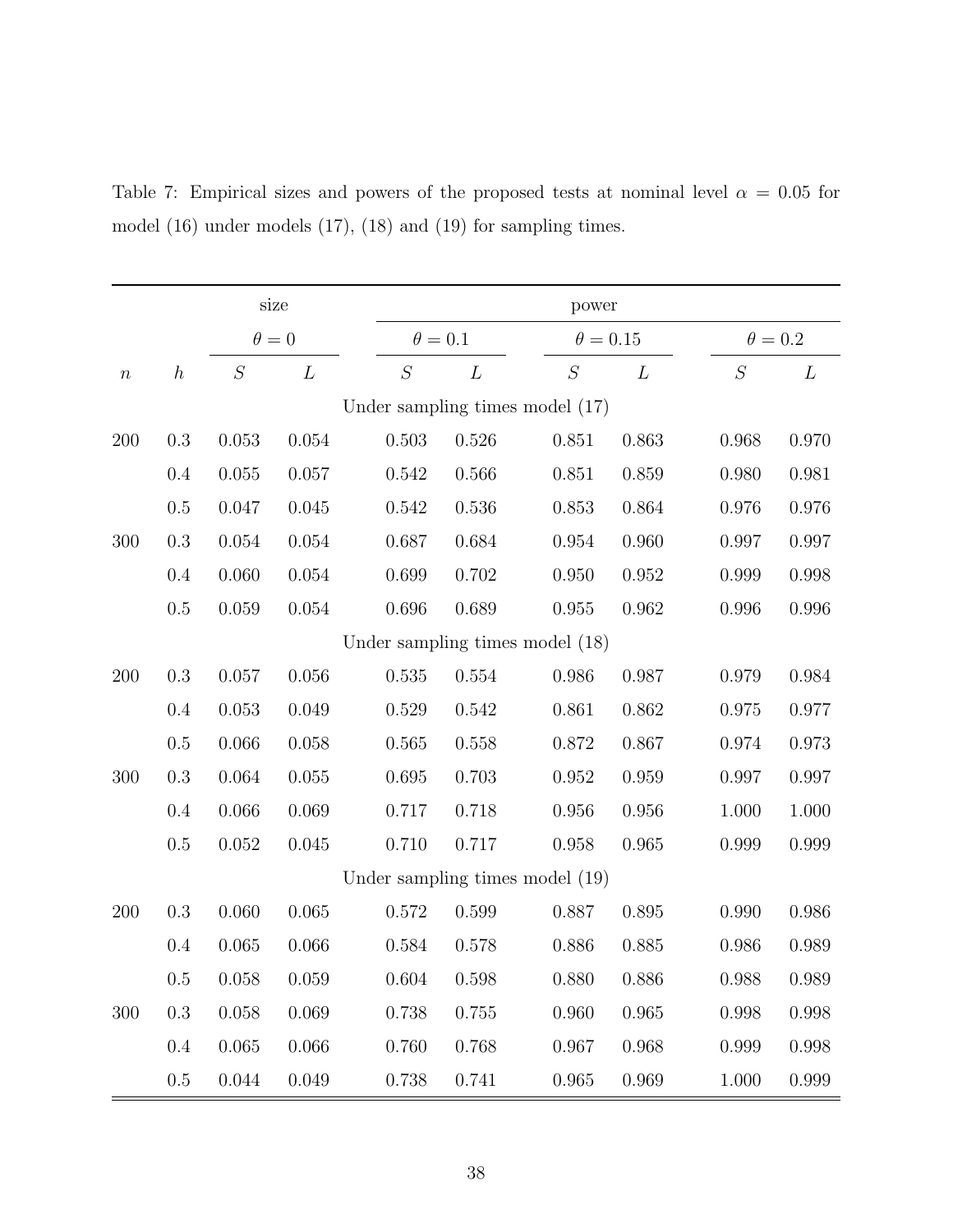Table 8: Comparisons of the estimation for  $\beta = 1$  using the proposed method and the method of Lin and Ying (2001) under model (21) with  $n = 200$ .

|                                   |             | $\alpha(t) = 1 + t$ |                                 |       | $\alpha(t) = 1 + t^3$ |            |            |       |  |
|-----------------------------------|-------------|---------------------|---------------------------------|-------|-----------------------|------------|------------|-------|--|
| $\boldsymbol{h}$                  | <b>Bias</b> | <b>SEE</b>          | <b>ESE</b>                      | CP    | <b>Bias</b>           | <b>SEE</b> | <b>ESE</b> | CP    |  |
| Under sampling times model $(17)$ |             |                     |                                 |       |                       |            |            |       |  |
| $\rm 0.3$                         | 0.0008      | 0.1665              | 0.1648                          | 0.952 | 0.0065                | 0.1692     | 0.1675     | 0.944 |  |
| $0.4\,$                           | 0.0013      | 0.1660              | 0.1649                          | 0.947 | 0.0072                | 0.1693     | 0.1714     | 0.951 |  |
| 0.5                               | 0.0013      | 0.1659              | 0.1649                          | 0.944 | 0.0076                | 0.1693     | 0.1786     | 0.962 |  |
| L&Y                               | 0.0024      | 0.1772              | 0.1786                          | 0.947 | $-0.0390$             | 0.9055     | 0.8756     | 0.943 |  |
| Under sampling times model (18)   |             |                     |                                 |       |                       |            |            |       |  |
| $\rm 0.3$                         | 0.0052      | 0.1724              | 0.1728                          | 0.954 | $-0.0019$             | 0.1801     | 0.1756     | 0.942 |  |
| 0.4                               | 0.0053      | 0.1720              | 0.1728                          | 0.952 | $-0.0022$             | 0.1793     | 0.1794     | 0.951 |  |
| 0.5                               | 0.0051      | 0.1717              | 0.1728                          | 0.953 | $-0.0021$             | 0.1788     | 0.1867     | 0.958 |  |
| L&Y                               | 0.0033      | 0.1802              | 0.1879                          | 0.952 | 0.0182                | 0.9088     | 0.9081     | 0.949 |  |
|                                   |             |                     | Under sampling times model (19) |       |                       |            |            |       |  |
| $\rm 0.3$                         | 0.0062      | 0.1779              | 0.1765                          | 0.948 | 0.0068                | 0.1801     | 0.1796     | 0.938 |  |
| $0.4\,$                           | 0.0061      | 0.1775              | 0.1764                          | 0.950 | 0.0068                | 0.1797     | 0.1863     | 0.949 |  |
| 0.5                               | 0.0059      | 0.1770              | 0.1764                          | 0.951 | 0.0063                | 0.1797     | 0.1985     | 0.964 |  |
| L&Y                               | 0.0905      | 0.1885              | 0.2026                          | 0.931 | 0.7316                | 0.9190     | 0.9414     | 0.871 |  |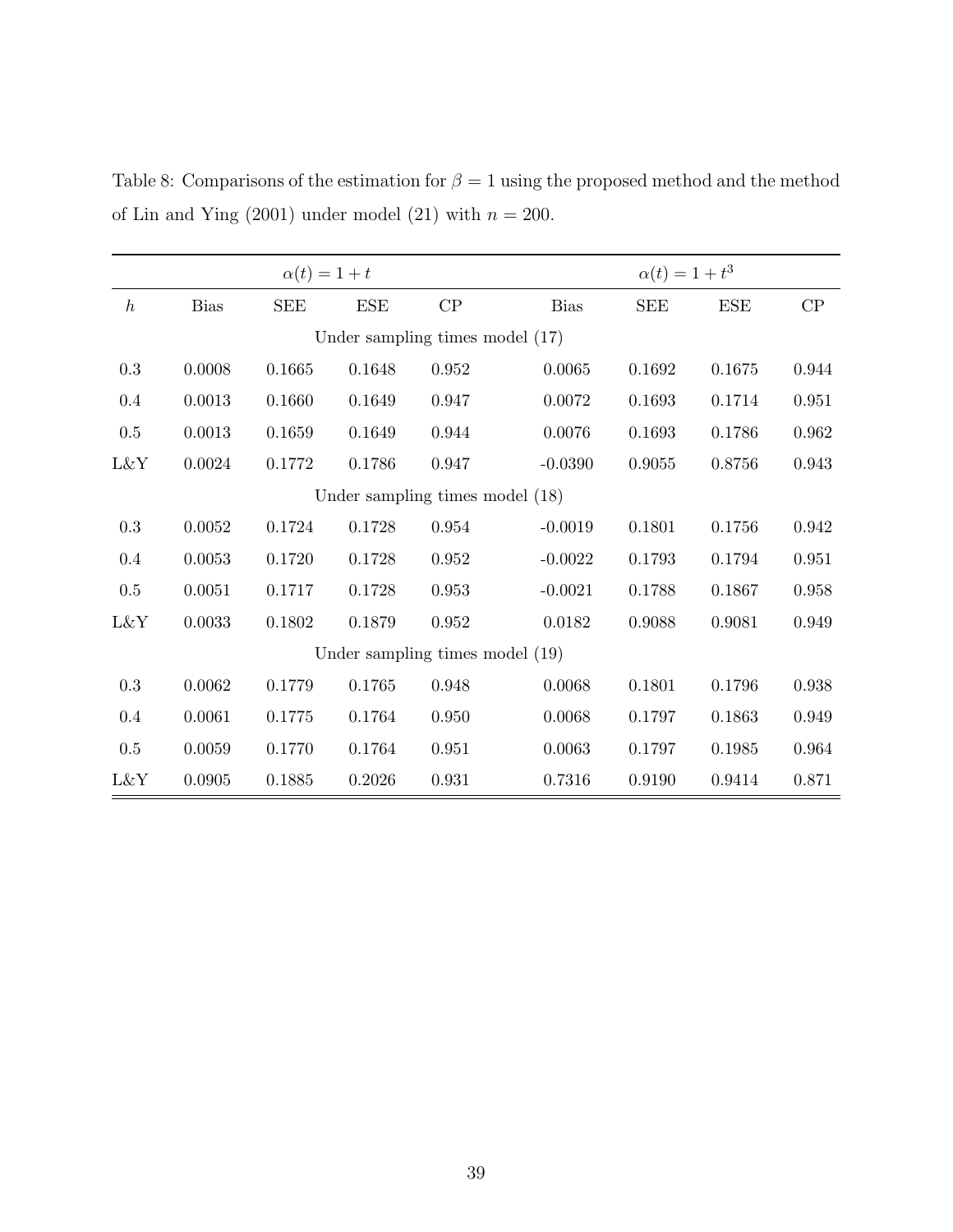- (a) (b)
- (c) (d)
- (e) (f)

Figure 1: Plots of  $\hat{\gamma}(t)$  for model (16) when  $\gamma_1(t) = 0.5t^{1/2}$ ,  $\gamma_2(t) = 0.5 \sin(2t)$  and  $\beta = 0.5$ for  $n = 100$  and  $h = 0.3$ . The figures (a) and (b) in the first row are under the proportional sampling model (17), the figures (c) and (d) in the second row are under the additive sampling model (18) and the figures (e) and (f) in the third row are under the sampling model (19). The solid lines are the estimates and the doted lines are the true curves.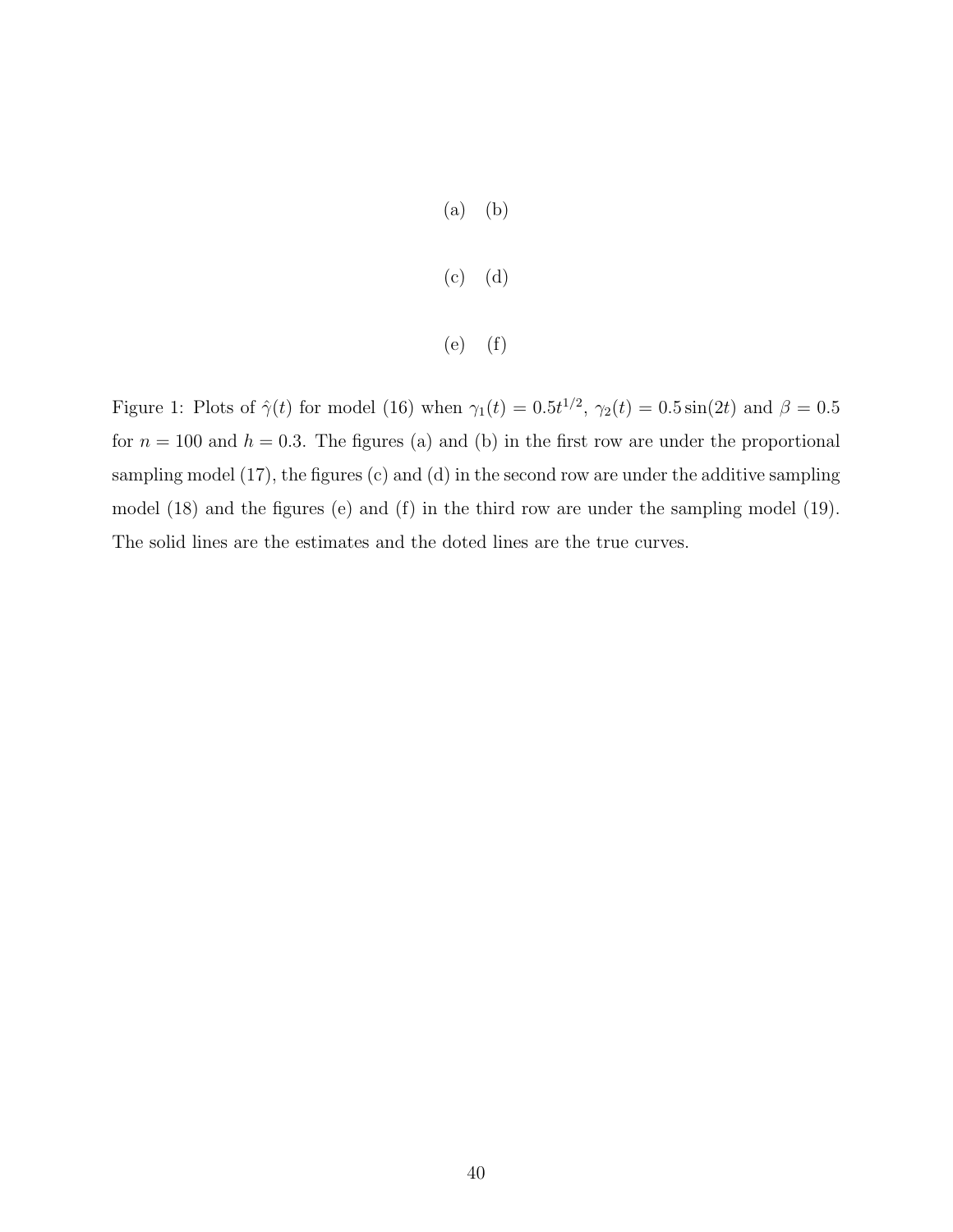Figure 2: The curve of the total prediction error  $PE(h)$  is plotted against h in (a) and the change of  $\hat{\beta}$  with  $h$  is shown in (b) for the HIV-1 RNA data.

(b)

# (a)